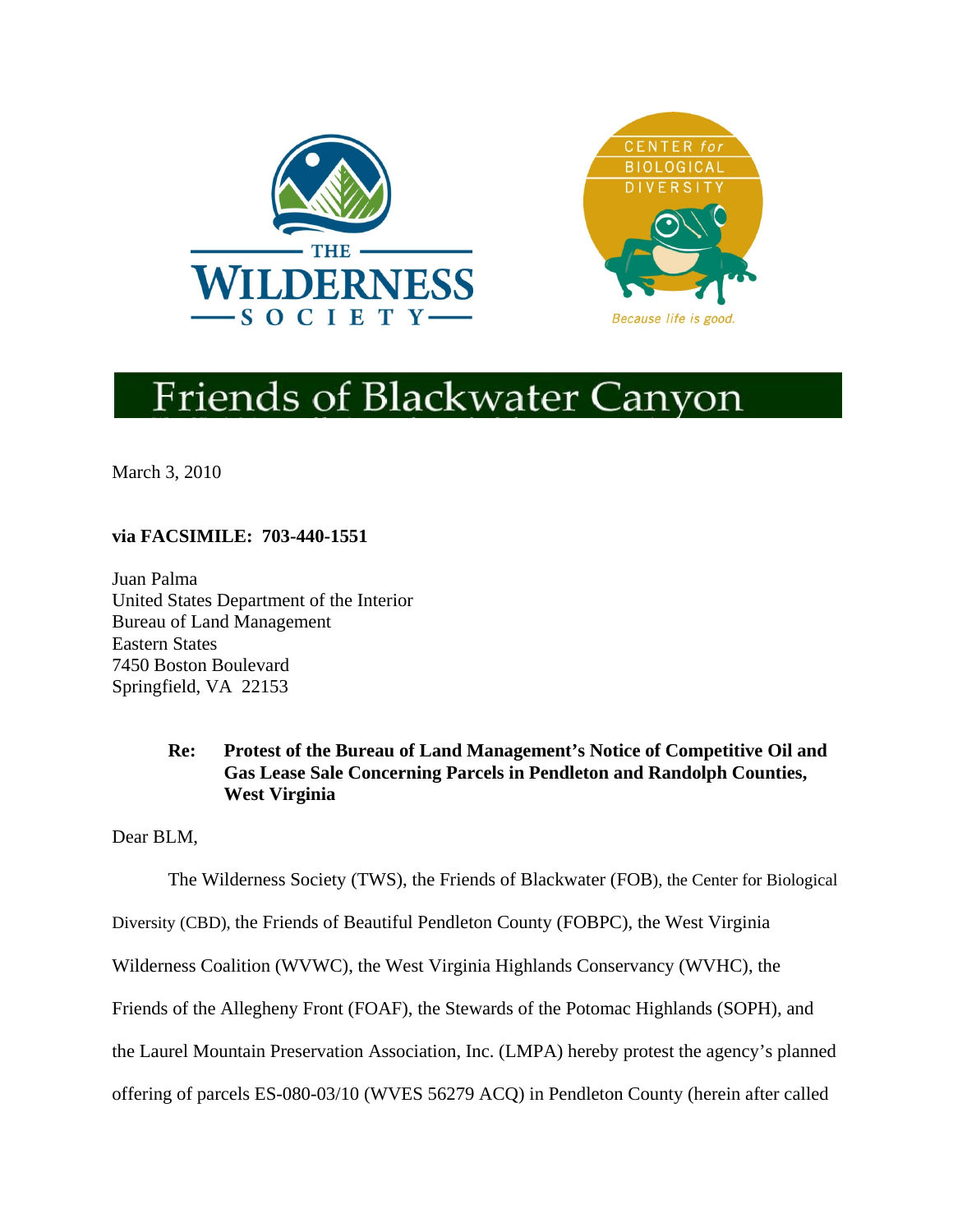the Pendleton County parcel) and ES-081-3/10 [(WVES 56280 ACQ) \*(WVES 55214)] in Randolph County (herein after called the Randolph County parcel) at the March 18, 2010 lease sale in accordance with 43 C.F.R. § 3120.1-3.

#### **THE PROTESTING PARTIES AND THEIR INTERESTS**

The Wilderness Society, the Friends of Blackwater, the Center for Biological Diversity, the Friends of Beautiful Pendleton County, the West Virginia Wilderness Coalition, the West Virginia Highlands Conservancy, the Friends of the Allegheny Front, the Stewards of the Potomac Highlands, the Laurel Mountain Preservation Association, Inc, and many of our individual members, have a long-standing, well-documented involvement in public lands issues, and the Monongahela National Forest (MNF) in particular.

The Randolph County parcel for lease in this auction (totaling 2,479.771 acres) is located adjacent to the Spruce Knob – Seneca Rocks National Recreation Area (NRA). We have had a long-standing interest in the Spruce Knob - Seneca Rocks area. Our organizations and members have provided numerous written comments on issues specific to the Spruce Knob - Seneca Rocks area, including the Forest Service's inventory and evaluation of the wilderness qualities of the Spruce Knob - Seneca Rocks area through the various roadless reviews and the wilderness evaluation for the 2006 Revised Land Management Plan (Forest Plan). In addition, we have submitted specific proposals depicting the wilderness character of Seneca Creek (contained in the Randolph County lease parcel) and the need for its protection throughout these processes.

So too have we had a long-standing commitment to roadless areas and their protection on the Monongahela National Forest. The Pendleton County lease parcel (totaling 1,916.783 acres)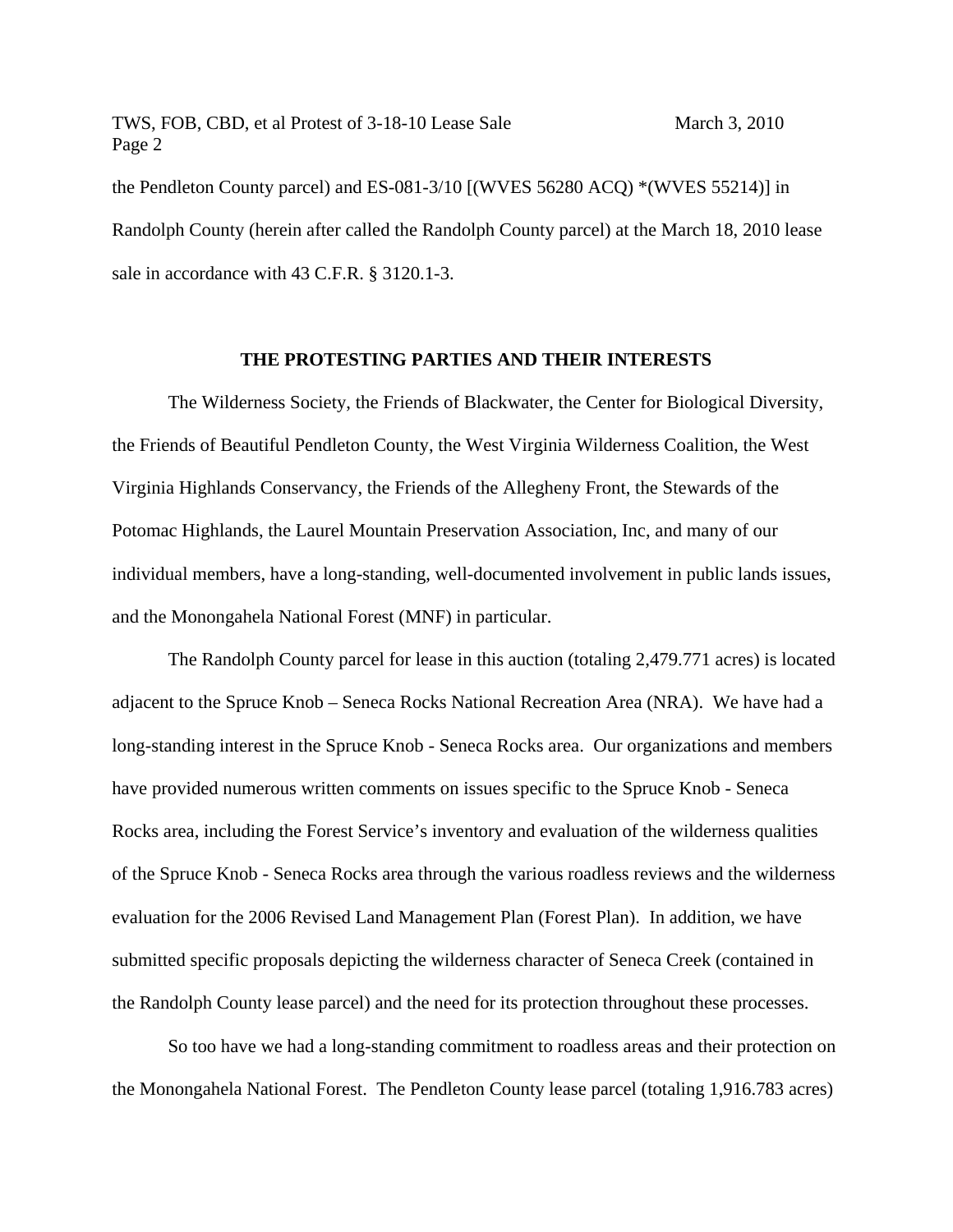is partially located in one such roadless area. In addition, our organizations have a long-standing documented interest in the protection of cultural resources, including National Register of Historic Places listed or eligible properties as occur in a number of locations in the Pendleton County lease parcel.

Our organizations have long-standing interest and involvement in threatened, endangered and sensitive (TES) species management. TES species are found in both lease parcels. We also have long-standing interest in water and aquatic resource management concerns, which are also at issue in both lease parcels.

Finally, we have also submitted comments on other related matters that apply to these lease areas, including site-specific projects and the Monongahela NF Land Management Plan and Environmental Impact Statement (LMP/EIS) in general.

The Wilderness Society (TWS), founded in 1935, works to protect America's wilderness and wildlife and to develop a nationwide network of wild lands through public education, scientific analysis and advocacy. Our goal is to ensure that future generations will enjoy the clean air and water, wildlife, beauty and opportunities for recreation and renewal that pristine forests, rivers, deserts and mountains provide. TWS has over 2200 West Virginia members and supporters and more than 525,000 members and supporters nationwide. Our members have a long-established history of involvement and interest in the protection and management of public lands in West Virginia, particularly in potential wilderness areas and roadless areas, and are especially concerned about the impacts of mineral leasing and development on West Virginia's wildlands. TWS was instrumental in advocating for and achieving the passage of the Wilderness Act of 1964 (and in the designation of millions of acres of wilderness across the nation since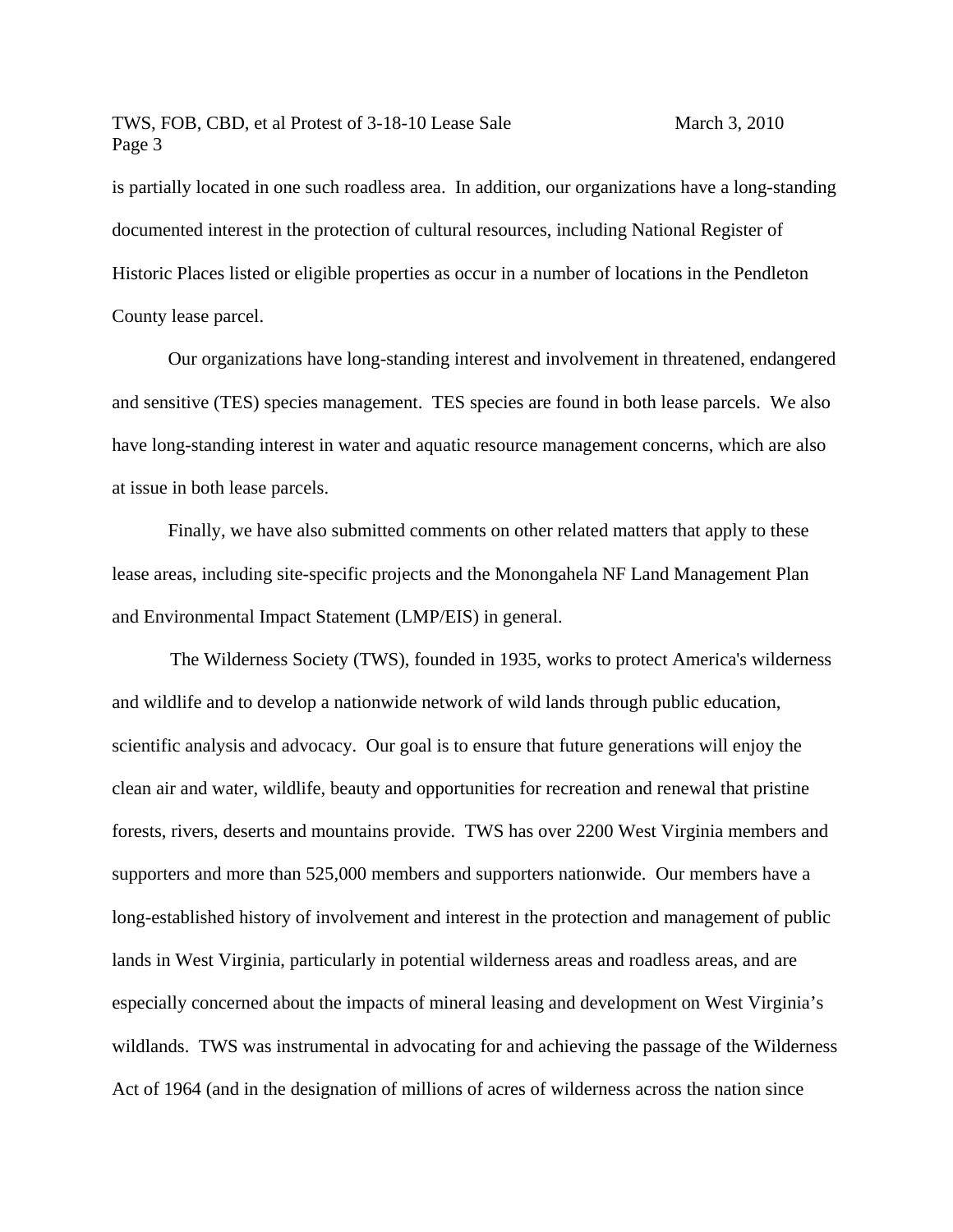then) and has a continuing interest in ensuring the protection of wilderness quality lands under the jurisdiction of the Forest Service. TWS members use the disputed lease lands for hunting, fishing, hiking, backpacking, photography, wildlife viewing, and other recreational, aesthetic, and educational purposes. TWS is also a member of the West Virginia Wilderness Coalition. In addition, TWS has a long standing interest in the West Virginia northern flying squirrel, Indiana bat, and Virginia big-eared bat whose habitat occurs on these parcels. TWS participated in the recent delisting process for the flying squirrel, filing comments at every stage of the Fish and Wildlife Service process, and is a party to the litigation filed over the delisting.

Friends of Blackwater (FOB) is a not-for-profit West Virginia membership organization devoted to preserving wilderness and wildlife; protecting West Virginia's forests, parks, rivers, wild lands, unique habitats and endangered species; and fostering a West Virginia land preservation ethic. FOB has over 10,000 members and supporters. FOB also has a longstanding interest in the West Virginia northern flying squirrel, Glaucomys sabrinus fuscus. FOB has supported studies of the flying squirrel; staff of FOB has communicated with scientists from a number of states and Canada on the squirrel's natural history and status and collected a large library of information of this squirrel. FOB also works to protect West Virginia's endangered bats both on and off the Monongahela National Forest. We have collected information on the Indiana and Virginia big-eared bat from the Forest Service, Fish and Wildlife Service and the West Virginia Department of Natural Resources. We have challenged these agencies to protect these bats on private land in the Cheat Canyon, the Blackwater Canyon and on the Ned Power Project in Grant County. We have commented on endangered bat protection in the Lower Clover Timber Sale, in relationship to the Berry Energy gas drilling in the Fernow Experimental Forest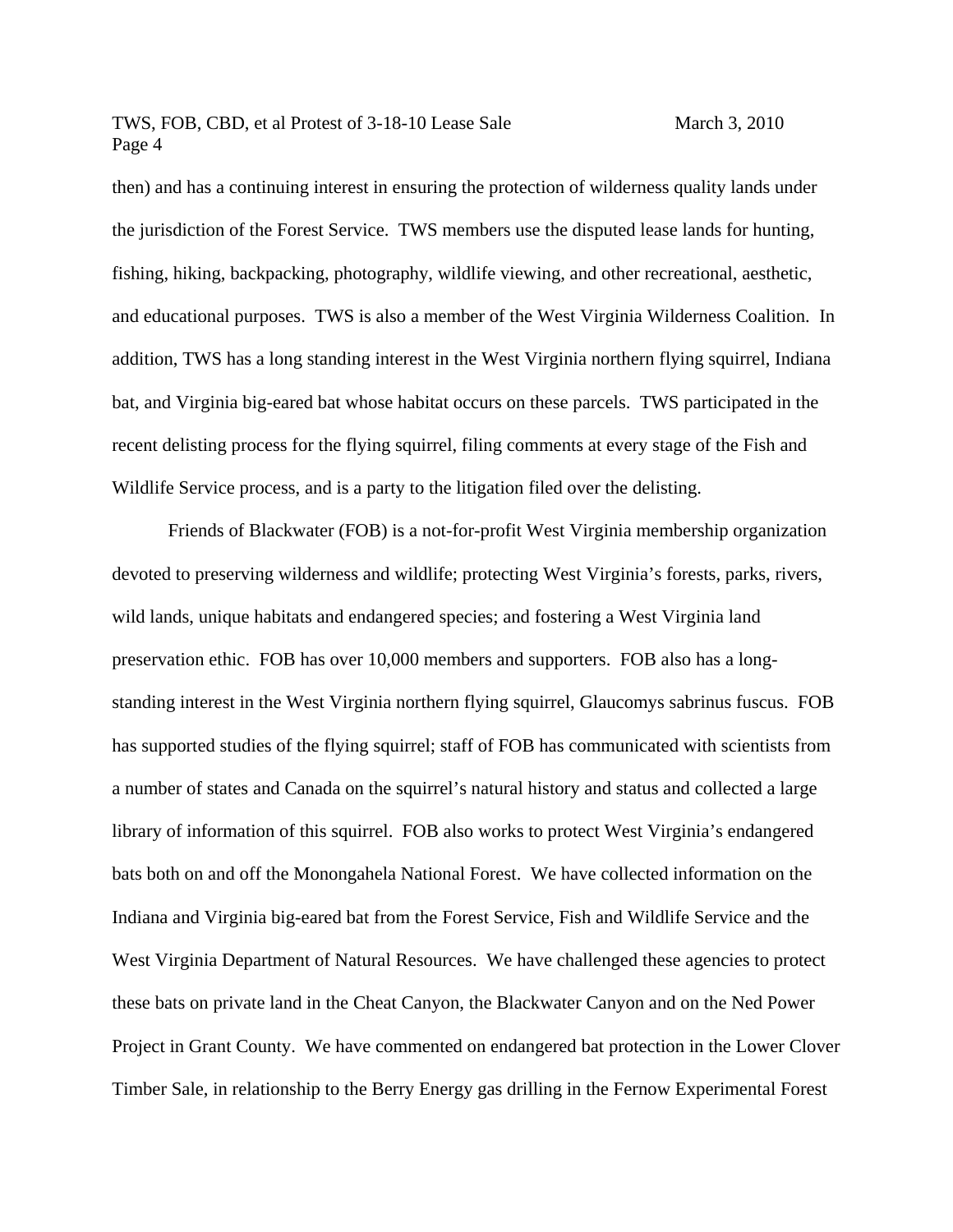and road building along the Blackwater Canyon River Trail under the proposed AWP Easement. We raised concerns about the Monongahela National Forest's management of all of its endangered species in our comments on the Threatened and Endangered Species Amendment to the Forest Service Plan in 2003. This includes the West Virginia northern flying squirrel, and the Indiana and Virginia big-eared bats. We have filed a 60-Day Notice of Intent to Sue the Forest Service and other federal agencies unless they change management plans and decisions related to bats. This is due to the new and devastating effects of White Nosed Syndrome (WNS) on bats in National Forests across the eastern United States. WNS has now been found in five caves in Pendleton County and one in Virginia just across the state line. The most significant of these caves is Hellhole Cave in Pendleton County, WV which holds over 200,000 hibernating bats, including 9,000-12,000 Indiana bats and 5,000 Virginia big-eared bats. This single cave contains more than 45% of the world's entire hibernating population of Virginia big-eared bats. We educate our 10,000 members and supporters about these issues through newsletters, our website and comments to the press.

Center for Biological Diversity (CBD) is a national non-profit organization with over 255,000 members and online activists. CBD's mission is to secure a future for all species, great and small, hovering on the brink of extinction. We do so through science, law, and creative media, with a focus on protecting the lands, waters, and climate that species need to survive. CBD has made climate change a primary focus of its work nationally, focusing on the needs of species imperiled by rising temperatures and changing climatic regimes, as well as defending crucial habitat threatened by fossil fuel extraction, especially on public lands. Because society needs to rapidly reduce greenhouse gas emissions and shift to renewable, less harmful energy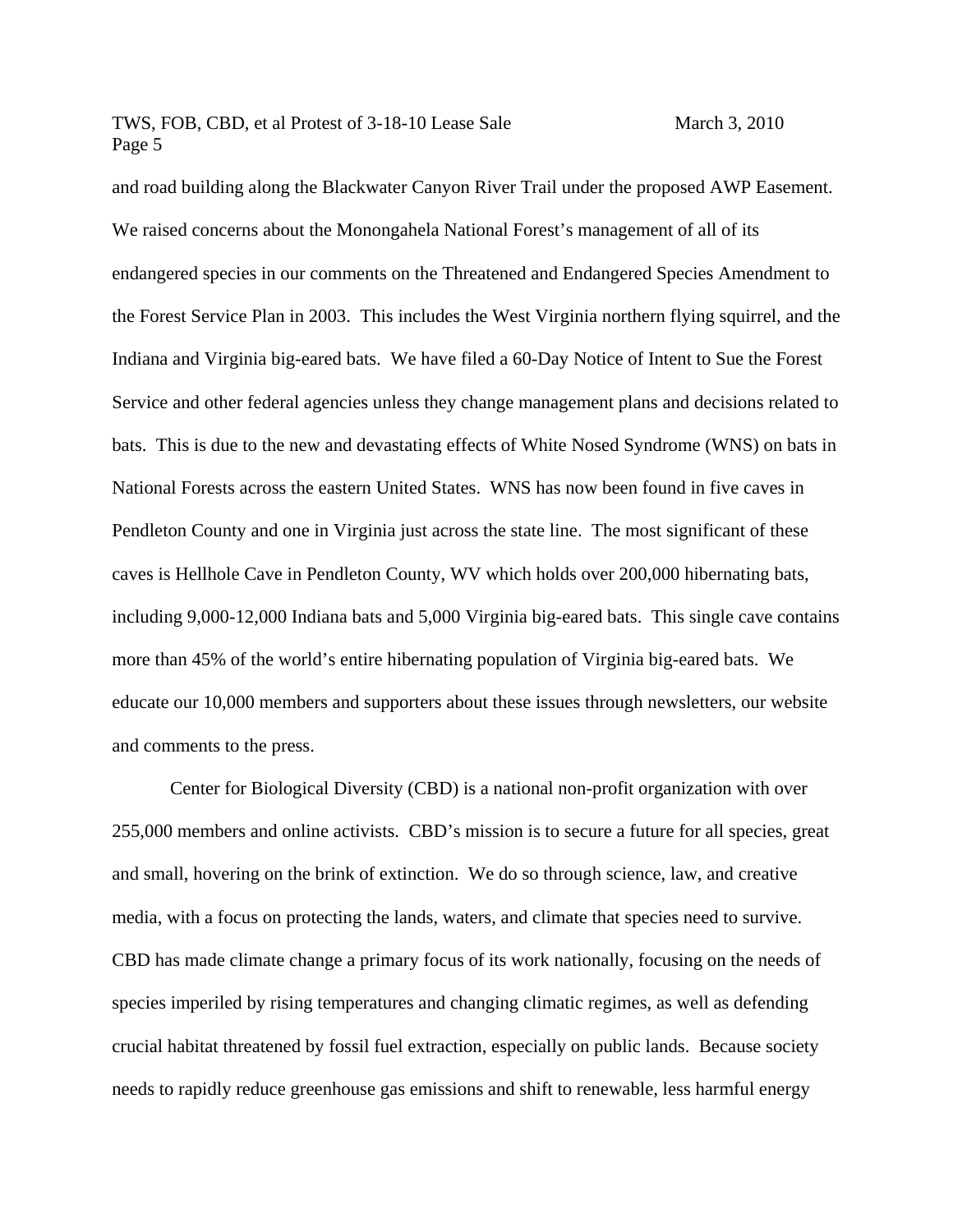sources in order to avoid catastrophic climate change, and because many stressors on species are intensifying, including shifting climate, public lands are more vital than ever as refugia for biodiversity. CBD is very concerned about any fossil fuel energy project on public land that may harm endangered species or their habitat. Endangered bats are among the species CBD has given particular attention, and since January 2008, CBD has worked to gain stronger protections for eastern bats threatened by the deadly white nose syndrome. Among the bats at risk from this disease in West Virginia are the federally listed Indiana bat and Virginia big-eared bat. Critical hibernacula for both species are found in Pendleton County, not far from the proposed oil and gas lease areas.

 Friends of Beautiful Pendleton County, Inc. (FOBPC) is a citizen organization in Pendleton County, West Virginia dedicated to preserving the rich heritage, protecting the natural environment and insuring that the residents and landowners of Pendleton County receive responsible, factual information. FOBPC works to inform the residents and landowners about the potential affects on the natural environment, including the ecosystem on which our wildlife biodiversity depends, the potential economic affects on the county, its residents and landowners and the potential affects to the infrastructure of the county on which its economy, visitors, residents and landowners depend. FOBPC maintains a website, sponsors public meetings, and suggests or publishes newspaper articles and notices through which this information is made available to the public (excluding sensitive species locations) for educational purposes. FOBPC is not a membership organization, but has over 500 supporters.

The West Virginia Wilderness Coalition (WVWC) is a grassroots endeavor coordinated by the West Virginia Highlands Conservancy, the Sierra Club - West Virginia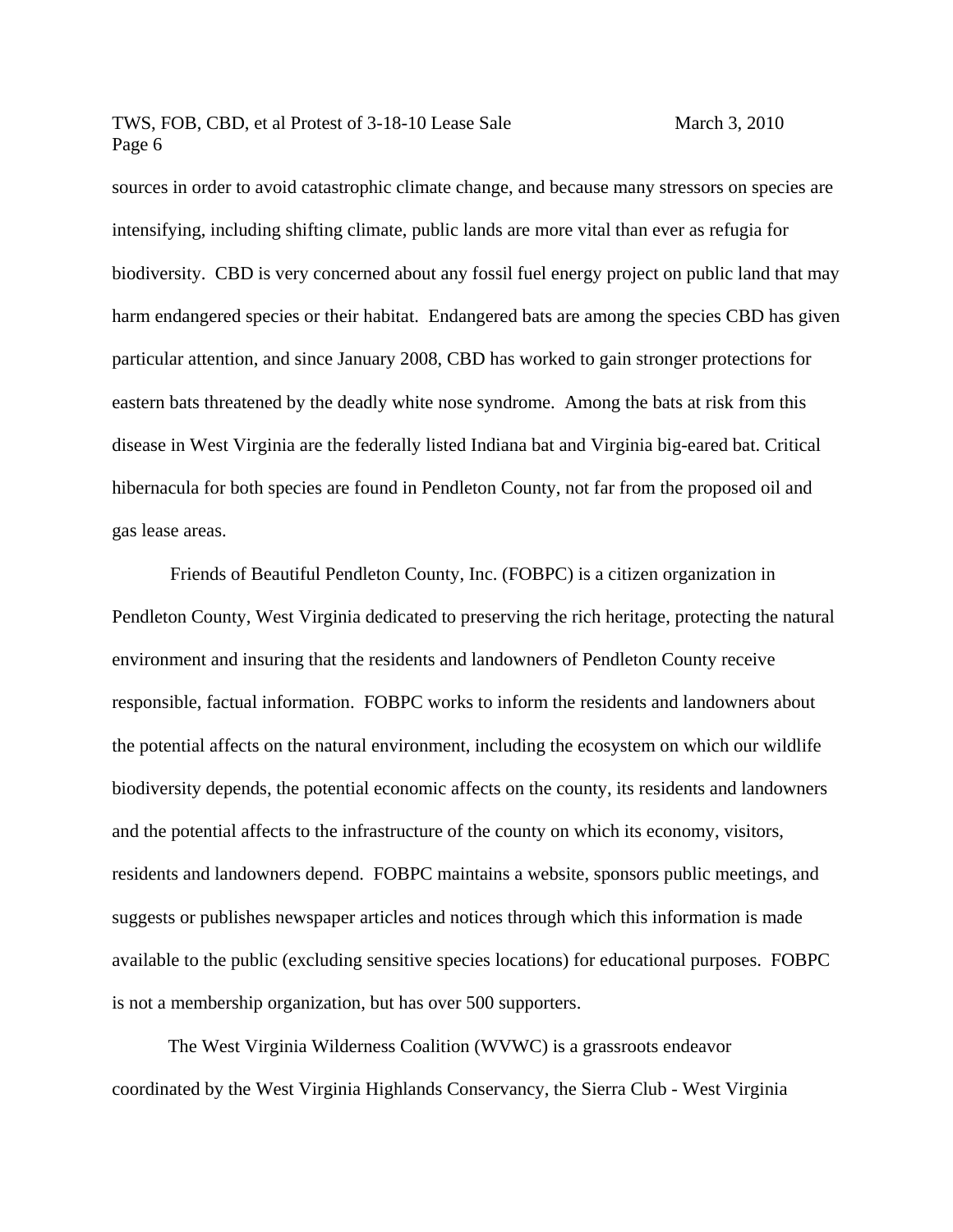Chapter, The Wilderness Society and Campaign for America's Wilderness. We are supported by many other organizations, civic bodies and businesses across the state. The goal of the Coalition is to secure permanent protection for West Virginia's wildest places on federal, public lands through wilderness designation.

The West Virginia Highlands Conservancy (WVHC) through its Forest Watch program is a leader in protecting the Monongahela National Forest. The Highlands Conservancy provides West Virginians a strong voice for protecting this public resource from the exploiting and destructive forces of industry. We also give back to the Monongahela through trail maintenance projects as well as helping with forest restoration and other conservation efforts.

The Friends of the Allegheny Front (FOAF) is an organization whose purpose is to protect the natural beauty of the Allegheny Mountains.

The Stewards of the Potomac Highlands (SOPH) is an organization whose purpose is to "preserve open spaces, forests, farmland, and rural communities and foster stewardship of the Potomac Highlands."

The Laurel Mountain Preservation Association, Inc., is a non-profit organization, approved by the IRS as a  $501(c)(3)$  organization, and has over 70 members. As stated in our Articles of Incorporation, our purposes include preserving and protecting areas of particular scenic, geologic, biologic, historic, wilderness, and / or recreational importance in West Virginia and other states. Our purposes also include advocating governmental policies for the conservation and wise management of energy and natural resources of West Virginia and other states.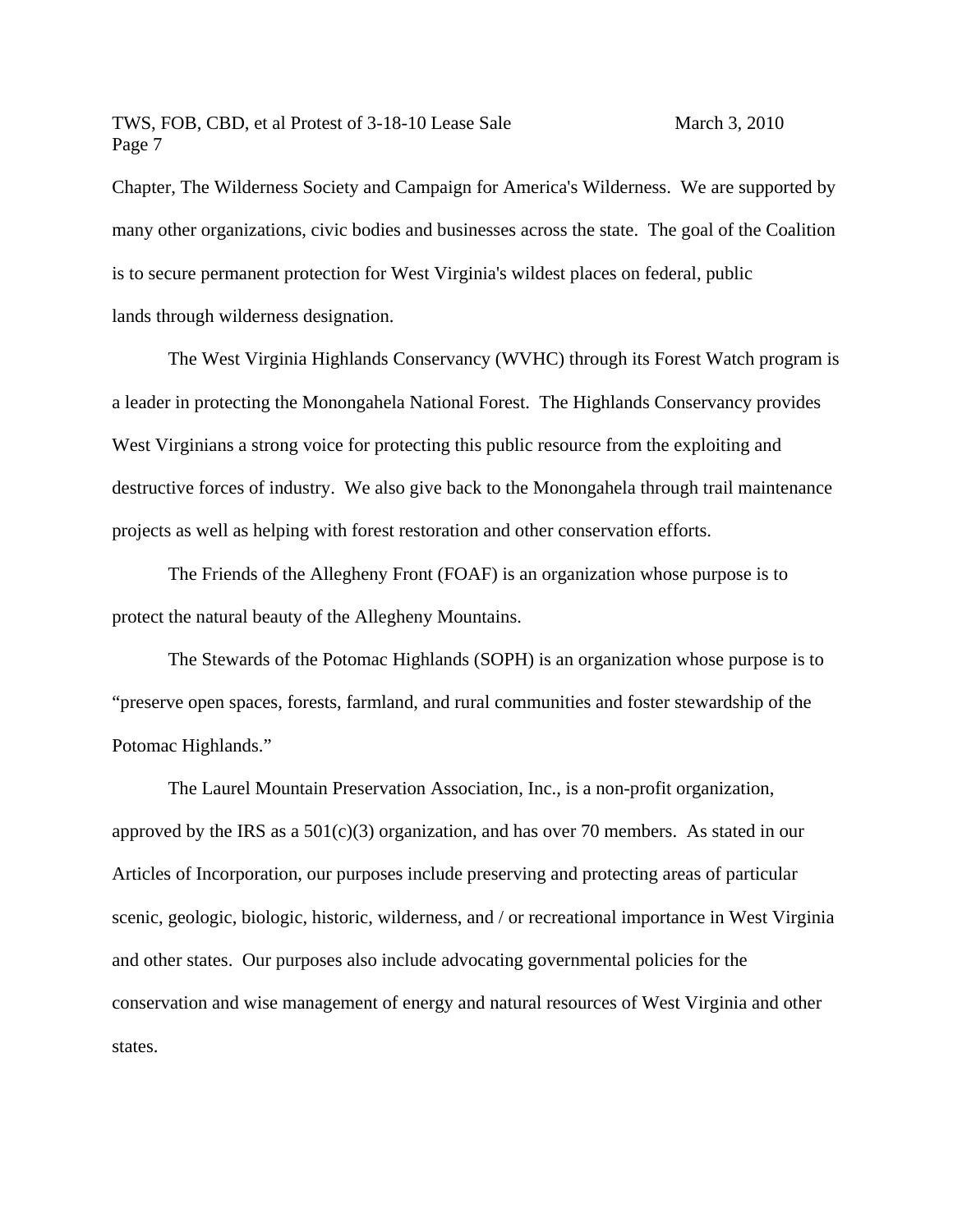#### **STATEMENT OF REASONS**

The proposed lease parcels ES-080-03/10 WVES 56279 ACQ in Pendleton County (consisting of 3 tracts totaling 1,916.783 acres), and ES-081-03/10 WVES 56280 ACQ \*(WVES 55214) in Randolph County (consisting of one tract totaling 2,479.771 acres) are located to the south and west of the Spruce Knob - Seneca Rocks National Recreation Area. Most of the Randolph County lease parcel consists of an area that the Forest Service (FS) identified and has officially recognized as having wilderness character (Seneca Creek). The Pendleton County parcel contains an Inventoried Roadless Area. Both parcels also contain populations of and habitat for imperiled species, including the Endangered Species Act listed Virginia big-eared bat and the Indiana bat. The Randolph County lease parcel contains populations and habitat for the recently delisted West Virginia northern flying squirrel. Exploration and development on these proposed leases would threaten significant harm to the wilderness and roadless characters of these lands, the sensitive species that reside there, and the multitude of other resources, many of which are described below.

Were the Bureau of Land Management (BLM) to offer these leases for sale, the agency would violate the National Environmental Policy Act, 42 U.S.C. §§ 4321 *et seq.* ("NEPA"); the National Forest Management Act, 16 U.S.C. § 1600 *et seq.* ("NFMA"); the Endangered Species Act, 16 U.S.C. §§ 1531 *et seq*. ("ESA"); the Clean Water Act, 33 U.S.C. § 1251 *et seq.* ("CWA"); WV Code of State Rules Title 47 Series 2 Requirements Governing Water Quality Standards; WV Code of State Rules Title 60 Series 5 Antidegradation Implementation Procedures; the National Historic Preservation Act, 16 U.S.C. § 470 *et seq.* ("NHPA"), and the Bureau of Land Management memorandum dated February 13, 2009 because the BLM and the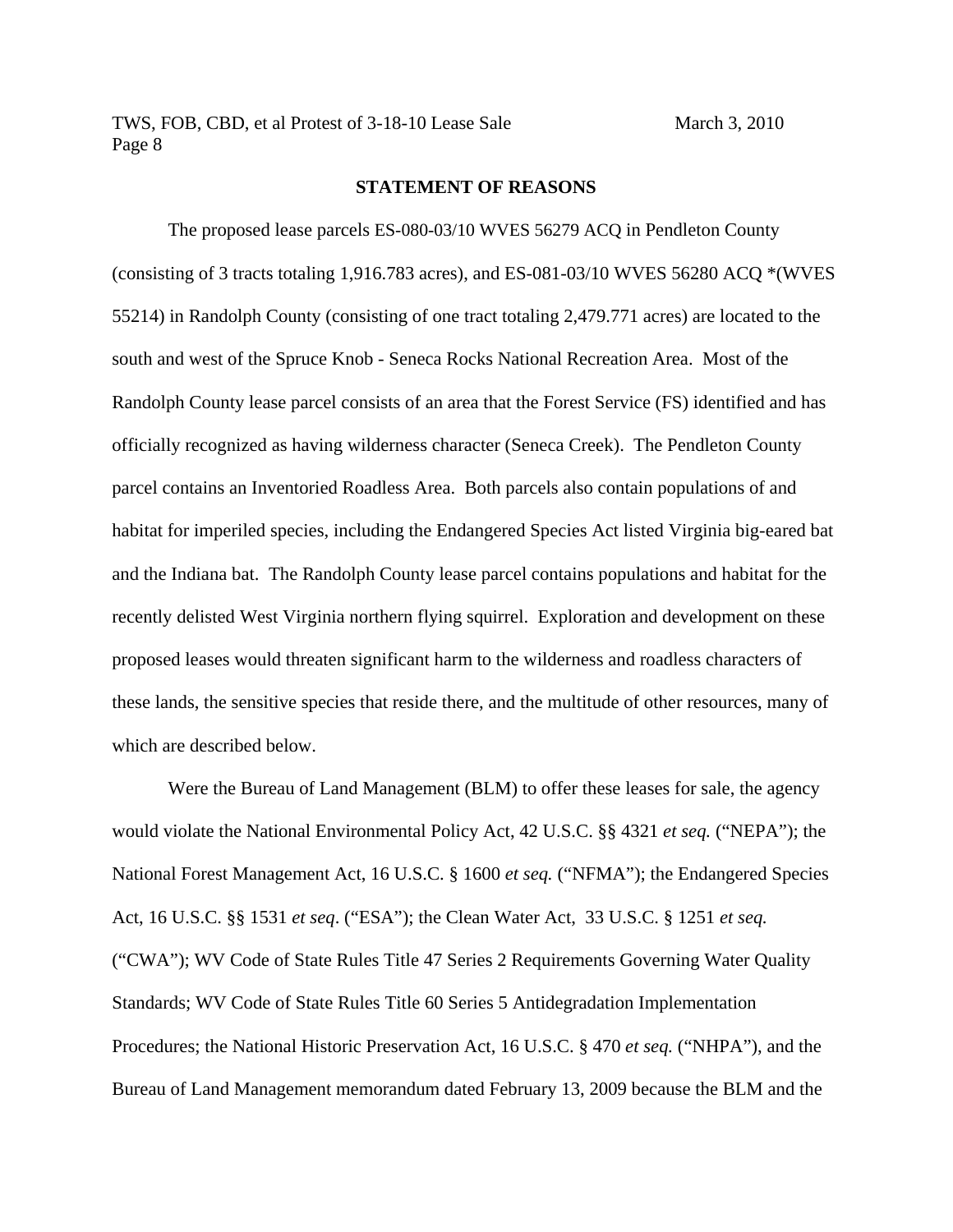FS have failed to, inter alia: (1) adequately analyze the threat of harm to the wilderness character, sensitive species, and other resources found on these lands and consider alternatives that would prevent some or all of these harms; (2) analyze and take measures to prevent harm to these resources; and (3) consult under Section 7 of the ESA with the U.S. Fish & Wildlife Service ("FWS") regarding these leases. Accordingly, BLM should withdraw these lease parcels from sale until the agency has fully complied with the aforementioned laws.

#### **I. The BLM and FS Will Violate NEPA If They Offer These Leases For Sale.**

It is the official position of the Departments of Interior and Agriculture, which positions comport with federal caselaw, that the BLM and the FS must fully analyze the impacts arising from oil and gas exploration and development on leases before leasing. *See, e.g.,* Southern Utah Wilderness Alliance, 159 IBLA 220, 240-43 (2003); *Pennaco Energy, Inc. v. U.S. Dep't of the Interior,* 377 F.3d 1147 (10<sup>th</sup> Cir. 2004); *Conner v. Burford*, 848 F.2d 1441 (9<sup>th</sup> Cir. 1988): *Sierra Club v. Peterson*, 717 F.2d 1409 (D.C. Cir. 1983).

In fact, recent changes announced by the BLM make clear that they intend to take a much closer look at lease parcels before leasing occurs. Internal direction will be forthcoming in the very near future that will make this a requirement.

It is our understanding that the FS (and BLM) are relying on the analysis contained in the 2006 Monongahela NF Forest Plan, Record of Decision and Final EIS for the site-specific preleasing NEPA analysis necessary to assess the impacts arising from oil and gas exploration and development on these leases. However, none of these documents contain the site-specific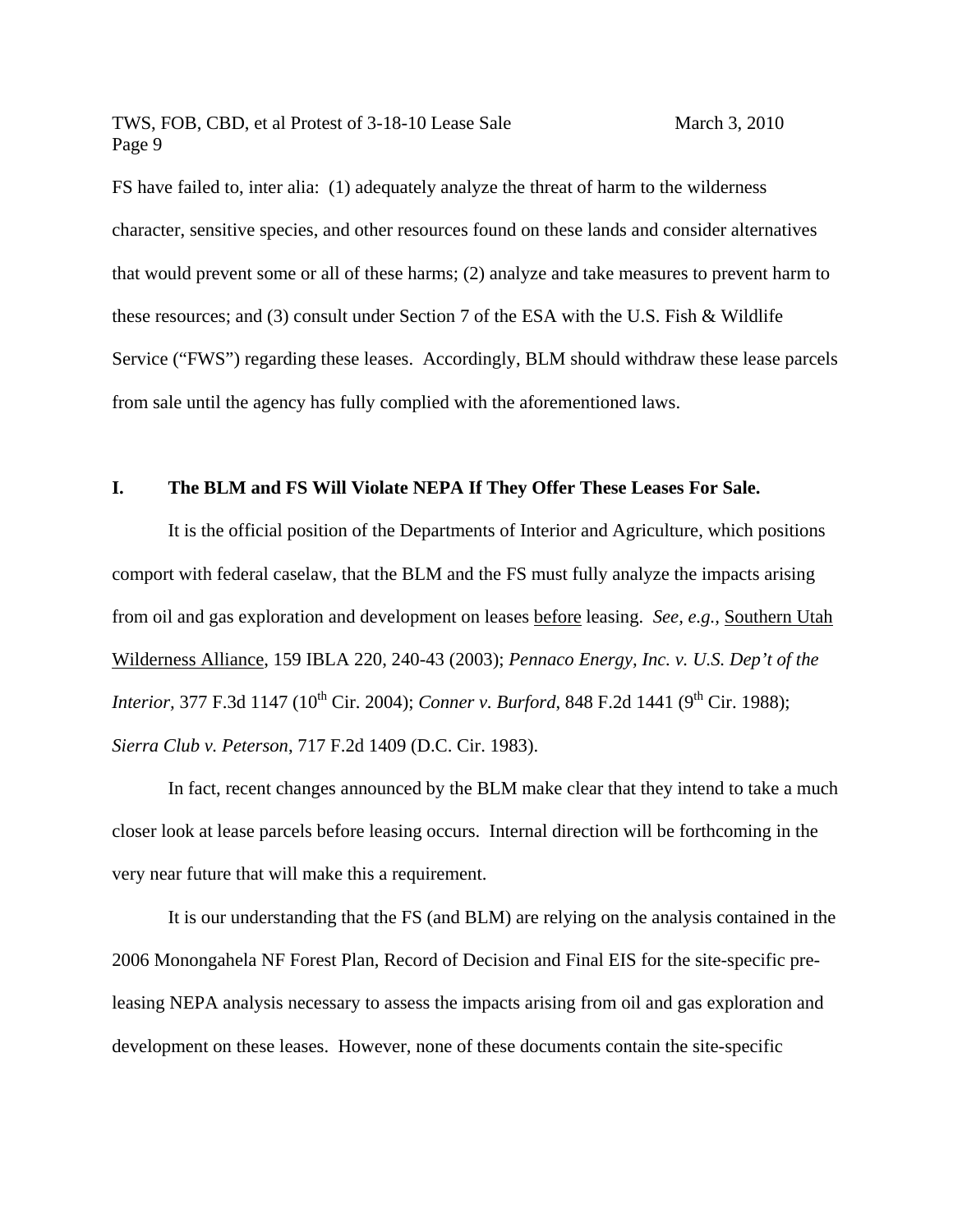analysis necessary to satisfy NEPA's requirements, especially that for a "hard look" at the impacts.

 Secondly, the 2006 MNF Forest Plan tiers to a 1992 Forest Plan amendment (Amendment #4) identifying federally owned oil and gas available for lease on the Forest. This would be inadequate under NEPA and arbitrary and capricious. The 1992 Plan Amendment did not adequately consider the impacts of oil and gas leasing, and, moreover, circumstances have changed and new information has arisen since then, necessitating further analysis. See 40 C.F.R. § 1502.9(c)(1) (supplemental EIS must be prepared when there are significant new circumstances or information).

The MNF decision to make land available to BLM for oil and gas leasing necessitates a full environmental analysis of the likely post-leasing impacts of oil and gas development before any leases are issued. The Forest Service has stated that "once a lease is issued the opportunity to deny access is irreversible for the life of the lease or the life of the producing field." February 2003 FEIS on Oil and Gas Leasing in Bridger-Teton at 3-192. The Forest Service is consenting to lease with surface occupancy in parts of the lease areas and no surface occupancy (NSO) in other parts. Even for NSO areas, the Forest would likely permit surface operations somewhere else in or near each lease area, necessitating impact assessment. Oil and gas lease rights severely constrain the agency's options to limit or prohibit development on an existing lease to protect other natural resources.

Overall, the Forest Plan data is far too stale for use under NEPA and should have been updated. Changes in a number of resource conditions, the lack of analysis of the effects of climate change, proposed development well above that considered and evaluated in the Forest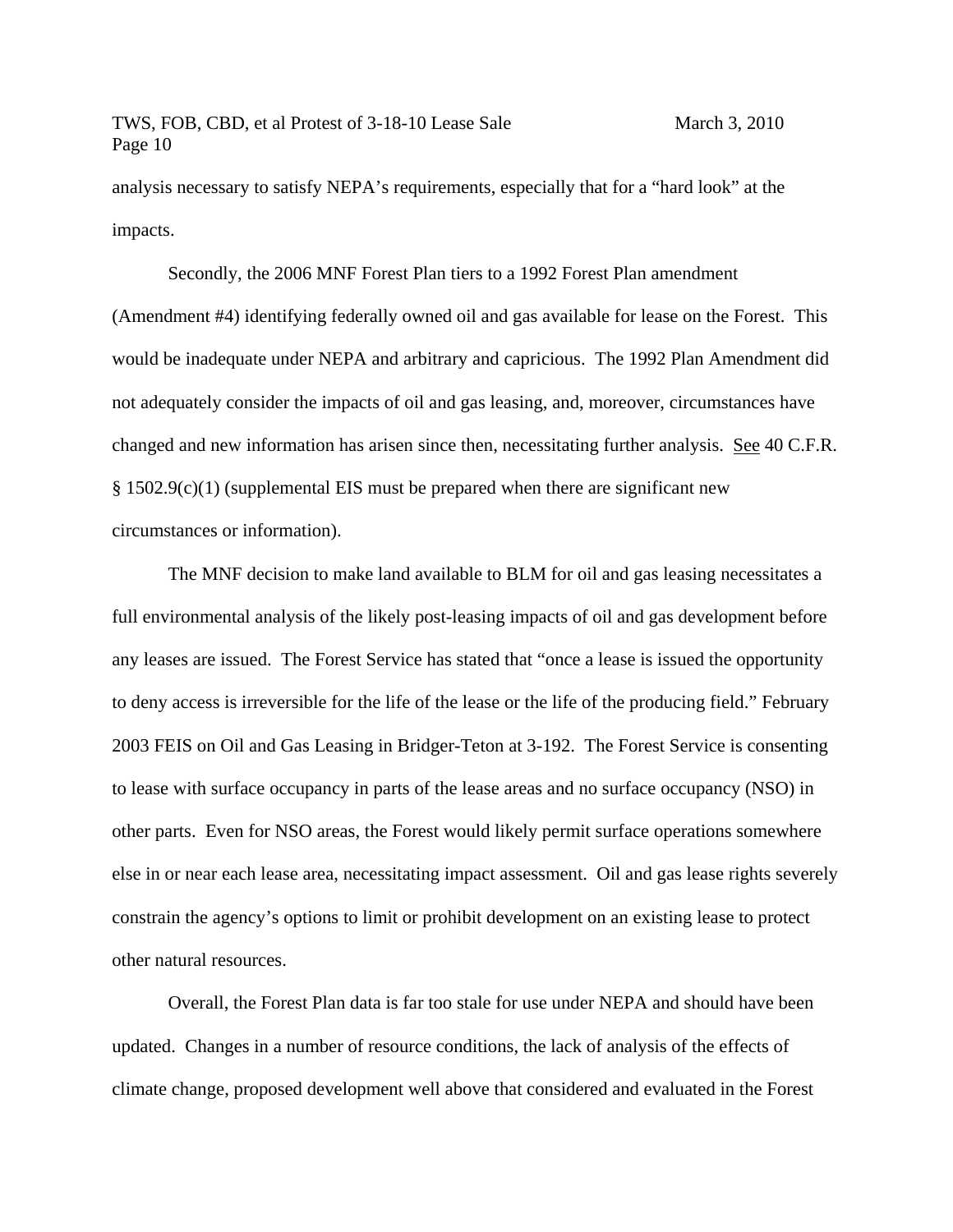Plan, as well as the presence of threatened, endangered and sensitive species since the 1992 analysis render this data moot. No other updated site-specific analysis was included in the Forest Plan. Given the absence of an underlying NEPA document or analysis that adequately considers the impacts of these leases on area resources the leases cannot be sold without violating NEPA. *Pennaco,* 377 F.3d 1147; *Conner*, 848 F.2d 1441; *Peterson*, 717 F.2d 1409.

Specific resource concerns that must be addressed under NEPA include the following:

#### **A. Wilderness**

In failing to prepare any pre-leasing analysis under NEPA, the BLM and FS have failed to consider the adverse impacts oil and gas development will likely have on the Seneca Creek proposed wilderness area. Most of the Randolph County lease parcel lies within this proposed wilderness area. The Seneca Creek proposed wilderness is one of the Monongahela National Forest's most unique mountain treasures, with diverse vegetation, unparalleled scenic vistas and pristine native trout streams found within the area. This area was proposed for wilderness designation by the West Virginia Wilderness Coalition (WVWC) in a broadly backed proposal. Although the area was omitted from the Wild Monongahela Act, Wilderness designation for Seneca Creek was broadly backed by hunting and angling interests, organized labor groups and hundreds of businesses, among other diverse constituencies statewide. The WVWC is still intent on pursuing Wilderness designation for the proposed Seneca Creek Wilderness area.

Situated on the Allegheny Front, the area's alpine ecosystem contains high elevation Red Spruce, Balsam Fir and Mountain Ash as well as heath barren plants such as blueberries, huckleberries and reindeer and sphagnum mosses. Black bear, turkey, whitetail deer and other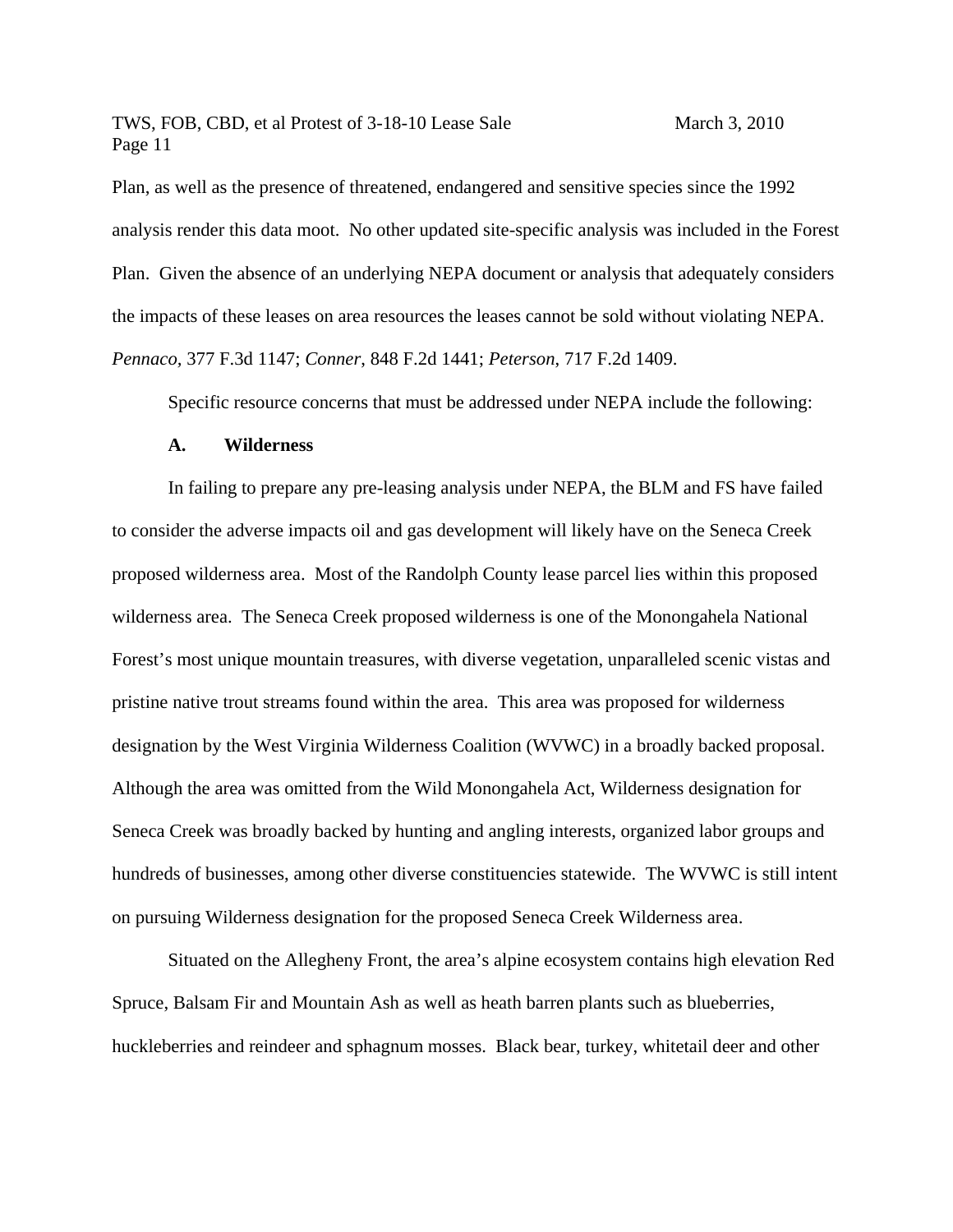wildlife species thrive in the wild forests of the Seneca Creek area. Also present is the endangered West Virginia Northern Flying Squirrel, and a wide variety of birds.

Outstanding scenic vistas are common from high points along the area's vast hiking trail system, which descends approximately 1400 feet into the valley of Seneca Creek. The area drains into two major watersheds: the North Fork of the South Branch of the Potomac at its headwaters on the Virginia state line and Gandy Creek into the Dry Fork of the Cheat. The area contains many high-quality streams, home to Native Brook and wild Rainbow Trout, providing some of the best backcountry angling opportunities in the Mid-Atlantic.

The lack of current NEPA analysis means impacts to the proposed Seneca Creek Wilderness area have not been analyzed or disclosed. Finally, while the Mineral Leasing Act requires the BLM to hold regular lease sales, it does not (as the agency has acknowledged) require the sale of any particular parcels and the BLM and FS retain the discretion to determine whether a particular parcel is appropriate for sale. In this case, given the Forest Service's determination of the suitability of these lands for wilderness and the outdated analysis of suitability for oil and gas development, the agencies should have exercised their discretion to withhold this parcel.

#### **B. National Recreation Area**

In failing to prepare any pre-leasing analysis under NEPA, the BLM and FS have failed to consider the adverse impacts oil and gas development will likely have on the Spruce Knob - Seneca Creek National Recreation Area. Spruce Knob - Seneca Rocks NRA was established by an act of the U.S. Congress on September 28, 1965 as the first National Recreation Area on a National Forest in the country. The NRA protects two prominent West Virginia landmarks: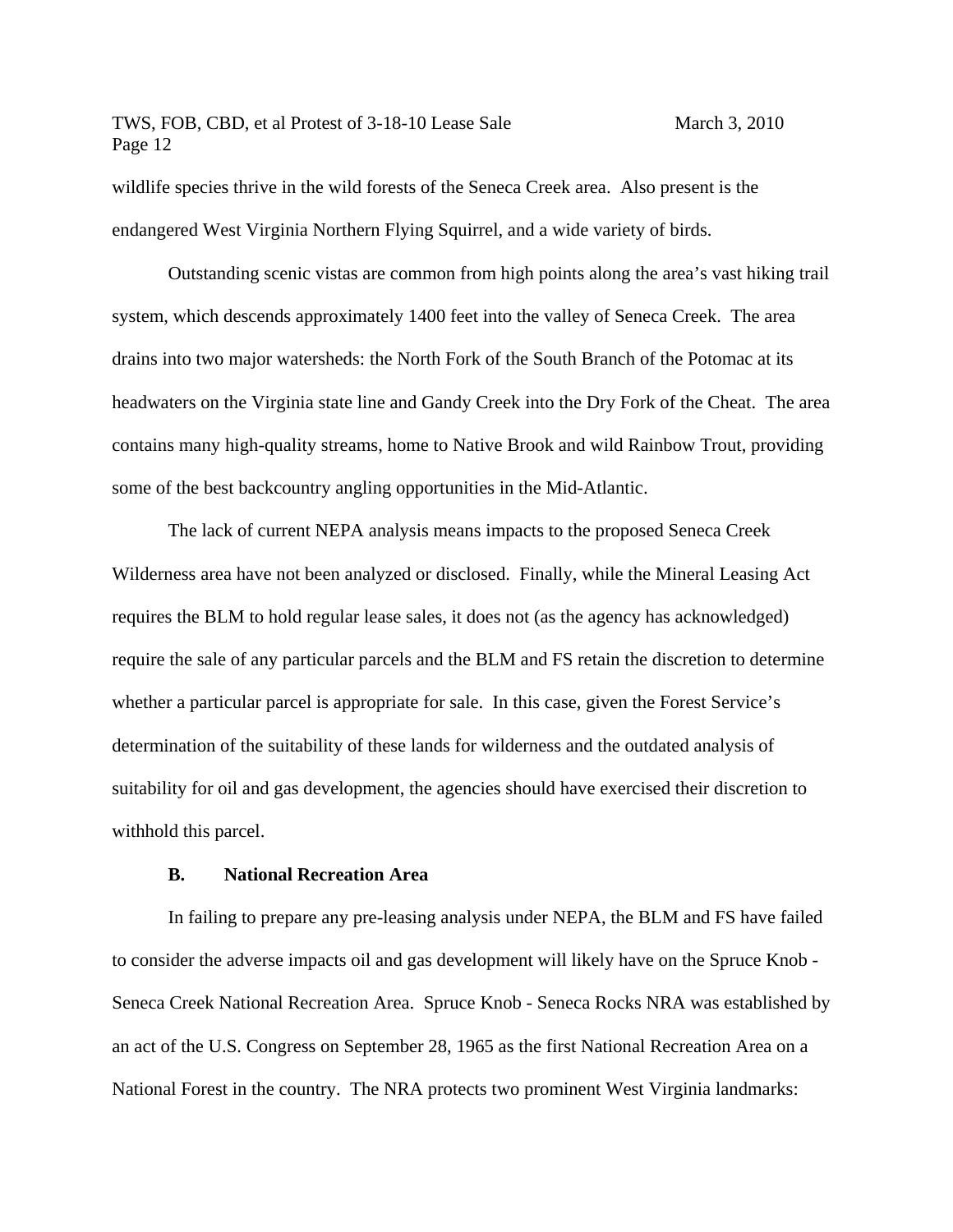Spruce Knob, the highest point in West Virginia (and the highest of the Allegheny Mountains) with a summit elevation of 4,863 feet (1482 m), and Seneca Rocks, a 900 foot (270 m) high rocky rampart popular with rock climbers. Both the Pendleton County lease site and the Randolph County lease site are just five miles from famous Spruce Knob and can be seen from its Observation Tower and from many trails on its summit. Noise from road building and gas drilling will also disturb visitors to this famous recreation area and those using the trails that fan out from Spruce Knob coming as close as two miles above drill sites on Gandy Creek in Randolph County.

#### **C. Laurel Fork Special Management Area on the George Washington NF**

In failing to prepare any pre-leasing analysis under NEPA, the BLM and FS have failed to consider the adverse impacts oil and gas development will likely have on the Laurel Fork Special Management Area on the George Washington NF. The Pendleton County proposed gas lease abuts the George Washington National Forest to the south across the state line in Virginia impacting the headwaters of Laurel Fork. Surrounding the Laurel Fork watershed is a 10,000 acre Special Management Area designated in the George Washington National Forest Land Management Plan. The area contains biological features not commonly found in the State of Virginia, with elevations ranging to 4,000 feet. Laurel Fork contains one of the finest examples of Northern Boreal natural community complexes in Virginia and is the only representative of the Alleghany Plateau Ecoregion within the commonwealth. At least 25 species of plants and animals have their only known occurrences in Virginia within this area. The Laurel Fork Area is a remote area with high precipitation and a large beaver population.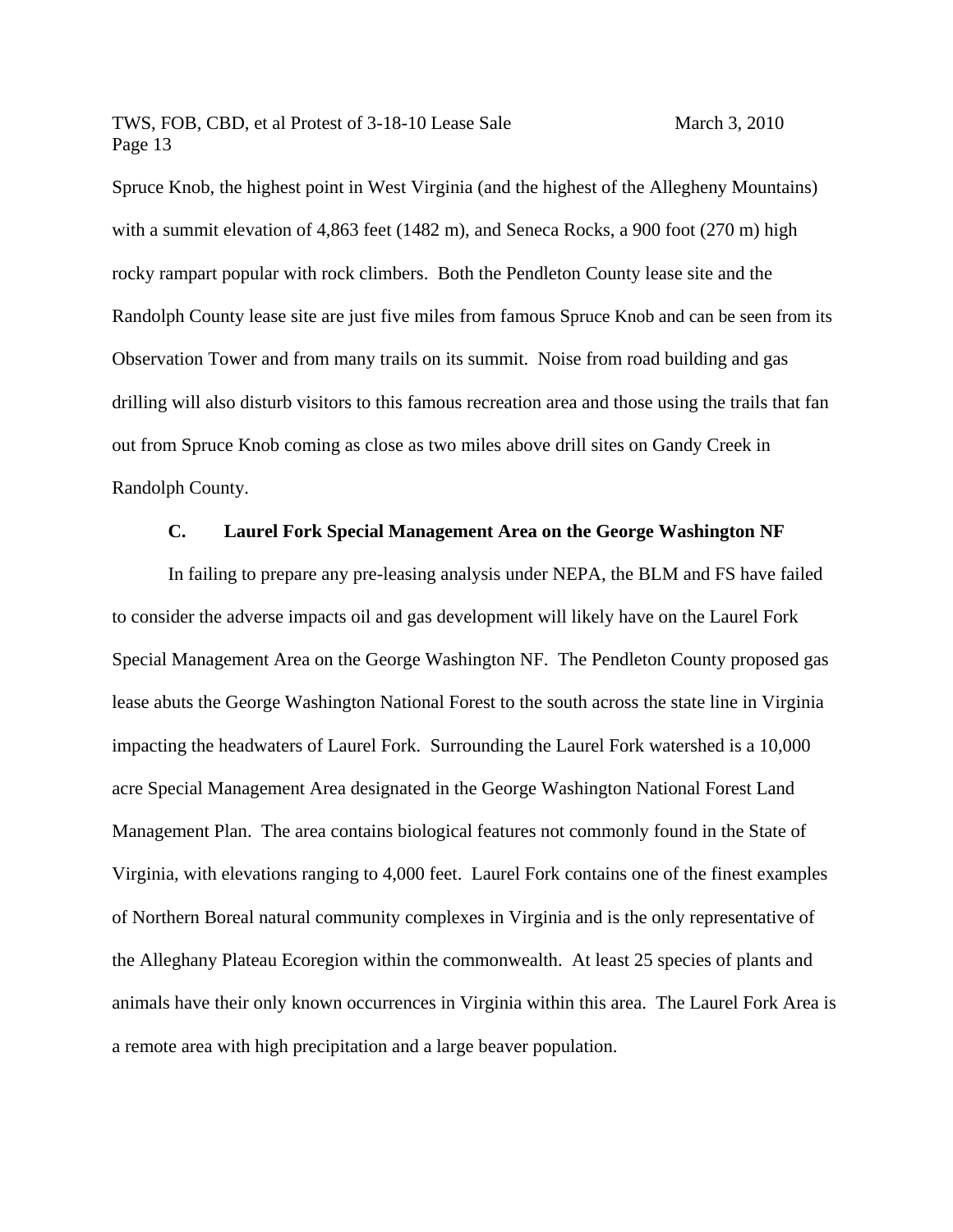#### **D. Wildlife**

In failing to prepare any pre-leasing analysis under NEPA, the BLM and FS have failed to consider the adverse impacts oil and gas development will likely have on wildlife populations and habitat within the lease parcels in Randolph and Pendleton Counties. The MNF Forest Plan and Final EIS (2006) address habitat impacts to Cerulean Warbler, West Virginia northern flying squirrel, wild turkey, whitetail deer and black bear from oil and gas drilling and exploration. Other species of particular interest include wood warblers, snowshoe hare, rock vole, northern water shrew, timber rattle snake, ruffed grouse, raptors, the bald and Golden eagles, and nonendangered bat species that inhabit the area in and around this parcel. While the Plan addresses negative impacts to the Cerulean Warbler and WVNFS, it fails to address potentially negative impacts to other wildlife species particular to these parcels. This must be corrected.

The failure to prepare pre-leasing analysis under NEPA has left impacts to these species unanalyzed and undisclosed. This must be corrected before a sale of these lease parcels proceeds.

#### **E. Threatened and Endangered Species**

 In failing to prepare any pre-leasing analysis under NEPA, the BLM and FS have failed to consider the adverse impacts oil and gas development would likely have on threatened and endangered species. Proper NEPA analysis must consider both direct impacts of oil and gas activity at the lease sale sites, as well as the cumulative impacts of potential gasfield and pipeline development, brine and oil pits, and other related and unrelated activities in the area surrounding the lease parcels. Species potentially at risk include the federally-listed endangered Indiana bat and endangered Virginia big-eared bat (VBEB), and the recently delisted West Virginia northern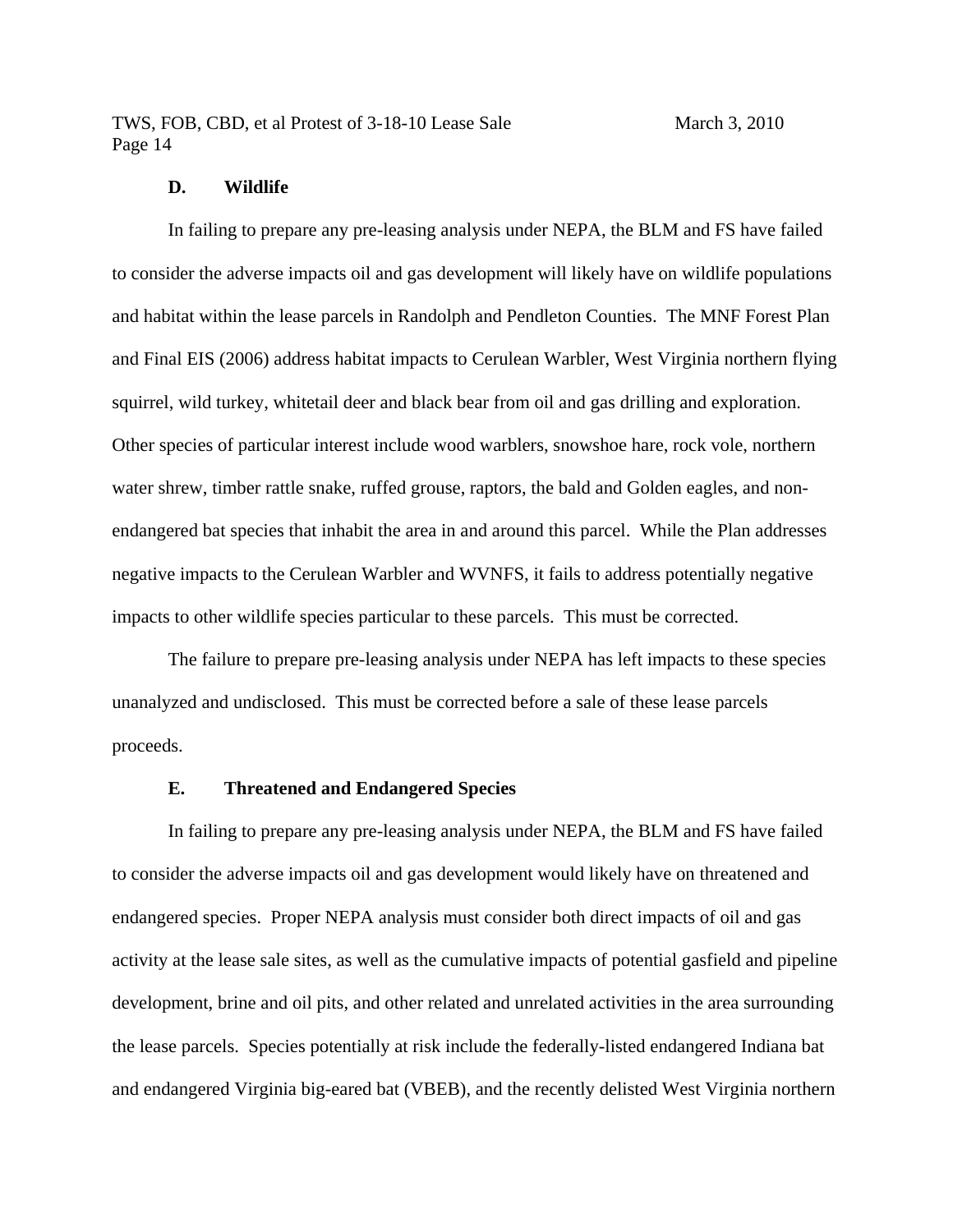flying squirrel. (While the flying squirrel has been delisted, the Monongahela NF agreed as part of the delisting process to continue to monitor and provide appropriate habitat for the squirrel.) The failure to prepare pre-leasing analysis under NEPA has left impacts to these species unanalyzed and undisclosed. This must be corrected before a sale of these leases proceeds.

 The Randolph County lease area (ES-081-03/10 WVES 56280) lies roughly 10 miles from primary range for the federally-listed Indiana bat (*Myotis sodalis*) on the Monongahela NF. The Pendleton County lease area (ES-080-03/10 WVES 56279), is approximately 15 miles from Indiana bat primary range. Primary range "includes summer foraging, roosting, and fall swarming areas, [and] is defined as all areas within 5 miles of hibernacula." Monongahela NF Forest Plan Revision FEIS 2006, at 3-242. In total, there are 26 Indiana bat hibernacula and associated primary range sites, as well as one or two known Indiana bat maternity sites, within the Monongahela NF. U.S. Fish and Wildlife Service Final Biological Opinion, at 48-49. Several of these Indiana bat hibernacula are in Pendleton County, and several more are in Randolph County. FWS WNS cave database 2008-09, from 1/11/10 FOIA Response to Center for Biological Diversity.

 The famous Sinks of Gandy and Stillhouse caves are located within three miles of the Randolph County parcel. Key Hole Cave is on the lease site and Nelson Cave is just north of it. There are at least six caves within 15 miles of this same site that are known to have the Indiana Bat. At least 11 caves within 15 miles of this site are also known to have the endangered Virginia big-eared bat.

 Back Ridge Cave and Warners No 2 Cave are four miles from the Pendleton County lease site. There are at least ten 10 caves within 10 miles of this lease site known to have Virginia big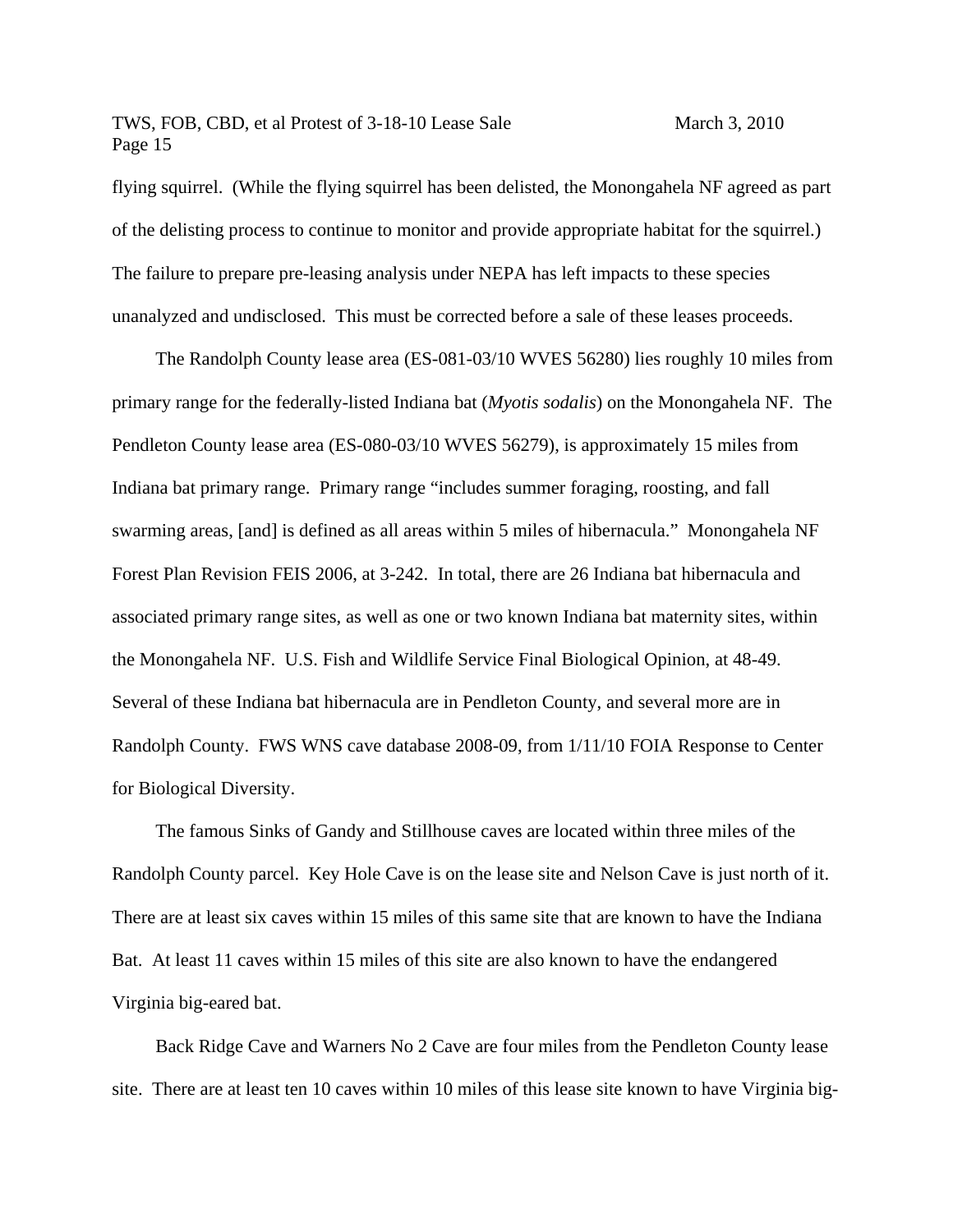eared bats.

 One of the hibernacula in the vicinity of the lease sale sites is Hellhole Cave. Hellhole is designated critical habitat for both the Indiana bat and the Virginia big-eared bat. Approximately 9,000-12,000 Indiana bats winter in Hellhole; it is the largest hibernaculum for the species in the mid-Atlantic region. Hellhole is the largest hibernaculum in the world for the Virginia big-eared bat. Approximately 45 percent of all hibernating bats of this species are found in Hellhole.

Bats are vulnerable to a variety of impacts associated with oil and gas drilling. Two years ago, Forest Service biologists reviewing the proposed Berry Energy project on the Fernow Experimental Forest on the Monongahela NF expressed serious concern about the threat posed by potentially toxic slurry pits to Indiana bats. Letter to Michael Rains, Northern Research Station, USFS, 1/22/08, from M.B. Adams, W.M. Ford, and T.M. Schuler, NRS Timber and Watershed Lab.

 Bat mortality in oil and brine separation pits has been documented elsewhere. The Five-Year Status Review for the Virginia big-eared bat states:

> Oil and brine separation pits can become *a death trap for bats* that enter these structures and come in contact with the contents. For example, in 1992 and 1993, oil pits in the well fields of southwestern Indiana were surveyed for dead animals, and *hundreds of dead birds and bats were found*. (USFWS Bloomington Field Office, unpubl. Data 1993-1994 *in* USFWS 2007). [Emphasis added]. FWS WVFO, Virginia Big-Eared Bat 5-Year Status Review 2008, at 14.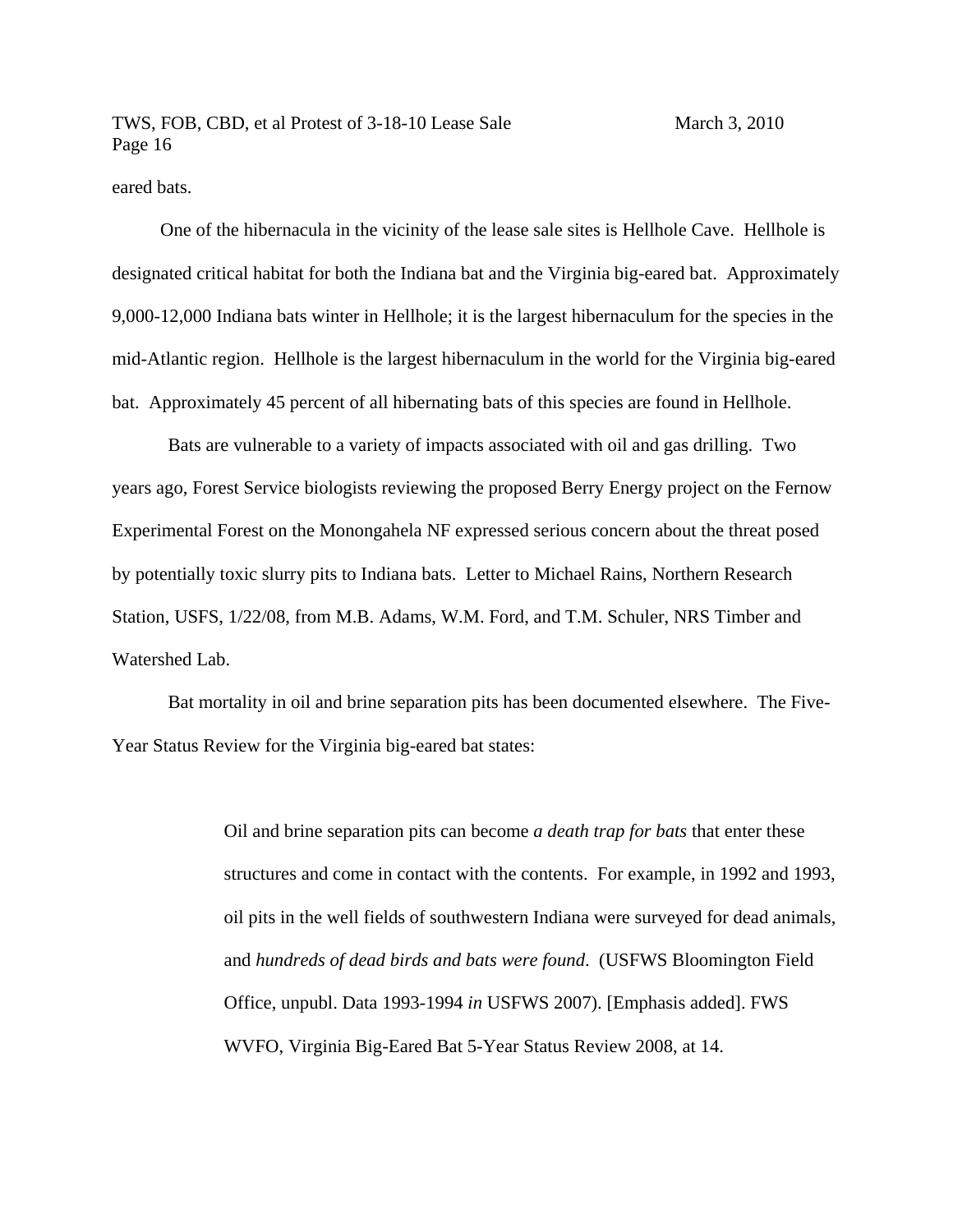Bat biologists theorize that the decline of the oil industry in West Virginia contributed to a substantial increase in the numbers of Virginia big-eared bats in the late 1980's. In the 15 years prior, active oil and gas drilling caused a variety of harms to Virginia big-eared bat habitat:

> In the 1970's and early 1980's, the oil industry was very active…and established numerous functioning oil wells, small scale oil pipelines, and oil storage tanks there. Many area streams, including Big Sinking Creek and Little Sinking Creek, were heavily polluted by oil and brine, partly due to drilling, partly due to crude oil leaking from cracked or broken pipelines, and partly due to overflow or leakage from holding pits for oil and/or brine…One oil pit was located next to a series of oil storage tanks within a few hundred feet of Plecotus Pit (a VBEB maternity cave that was not known at the time). Overflowing oil from the pit flowed through an adjacent old field and disappeared into a sinkhole, polluting the air in a nearby cave and eventually entering Big Sinking Creek…Ibid, at p. 15.

 With declining prices for crude oil in the late 1980's, drilling activity in West Virginia subsided. Streams gradually recovered, and "the winter population of VBEB in Stillhouse Cave began increasing significantly." Ibid.

 However, as oil and gas drilling picks up once more, bats will again be exposed to the multiple harms of toxic pollutants, stream and groundwater contamination, and other ills associated with fossil fuel development. The authors of the 2008 Virginia big-eared bat status review write: "With petroleum costs rising, the number of new permits for the pits is expected to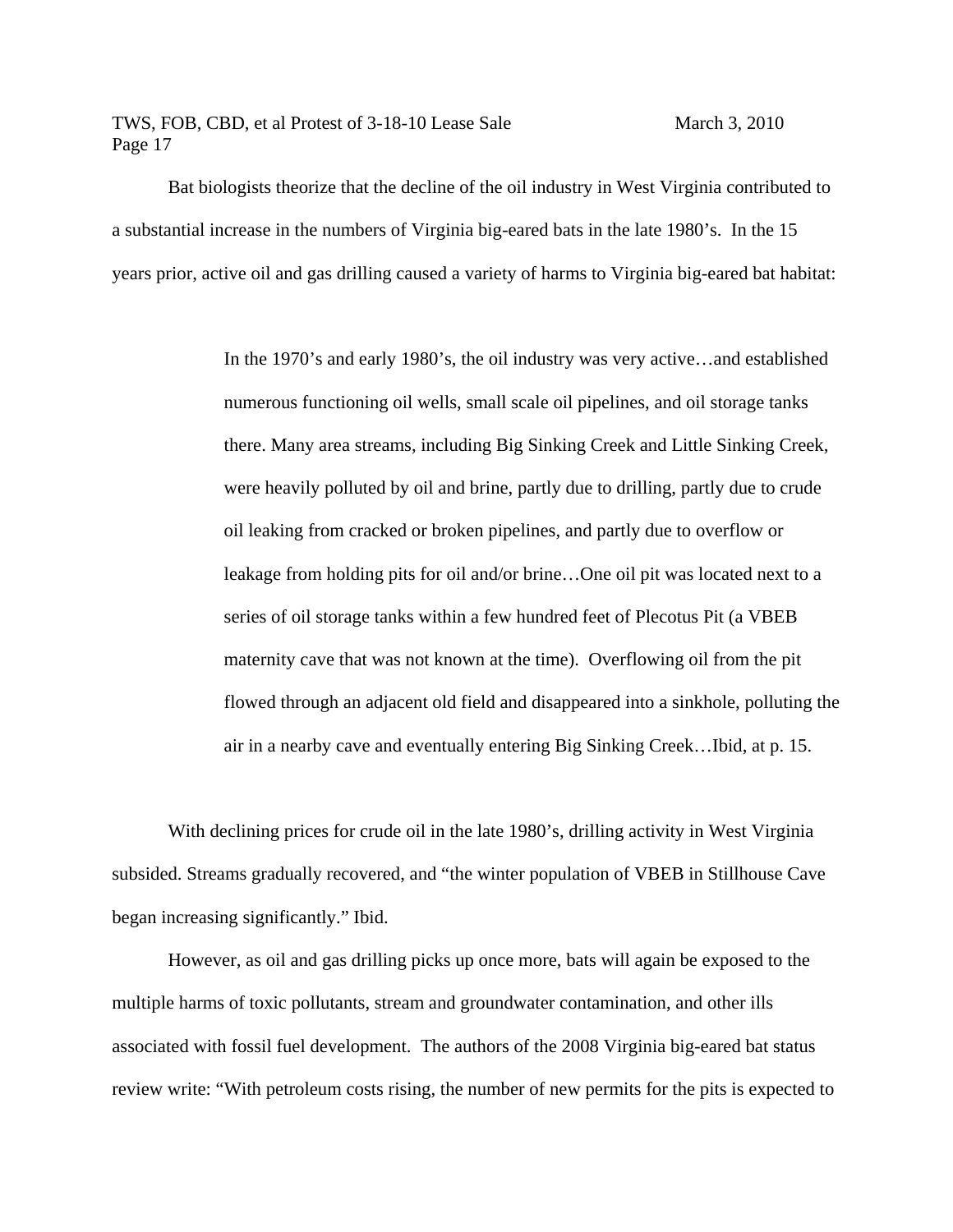rise, and these types of issues have the potential to resurface." Ibid.

 Both Indiana bats and Virginia big-eared bats have declined across their range, in part, because of human disturbance of cave habitat, including modification of delicately balanced air flow and temperature regimes. Drilling into karst layers has the potential to alter air flow in caves, which can in turn change humidity and temperature patterns. Indiana bats, in particular, can only hibernate successfully within a very narrow, specific temperature range, and have been known to abandon hibernacula when structural or other changes to the caves resulted in unsuitable temperatures. The proximity of multiple caves to the lease sale sites could result in alteration of cave conditions with sub-surface drilling activity. These changes could be harmful to bats. The interconnected nature of the karst systems throughout this part of West Virginia could lead to modification of water flow, humidity, and other vital cave environment parameters, at some considerable distance from the site of oil and gas drilling.

 The Virginia big-eared bat (*Corynorhinus townsendii virginianus*) is an endangered subspecies of the Townsend's big-eared bat, with a very limited range in the central Appalachians. On the Monongahela NF proper, there are 23 known occupied hibernacula for this species, including Cave Mountain Cave, designated as critical habitat and located in Pendleton County, north and east of the proposed oil and gas developments. Virginia big-eared bats are not migratory, and most tend to stay in close proximity to summer roosting and maternity caves (sometimes the same as winter hibernating sites) for foraging. Monongahela NF Forest Plan Revision FEIS 2006, at 236-8. Thus, Virginia big-eared bats in Cave Mountain Cave, Hellhole Cave, and other caves within the vicinity of the lease sale sites may be vulnerable to the direct, indirect, and cumulative impacts of the proposed oil and gas drilling.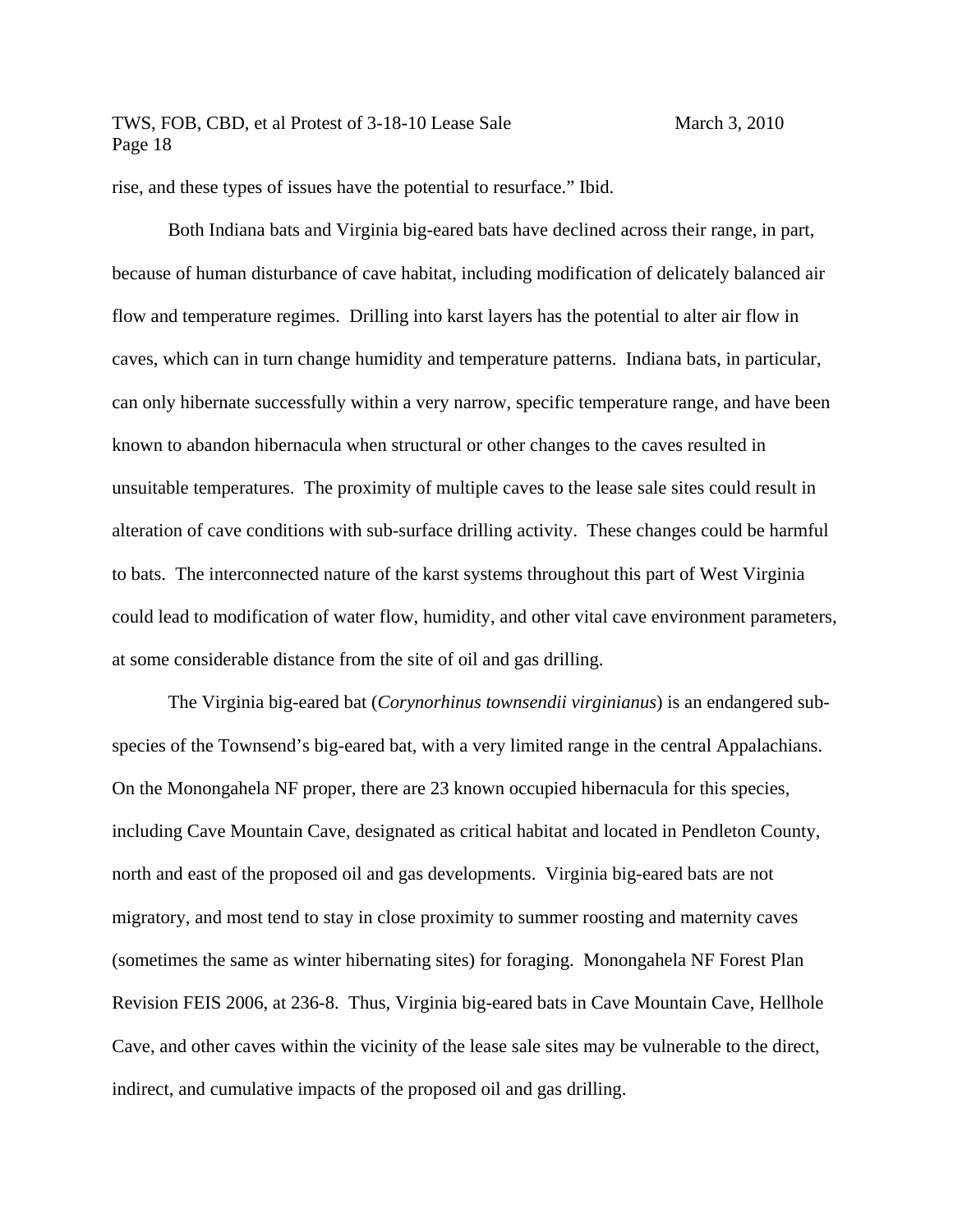The potential harm of oil and gas activity must be considered in light of and in addition to white-nose syndrome, the greatest threat to ever confront North America's hibernating bat species. This newly emerging disease has decimated bats throughout the Northeast United States since late winter 2006. It was confirmed by lab analysis in four caves in Pendleton County in 2009—the first known cases in West Virginia. FWS WNS cave database 2008-09. All four of these caves host Virginia big-eared bats, and two also host Indiana bats. Trout Cave, on private land within five miles of the national forest proclamation boundary, is a major hibernaculum for Indiana bats. MNF FPR 2006, at 244. It also has some Virginia big-eared bats. West Virginia DNR Section 6 FY09 Bat report. Nearby Hamilton Cave also has Virginia big-eared bats. Both of these caves are within ten miles of the Pendleton County lease sale site. Another white-nose affected site is Cave Mountain Cave, which, as stated above, is a major hibernaculum for Virginia big-eared bats located on the national forest.

 Indiana bats are one of the species that have been impacted by white-nose syndrome since it appeared in upstate New York in 2006. As a consequence, the Northeast population of Indiana bats has declined by 30 percent in the last two years. Prior to the onset of the disease, the Northeast population had been growing in recent years, unlike Indiana bat populations in other parts of the species range. Prospects for this species have quickly turned much dimmer as they continue to die in states affected by white-nose.

 Worse news for bats came this year, when white-nose syndrome was confirmed at Hellhole Cave in late February. Biologists estimate that approximately one percent of the Indiana bat segment of the Hellhole bat colony is now dead, due to white-nose syndrome. Pers. comm. C. Stihler.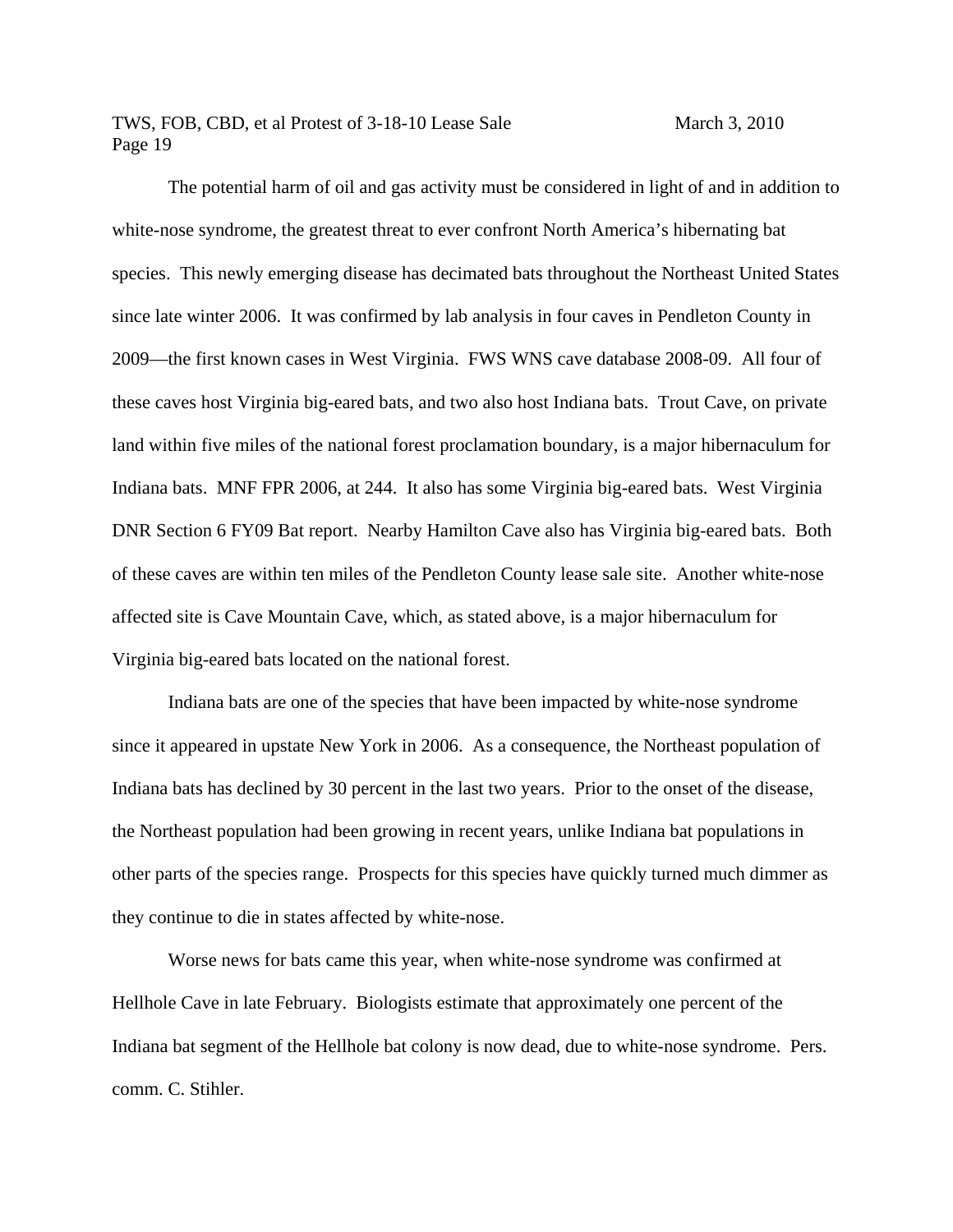It is unclear whether Virginia big-eared bats will be affected by white-nose syndrome, as none have been discovered with the telltale fungus yet. However, to date six different bat species, including those from different genera, have died from the illness, so it quite possible that Virginia big-eared bats will be affected as well. Last year, the prospect of this gravely endangered species being hit by white-nose syndrome prompted the initiation of the first-ever captive breeding program for the species. The success of the program is far from clear, and if Virginia big-eared bats die in large numbers in Hellhole, it may be a blow that they can never recover from.

 Scientists have been stating clearly and publicly that white nose syndrome has the potential to bring about the extinction of one or more species of bats in the near future. Biologists have documented mortality rates well over 90 percent in affected areas. For this reason alone, any activity in bat habitat, especially near winter hibernacula, that has the potential to further stress individual bats or render their habitat less suitable, must be considered with extreme caution and thorough analysis.

 Oil and gas drilling as proposed for the Monongahela has surface and subsurface impacts, some occurring on the national forest, and some off the forest. Both surface and sub-surface impacts have the potential to harm bats and their habitat. The cumulative impacts of the proposed drilling in combination with the overwhelming threat of white-nose syndrome to endangered bats must be analyzed prior to any decision to auction oil and gas leases.

#### **F. Fisheries**

In failing to prepare any pre-leasing analysis under NEPA, the BLM and FS have failed to consider the adverse impacts oil and gas development will likely have on the Randolph and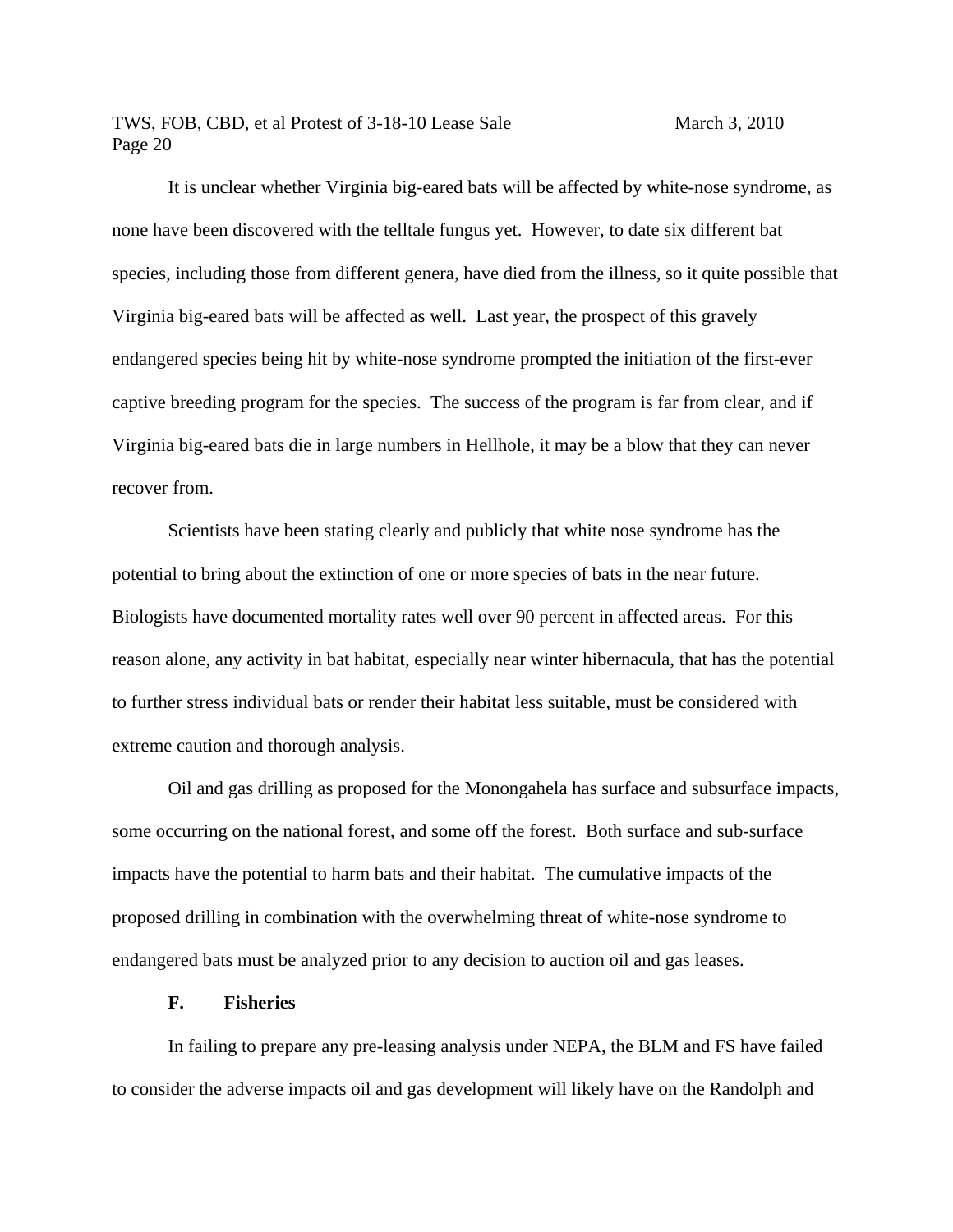Pendleton gas lease areas' fisheries populations and habitat. The watersheds involved contain both native and stocked trout. Fisheries could be negatively impacted by gas drilling and associated activities on these parcels. In Pendleton County, Laurel Fork tributaries Vance Run, Little Low Place Hollow, and Owl Knob Hollow are all cold water fisheries located on the proposed gas leasehold. Other cold water fisheries streams on the leasehold are Middle Ridge Hollow, Bud Hollow, and Teeter Camp Run which flow into Big Run before it joins the North Fork of the South Branch of the Potomac. Trout Unlimited says of these streams, "This area drains into the Laurel Fork watershed of the North Fork of the South Branch of the Potomac. This is our brook trout Conservation Success Index's highest rated watershed south of New York State". The Forest Service acknowledges that the streams here make up a cold water trout fishery. These streams are the pristine headwaters of the Potomac and contribute valuable water quality to the Chesapeake Bay area.

 In Randolph County, the proposed lease sale is south of Little Italy along nine miles of Gandy Creek with potential impacts to the main stem and its tributaries: Taylor Run, Swallow Rock Run, Bee Run, Elza Run and Falls Run. Gandy Creek and these tributaries make up a cold water trout fishery. There are many springs in this area including Elza Spring and Ray Mullennex Spring which feed into these high mountain streams. The DNR stocks trout in the lease area. Gandy Creek is stocked from Lower Two Springs upstream 9 miles to near Grants Branch at the old CCC camp. It is stocked once in January, twice in February, and weekly March through May. Gandy Creek is a tributary of the Dry Fork which joins the Blackwater in Tucker County to form the Black Fork before joining the Shavers Fork to form the Cheat flowing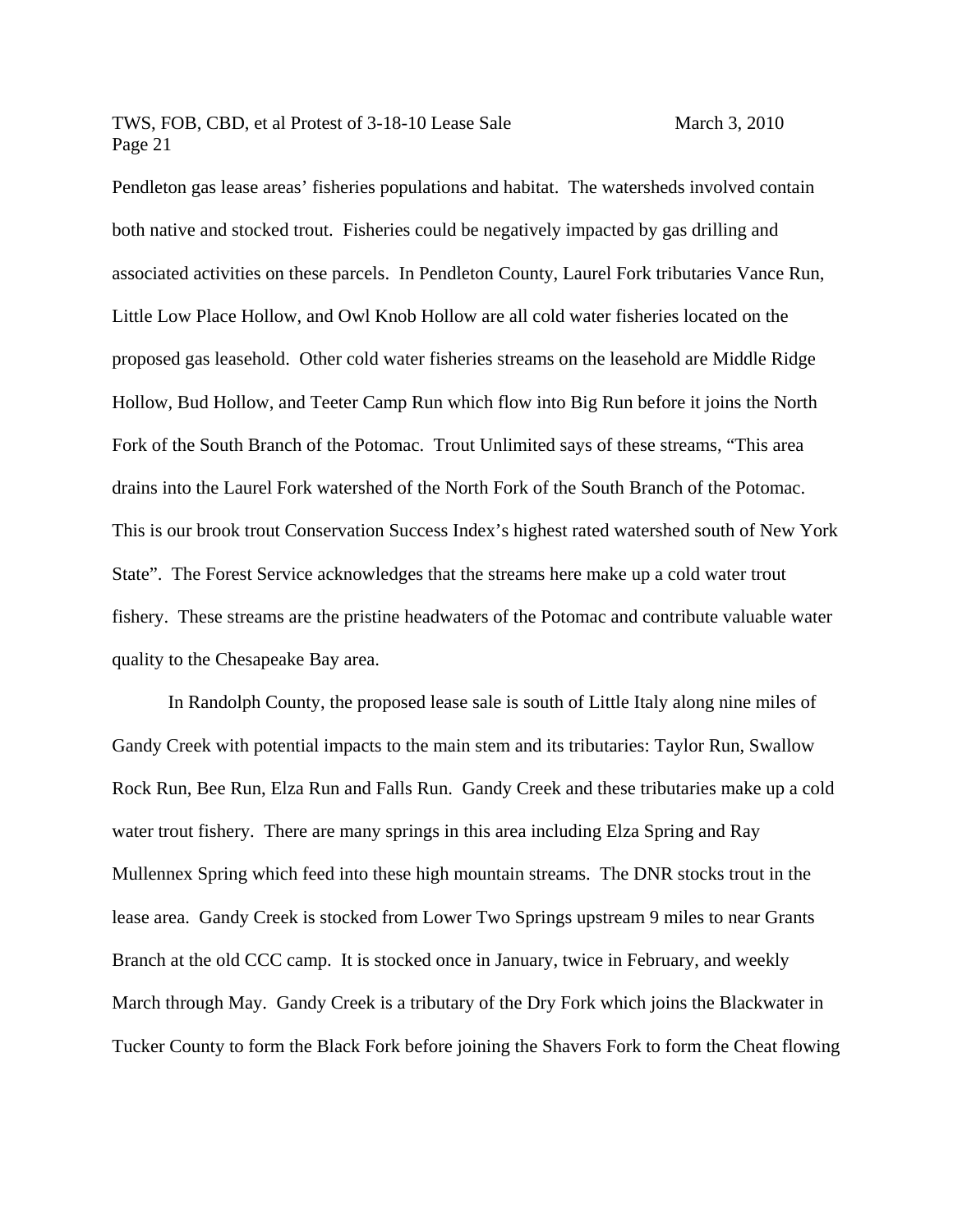north and west to the Ohio River at Pittsburgh. These streams would be damaged by sedimentation and other potential pollution from gas drilling and exploration in this watershed.

In its 2006 Forest Plan and Environmental Impact Statement, the MNF states in Appendix E, Table E-2 that 84% of all lands in this watershed (North Fork South Branch Potomac) are highly erosive. Additionally, the MNF regards native brook trout as a Management Indicator Species and states in its Management Direction for Fish and Wildlife that one of its objectives is to "Maintain at least 560 miles of coldwater stream habitat capable of supporting wild, naturally producing brook trout, a Management Indicator Species."

 The North Fork South Branch of the Potomac would also be negatively affected as turbidity and pollutants moved downstream from Laurel Fork and Big Run to the North Fork South Branch (NFSB) of the Potomac. The NFSB Potomac contains many aquatic species that are identified by the MNF as aquatic species of concern, including: American Eel (S2), Common Shiner (S1,2), Pearl Dace (S3,4), Potomac Sculpin (S3), Torrent Sucker (S3). Additionally portions of the NFSB Potomac have been nominated for Wild and Scenic River Status.

Negative impacts to these fisheries would have far reaching consequences including loss of reproducing native brook trout habitat and the socio-economic effects related to the potential loss of this recreational resource. All of these factors must be analyzed under NEPA.

#### **G. Water Resources**

In failing to prepare any pre-leasing analysis under NEPA, the BLM and FS have failed to consider the adverse impacts oil and gas development will likely have on the water resources in the Pendleton County and Randolph County lease parcels, as well as areas downstream potentially affected by said development. According to the 2006 MNF Forest Plan, site-specific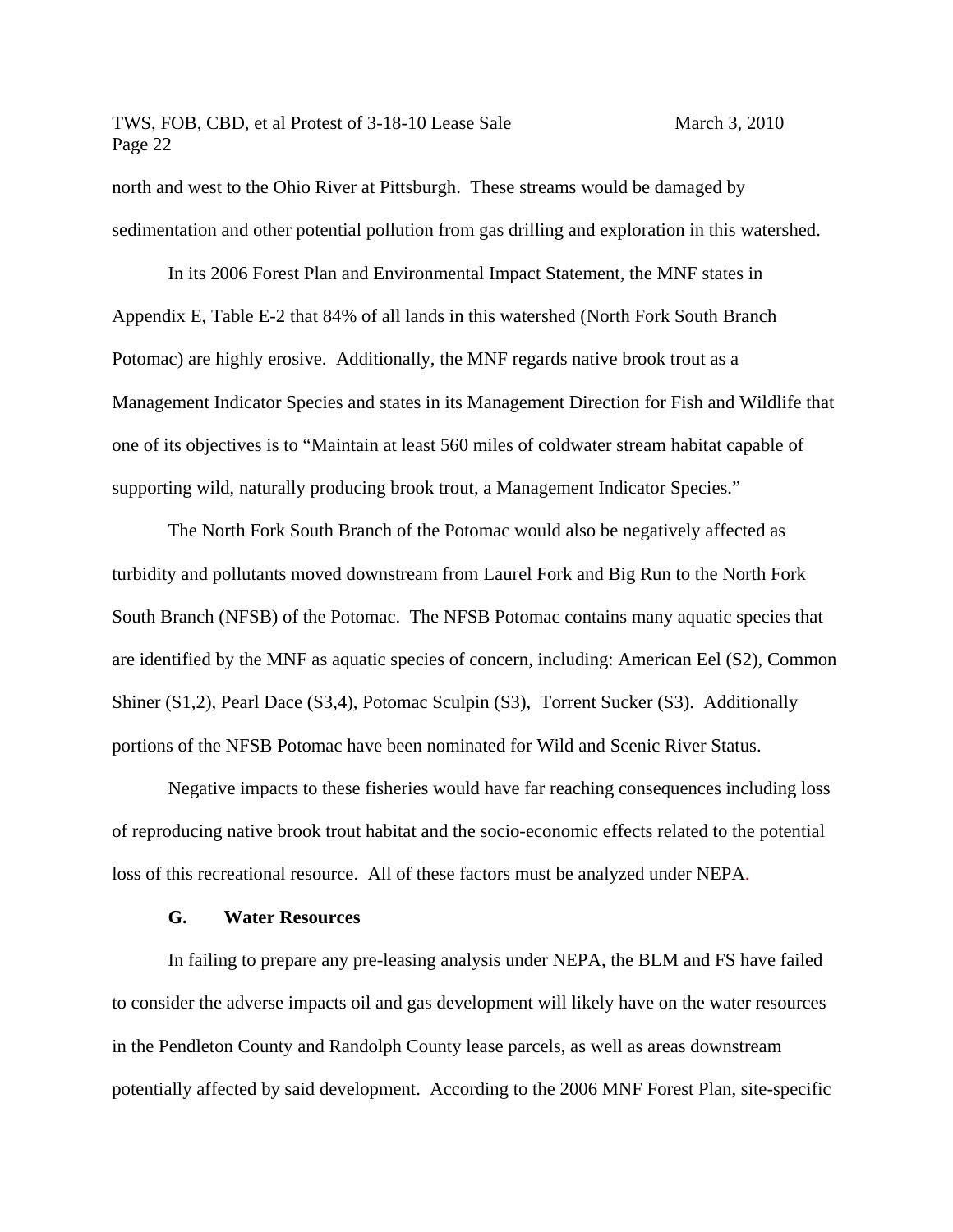NEPA analysis is to take place to insure that proposed management activities and mitigation measures are analyzed for potential effects to the watershed, riparian, and aquatic resources by alternative. Effects are to be disclosed to the public for review and comment. To date this has not occurred for the parcels proposed for auction.

The Randolph County parcel bears particular attention. The Gandy Creek flood plain is one of the few flat portions of the parcel, but would be inappropriate for well pad or brine pit development. Much of the rest of the parcel is subject to No Surface Occupancy (NSO) restrictions. The areas not subject to NSO stipulation are in the steepest sections of the parcel and hence poor sites for gas development infrastructure.

Additionally the MNF Forest Plan states that, "In general, standards and guidelines are established to protect water quality and aquatic ecosystems on the Forest. The standards and guidelines are designed to:

- $\triangle$  Prevent or reduce sedimentation related to management activities,
- $\triangle$  Protect riparian areas and streamside vegetation,
- $\triangleleft$  Protect water quality and quantity,
- Maintain or improve habitat for native brook trout and species of concern, and

Development of oil and gas on these parcels, whether through horizontal or vertical drilling, regardless of the actual location of surface disturbance, must take into account these standards and guidelines, with particular emphasis on maintaining or improving habitat since many of the lease parcels' streams contain naturally reproducing native brook trout populations.

\* Restore or rehabilitate watershed and aquatic conditions to support their designated uses."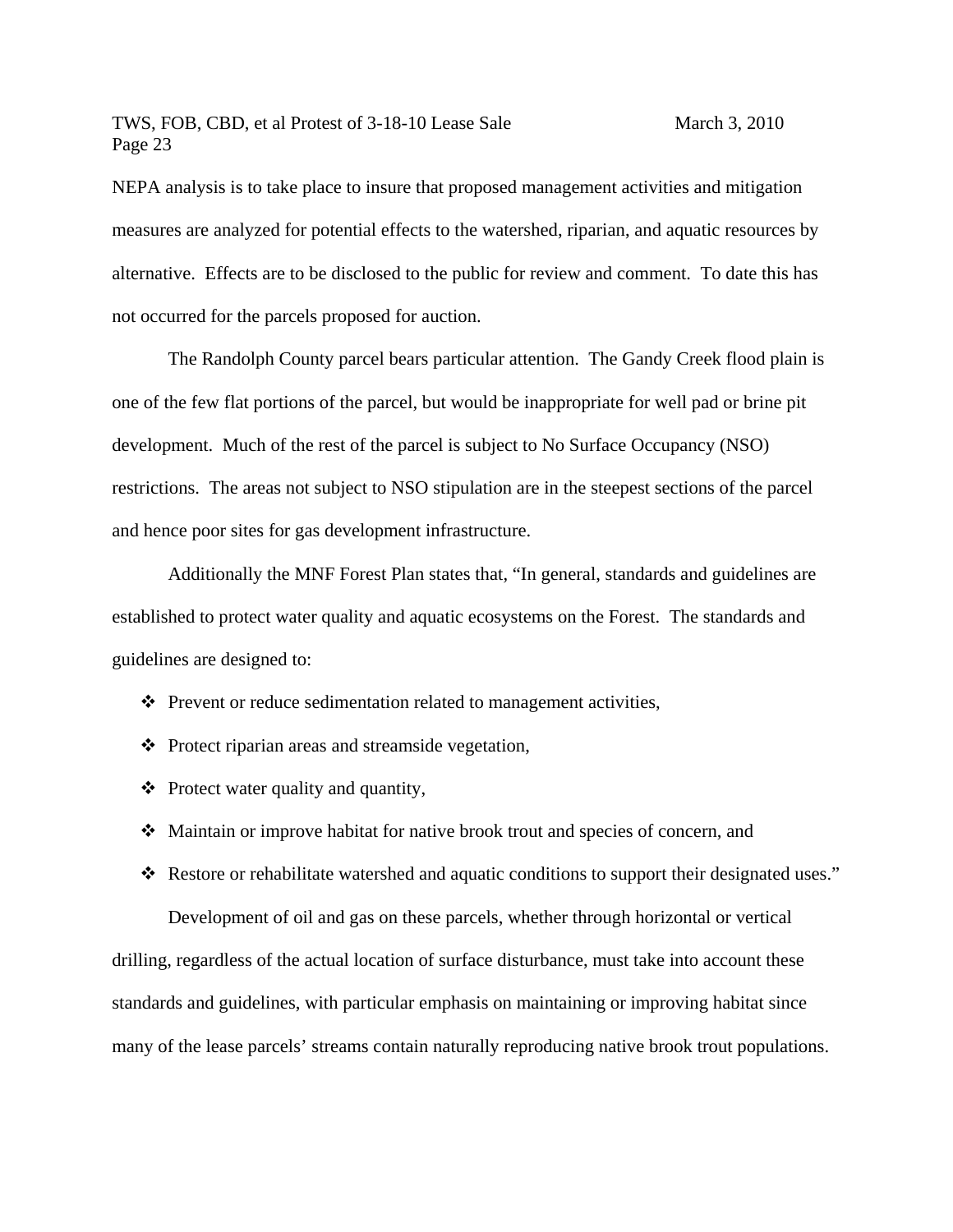As such there is particular need for site-specific environmental analysis not only for these parcels but any adjoining parcel(s) that would be considered for access for horizontal drilling.

In addition, as we point out in the socio-economic and recreation sections of our protest, there are a number of residences and campgrounds in the general lease areas whose drinking water is provided via well. These drinking water sources must be protected from degradation and adverse effects.

#### **H. Geology: Karst**

In failing to prepare any pre-leasing analysis under NEPA, the BLM and FS have failed to consider the adverse impacts oil and gas development will likely have on this karst region of the Monongahela National Forest. The Spruce Knob area is within the geomorphic province referred to as the High Allegheny Plateau. The Spruce Knob area is underlain by the Pottsville sandstone. The units below the Pottsville sandstone consist of the Mauch Chunk sandstone and shale and, below this, the Greenbrier limestone. Numerous caves occur in the Greenbrier limestone. Because the limestone is part of the karst area which is more soluble, it is likely that there are abundant fractures and solution cavities which serve as conduits for groundwater issuing as springs into numerous creeks in the area. Numerous streams receiving water from the Greenbrier Formation are well known trout streams.

The gas drilling would penetrate to rock units well below the Greenbrier limestone. The concern is that the drilling can intercept fractures through which groundwater flows and ultimately issues as springs into the streams that support trout. Wherever there is blasting, hydraulic fracturing or drilling that intercepts the fractures through which groundwater is flowing, this can change the direction, quantity and quality of water that flows toward springs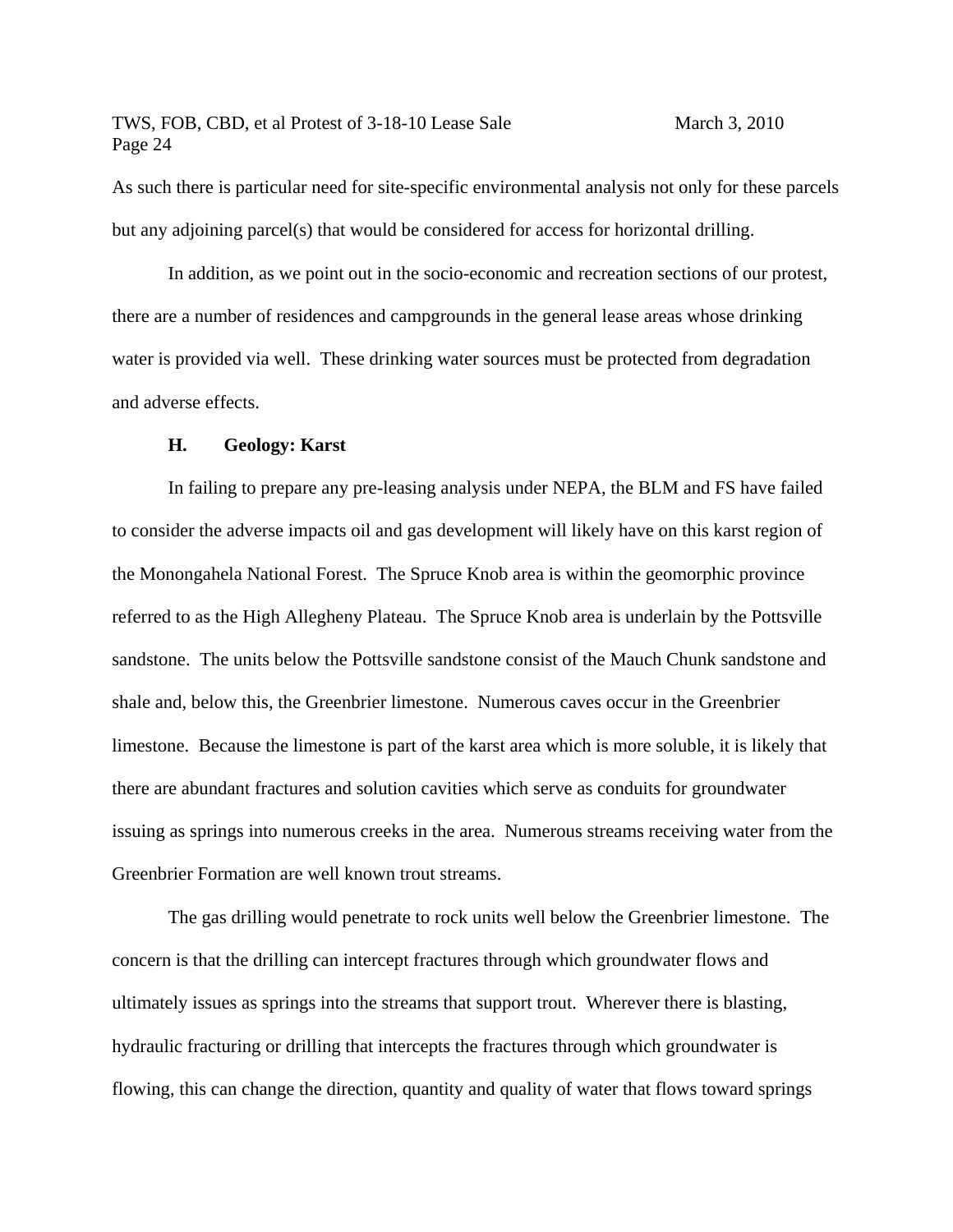(and, therefore, trout streams). Overall concerns include the quantity and flow pattern of the groundwater. Additionally, radioactive gas from the Marcellus and other rock units could rise through rock fractures and contaminate groundwater.

Pendleton County has sixty named caves in the karst or limestone geology, twenty of them in the famous Germany Valley area, a National Natural Landmark, which is in close proximity to the proposed Pendleton County lease area. Germany Valley is the location of famous Seneca Caverns, a local tourist attraction. Hellhole Cave and Schoolhouse Cave in this Valley house thousands of endangered bats. The area of Parcel ES-080-03/10 WVES 56279 ACQ is underlain by karst.

Randolph County also has numerous karst formations including the Sinks of Gandy and multiple lesser known formations. Within close proximity to the Randolph County parcel are the Sinks of Gandy, Keyhole Cave, Nelson Cave and Stillhouse Cave. As with the caves in Pendleton County, these caves also provide habitat for numerous types of bats.

The effects of oil and gas development on these karst resources must be analyzed and disclosed under NEPA.

#### **I. Recreation**

In failing to prepare any pre-leasing analysis under NEPA, the BLM and FS have failed to consider the adverse impacts oil and gas development will likely have on the Spruce Knob - Seneca Rocks area recreation resources. This area of the Monongahela National Forest is famous for nature study and birding, rock climbing, fishing, canoeing, kayaking, hiking, biking, tent camping, and car camping.

#### *Additional recreation opportunities are located at the Spruce Knob Summit*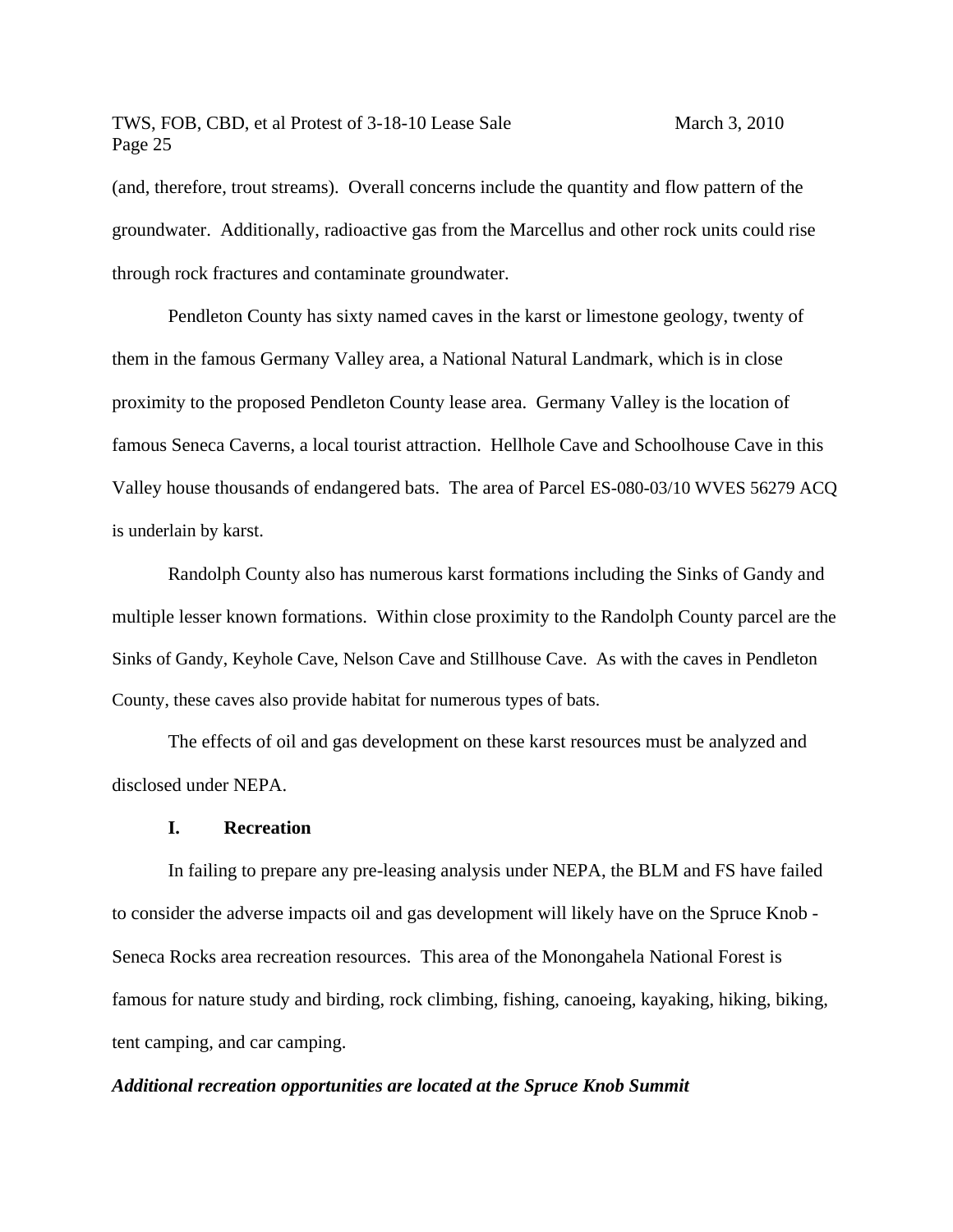Situated atop Spruce Knob summit is the Spruce Knob Tower, a 900-foot observation tower that offers visitors a 360-degree view of the surrounding landscape, including Big, North Fork, Shenandoah, and Hunting Ground mountain ranges. Next to the observation tower parking lot, there are picnic tables and grills available to enjoy lunch while taking in the beautiful West Virginia mountain landscape.

 The Whispering Spruce National Recreational Trail is a 0.5 mile loop that begins and ends at Spruce Knob summit. The trail provides an easy walk through blueberry and huckleberry bushes, mountain ash, and red spruce that are one-sided because of the strong westerly winds that blow year-round. During spring and summer months, beautiful blooming azaleas, mountain laurel, and rhododendron line the Whispering Spruce National Recreational Trail.

#### *Spruce Knob Hiking Trails*

There are approximately 70 miles of hiking trails located within Spruce Knob which offer visitors an opportunity to see West Virginia's scenic landscape, foliage, and various native wildlife such as white-tailed deer, wild turkey, songbirds, squirrels, and black bear. The terrain can be tricky to navigate on some of the hiking trails due to the rugged terrain and because snow is seen any time during the months of October through April.

#### *Camping at Spruce Knob*

Spruce Knob Lake Campground offers 43 camping sites and includes various amenities such as picnic tables, grills, solar-powered water pumps, and tent pads. While many of the camping sites can be reserved either online or via telephone, some of the camping sites located at Spruce Knob Lake Campground are on a first-come, first-serve basis, and campers can stay up to 14 days. Spruce Knob Lake Campground is open mid-April through December. Nearby Spruce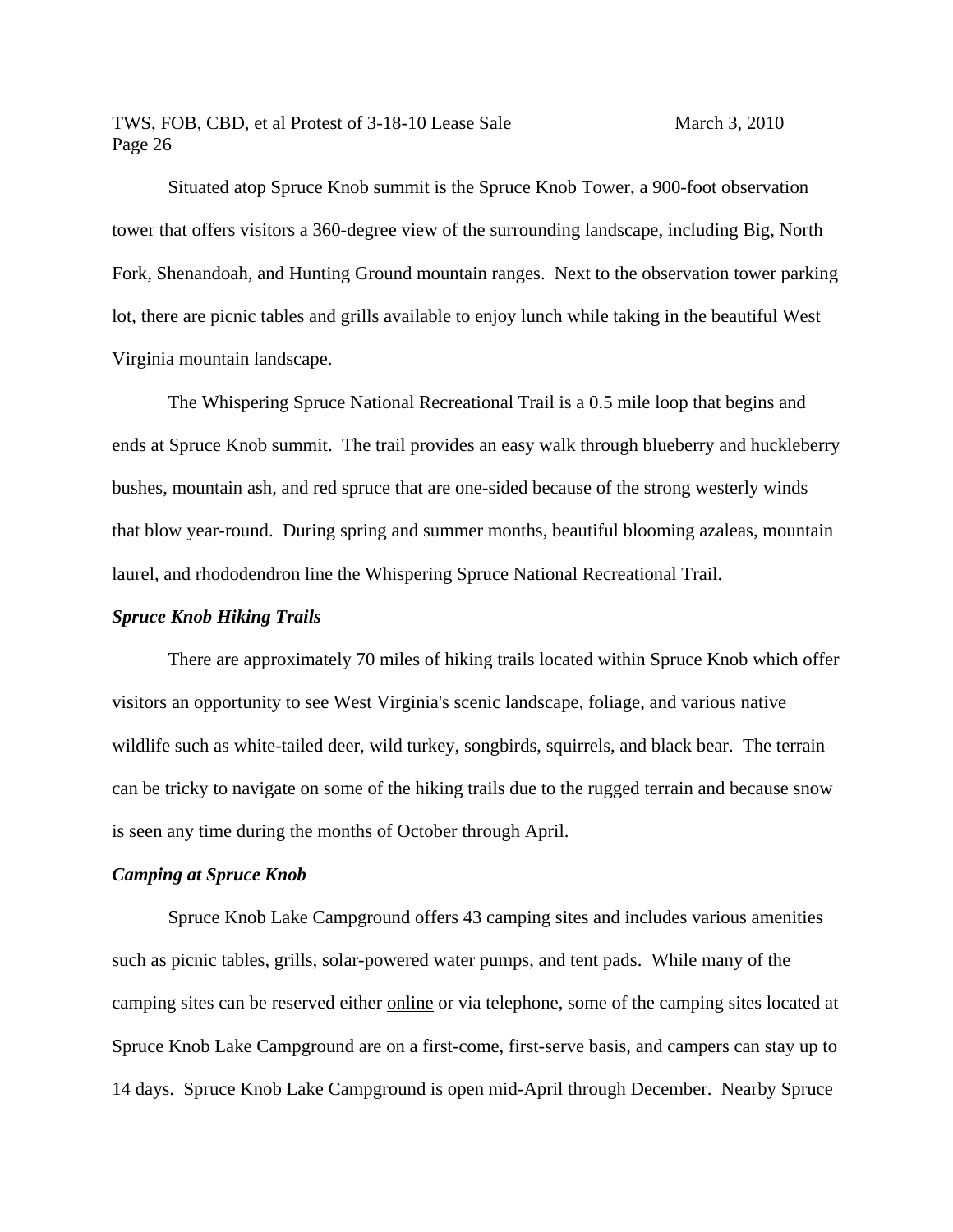Knob Lake provides the angler with a 25 acre impoundment regularly stocked with trout by the West Virginia Department of Natural Resources. A wood pier provides level, easy access for all visitors and is close to the parking area. Anglers may also enjoy stream fishing for rainbow, brown and brook trout in the Gandy Creek and Seneca Creek drainages.

 The Spruce Knob - Seneca Rocks National Recreation Area contains 60 miles of hiking trails. The NRA contains the Seneca Rocks Discovery Center which is located at the base of Seneca Rocks. It has an outstanding and majestic view of the vertical wall of Seneca Rocks dominating the scene. Interpretive programs are offered on weekends throughout the busy season (Memorial Day through Labor Day). Traditional Appalachian crafters and artisans are on hand demonstrating their techniques. Time-honored music of the West Virginia Mountains is offered on Saturdays. Special living history events, such as civil war reenactments, frontier living history, flint knapping and blacksmithing is offered during the summer. There is much information on the history and geology of the area and interactive displays and computers for the public to use.

 The Visitor's Center draws thousands of tourists each weekend who come to enjoy the spectacular scenery and to rock climb, hike, bike, boat, and fish in the surrounding area. The parking lot is packed with visitors from West Virginia and all over the mid-Atlantic Region. The Center was damaged during the flood of 1985 and recently replaced by a beautiful structure made possible by funding obtained by Senator Robert C. Byrd for the Monongahela National Forest. These visitors explore the surrounding recreation areas including the Randolph and Pendleton lease parcel areas.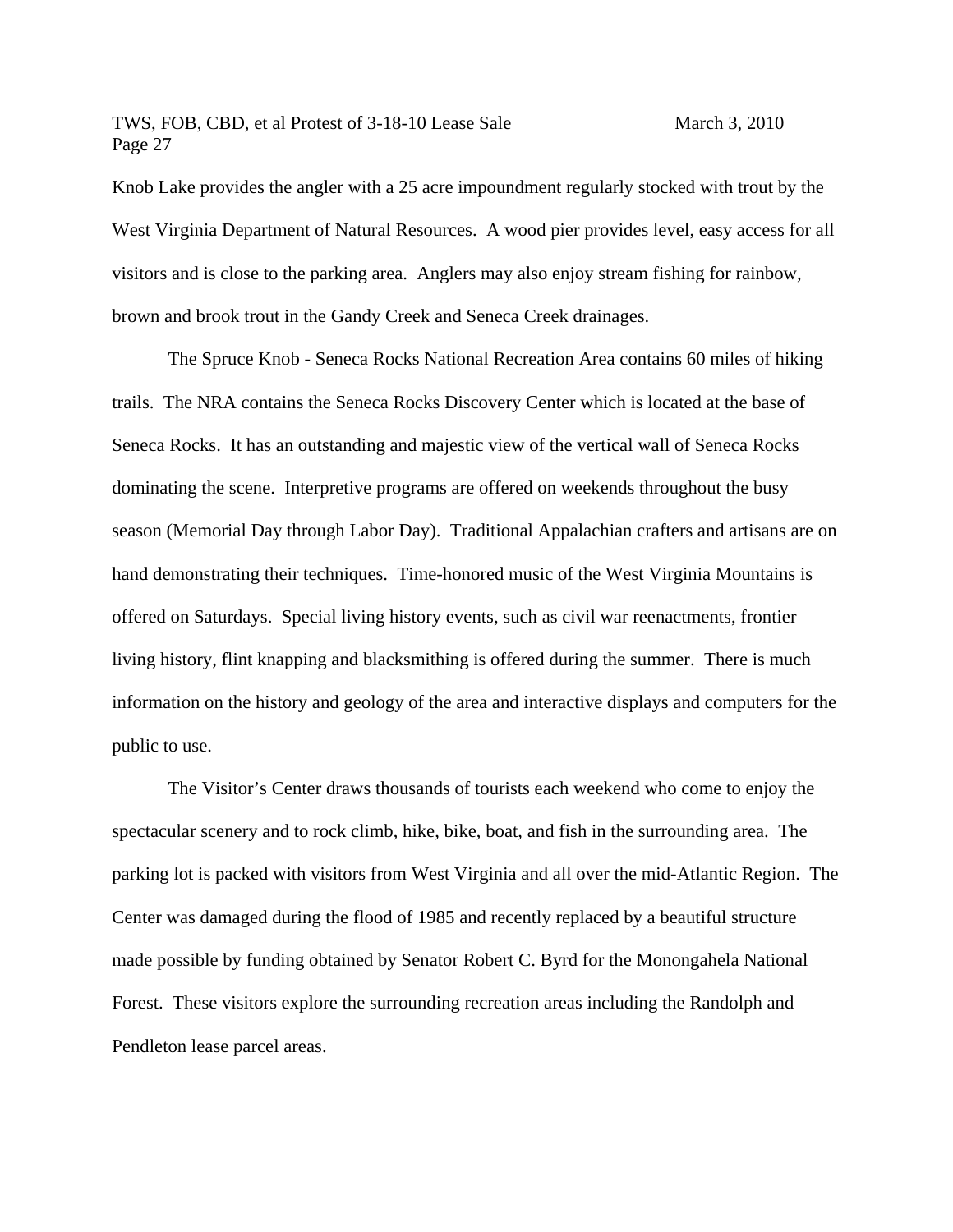A Canoeing and Kayaking Guide to West Virginia edited by Charlie Walbridge and reprinted in 2003 says of boating in the North Fork of the South Branch of the Potomac. "Unquestionably this is some of West Virginia's finest canoeing. This river is a solid, continuous Class 2+ run at medium water levels with a touch of Class 3 when the water comes up. … Some of the state's most breathtaking scenery can be seen from this section of the Potomac. Seneca and Champe Rocks are in the immediate vicinity, while the imposing majesties of the Allegheny Front and North Fork Mountain loom in the distance on either side of the river which provides a splendid backdrop for canoeing. Trout and bass fishing are available on this clear unpolluted river." The Seneca rocks area also contains camping facilities. Seneca Shadows Campground, owned by the Monongahela National Forest, is the newest campground in the Spruce Knob - Seneca Rocks National Recreation Area. This campground is a popular base camp for visitors while traveling through the Potomac Highlands.

 The Randolph County lease parcel is along the southeast base of Middle Mountain. The proposed lease sale area borders the Spruce Knob Unit of the Monongahela National Forest National Recreation Area on the western side of the NRA on Allegheny Mountain. It has concentrated recreation use year round including dispersed camping, cross country skiing, rock climbing, hiking, biking, fishing and nature study but under the Forest Service stipulations these activities would be curtailed by drilling allowed from September through May.

There are many trails on this leasehold including Swallow Rock Trail, Bee Trail, Elza Trail, Leading Ridge Trail, and North Prong Trail, all of which make loops to the trail at the top of the ridge, the Allegheny Mountain Trail on the NRA. There are many camping sites and the area is covered with natural springs which supply drinking water. The trails in this area have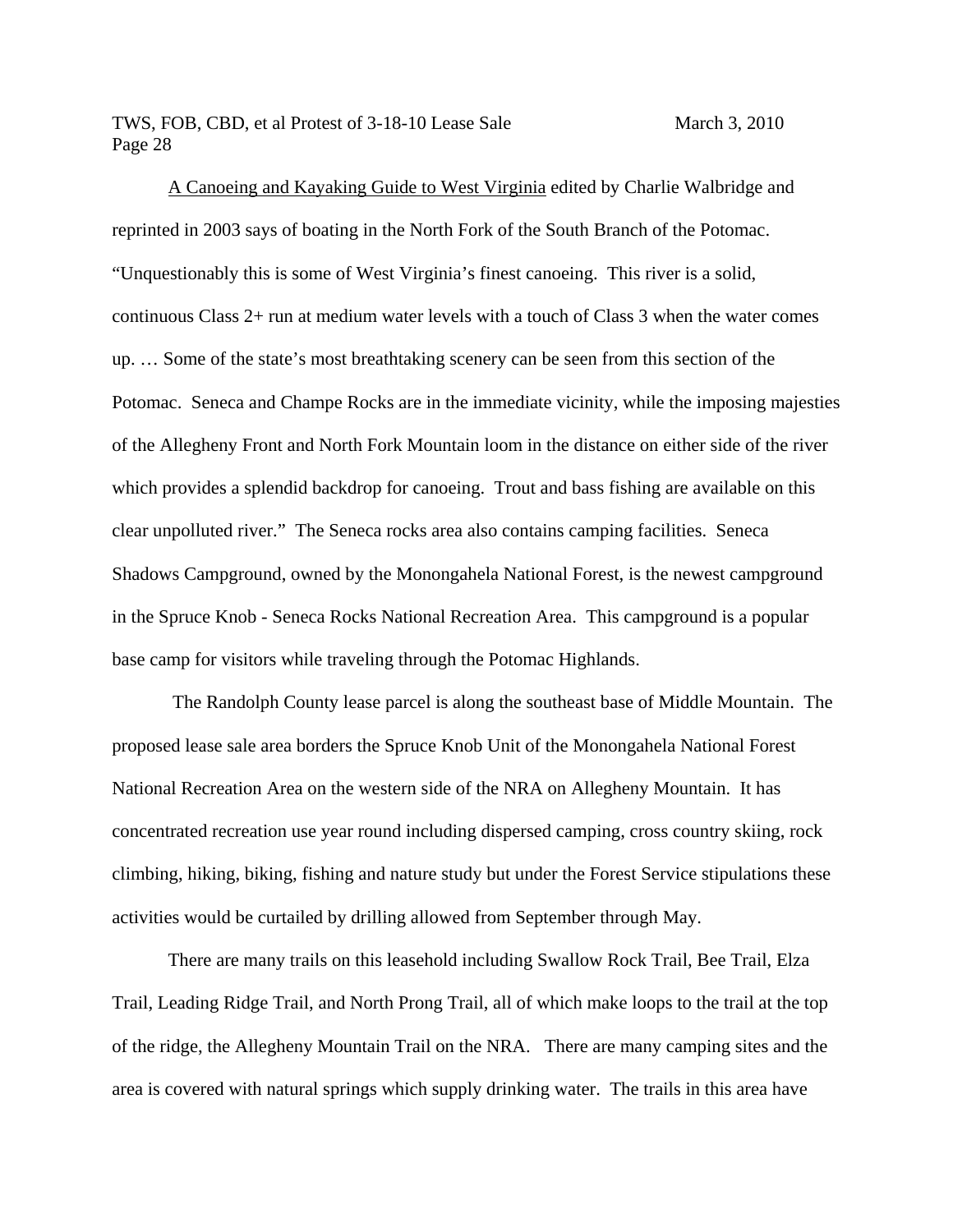fantastic views from the 4000 foot high western flank of Allegheny Mountain. These views would be impaired by gas drilling in the valley below. The dispersed camping area along Gandy Creek is heavily used. The Randolph County lease parcel is just three miles from Spruce Knob, the highest point in West Virginia with it spectacular viewing platform and 360 degree view of West Virginia's highest mountains. It is eight miles from Seneca Rocks and its well used Visitors Center.

#### *Gandy Creek is a whitewater stream that runs through the Randolph county lease parcel.*

Gandy Creek disappears into a cave in a high meadow on the west side of Spruce Knob. A mile and a half away over the ridge, Gandy emerges as a whitewater stream. During flood periods when there is enough volume for paddling, it's a sporty run. Wildwater WV, Charlie Walbridge et al. Menasha Ridge Press 1985.

This section of Gandy Creek in Randolph County is 13.6 miles long and is according to American Whitewater, a class III section of whitewater. Gandy Creek provides the majority of flow to the Dry Fork of the Cheat at its confluence. It thus enjoys similar levels to the section of the Dry Fork of the Cheat that follows it. The Gandy Creek section, however, is more scenic because it is part of the National Forest, with a forest road paralleling it for most of its most of its length. This stretch is long enough for an overnight trip. There are campgrounds quite near Gandy Creek. Mary Elza Spring and Ray Mullennex are near these camping areas on the mountainside in the lease area.

Recreation in the Pendleton County lease parcel includes kayaking, hiking, biking, and particularly trout fishing. Visitors can follow Mon NF Forest Service Trail 526 through this area. It connects with trails coming from Locust Springs on the George Washington NF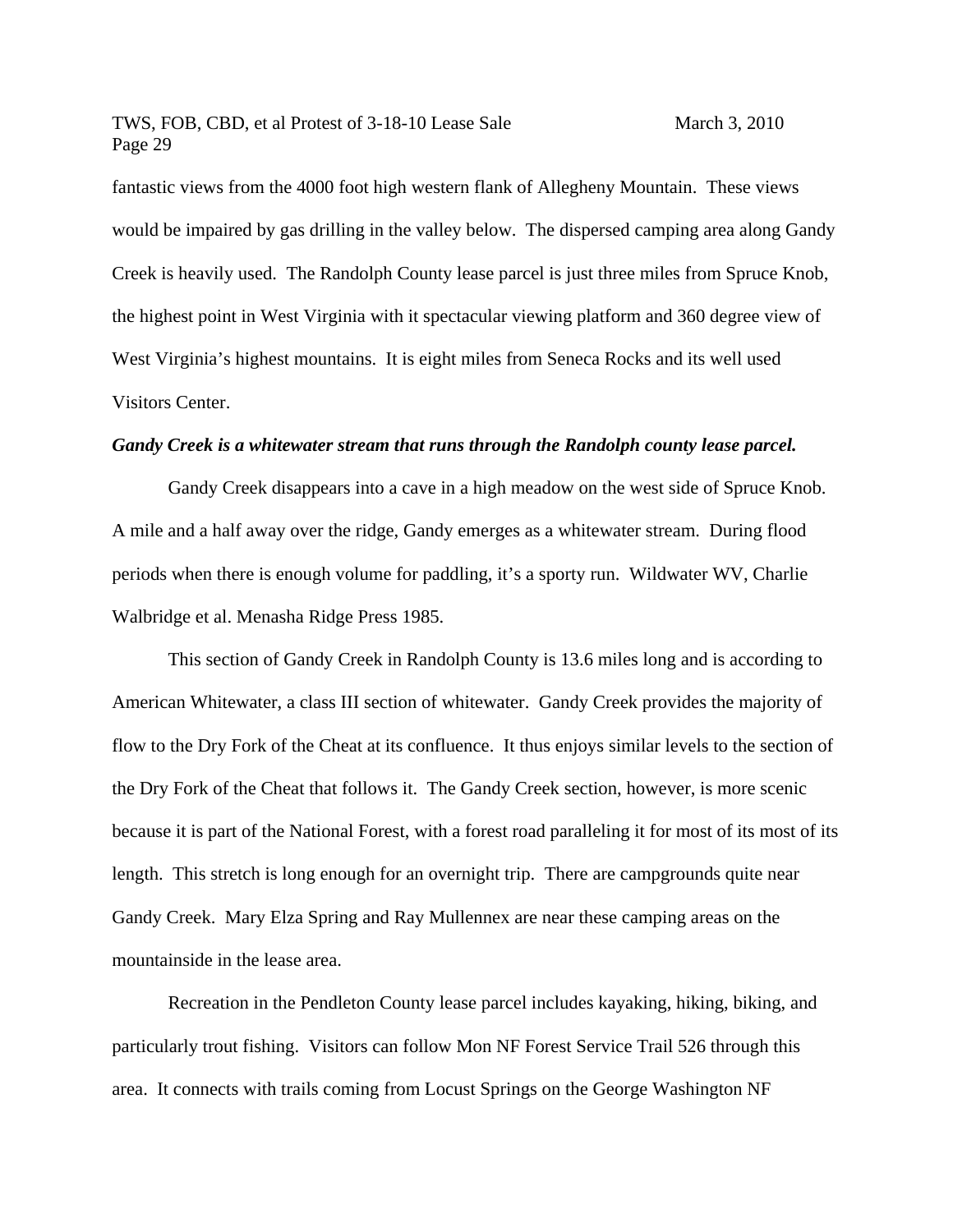including FDT 450, the Laurel Fork trail. The lease adjoins the Locust Spring Picnic Area in Virginia and the Slabcamp Run/Locust Spring circuit hike which is part of the Laurel Fork wilderness area. Laurel Fork is one of the few very secluded backcountry forests left in Virginia. With high meadows, wetlands, and the fast running Laurel Fork on the valley floor, this is one of the best backpacks in the region. The 1930's Era Adirondack Shelter, located at the Locust Spring Picnic area, can be used for camping. There is a hand operated water pump, picnic tables, fire rings and a vault toilet in the area around the Shelter. The Laurel Fork area has a high Beaver population. The many shallow ponds created by the Beaver are used by a host of other wetland species such as mink, muskrat and waterfowl. The largest Beaver population is west of Laurel Fork.

The Laurel Fork of the North Fork of the South Branch of the Potomac is a whitewater kayaking river both in Virginia and West Virginia. Kayaking and canoeing continue down the North Fork to Cherry Grove, Circleville, Seneca Rocks and beyond.

 All of these resources would be affected by gas development in the area. Recreational amenities, as well as the dollars accruing to the local community through their use would be adversely affected. This must be analyzed under NEPA. Consultation with the George Washington National Forest about impacts to their special places should also be completed prior to leasing.

In addition, lease stipulations to ensure implementation of Forest Plan standards are required. Stipulations should be developed for the following Forest Plan standards:

#### *Standard MG27*

Gas pipelines and gas well sites are not allowed within developed recreation areas.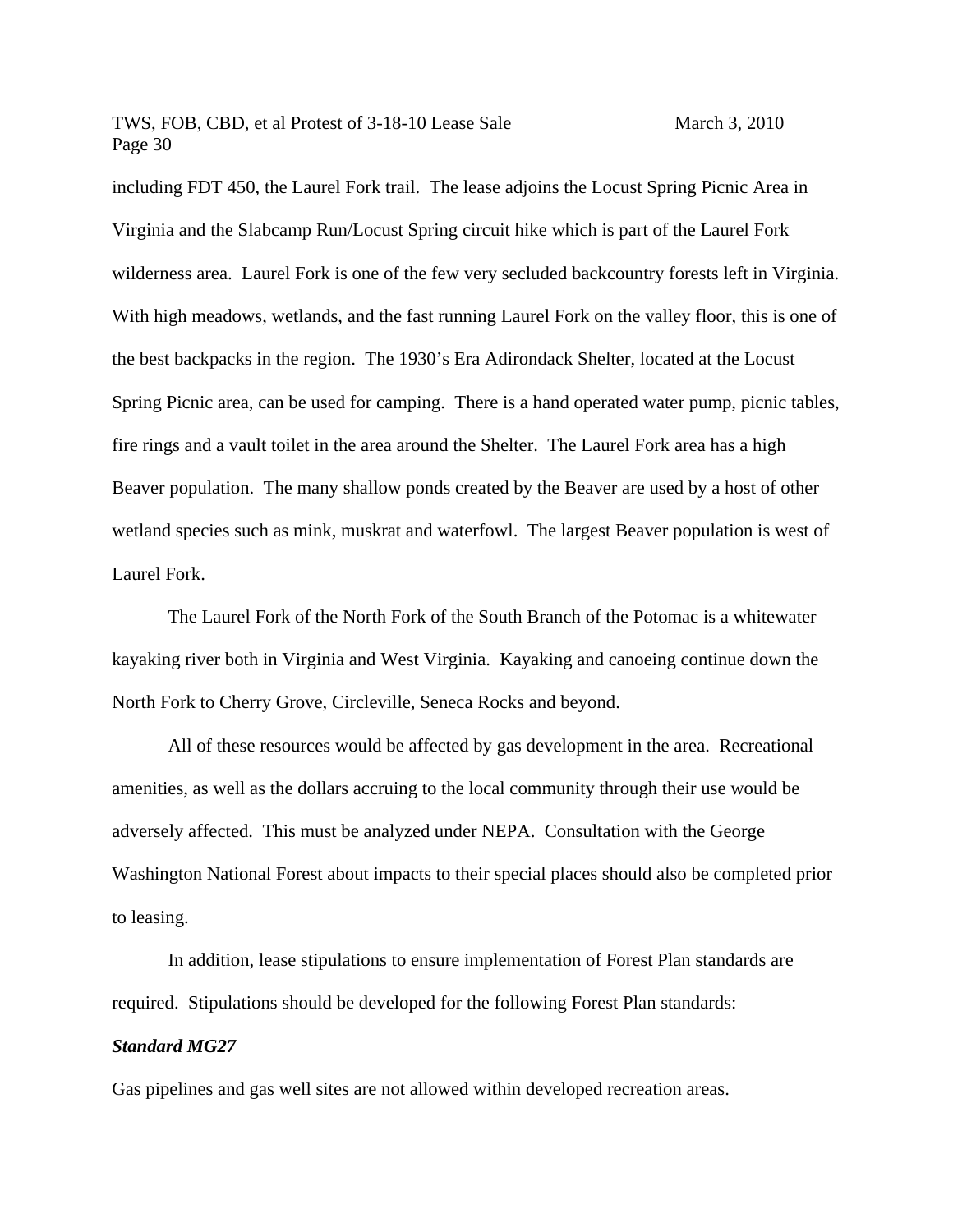#### *Standard MG28*

Gas well sites are not allowed within 300 feet of a developed recreation area or Scenic Area.

#### *Standard MG29*

No new gas/oil road construction is allowed within developed recreation areas. Road use by construction and gas drilling and development vehicles shall not be allowed during the primary recreation use season, which is determined for each developed recreation area.

#### *Standard MG30*

Within 500 feet of the boundary of developed recreation areas or any designated Scenic Area, construction and gas drilling and development activities are not allowed during the primary recreation use season, which is determined for each developed recreation area. Routine and emergency maintenance of gas developments is allowed.

#### *Standard MG31*

Construction, gas drilling, and development are not allowed within concentrated use areas designated by Forest Supervisor Order during the primary recreation use season, which is determined for each concentrated use area. Routine and emergency maintenance of gas developments is allowed.

The failure to prepare pre-leasing analysis under NEPA has left impacts to recreation resources unanalyzed and undisclosed. This must be corrected before a sale of this lease proceeds.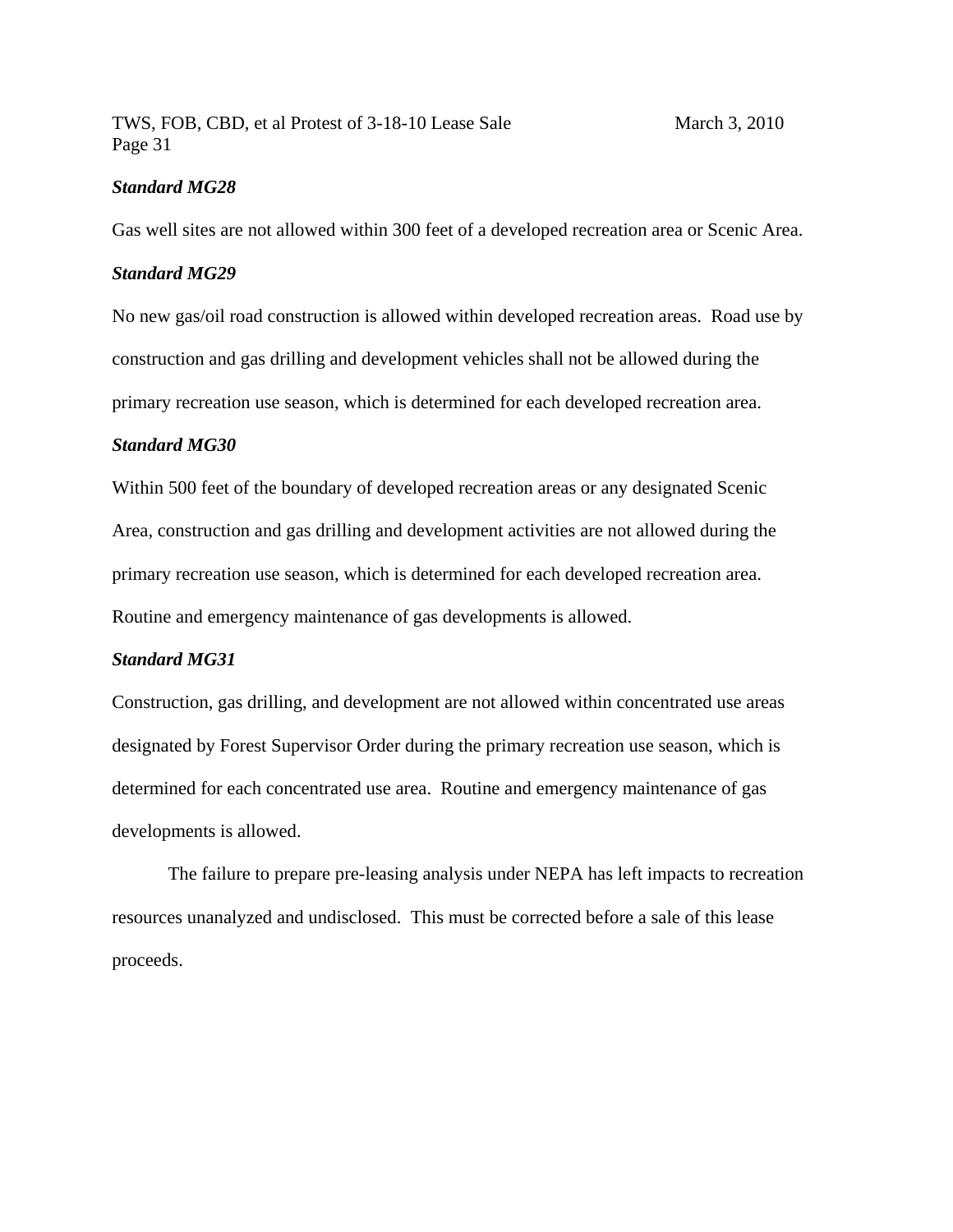#### **J. Socio-Economic Effects**

In failing to prepare any pre-leasing analysis under NEPA, the BLM and FS have failed to consider the adverse impacts oil and gas development will likely have on visitors to the area and on the local communities in Pendleton and Randolph Counties in the leasehold areas.

# *Spruce Knob- Seneca Rocks and Sinks of Gandy socio-economic resources and conditions.*

The official Monongahela National Forest website describes the National Recreation Area (NRA) located in the lease area: "Encompassing 100,000 acres, the scenic Spruce Knob-Seneca Rocks NRA contains the highest peak in West Virginia, some of the best rock climbing on the east coast, outstanding views and a chance to enjoy America's great outdoors." Many local businesses such as local restaurants, motels, rock climbing schools, grocery store and gas stations depend on the recreational visitors to this area. Fishing guides and star gazing clubs benefit from the resources. The non-profit Mountain Institute on private land next to Spruce Knob takes thousands of school children on hiking trips into the watersheds in the leasehold area, an education experience that would be degraded by gas drilling in this area. The Institute has ten employees at their Spruce Knob Campus.

 In addition to impacts on visitors to the Spruce Knob Seneca NRA and surrounding area of the Monongahela National Forest, gas drilling would impact local communities. The Pendleton County community on the NF inholding along Sam's Run and FS road 48 would be impacted by road building and potential degradation of water resources. Those living along Route 28 in the lease hold area would be impacted by large vehicular traffic, impacts to water, noise, construction and road degradation. The hundred or more dwellings along Route 29 in Job,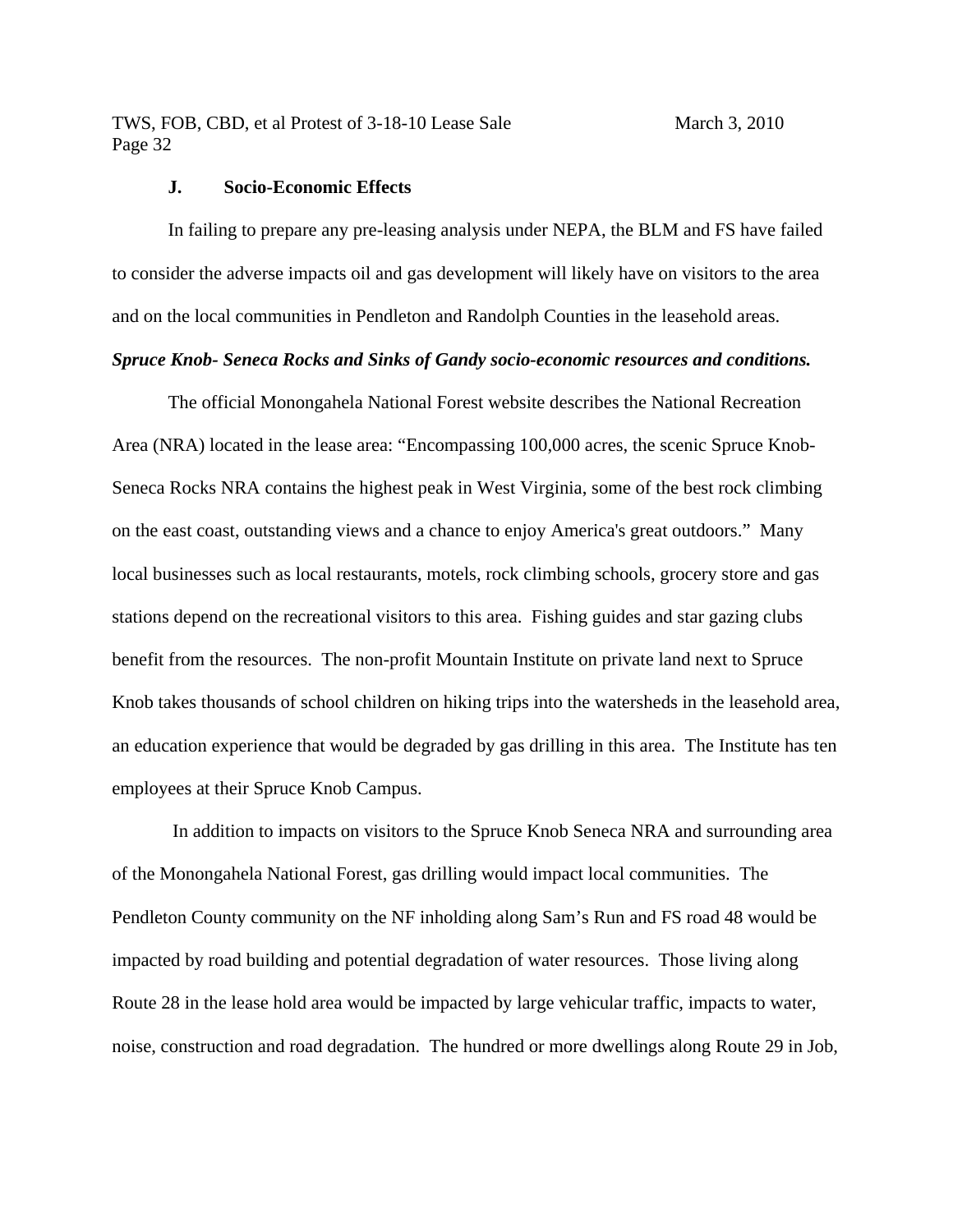Whitmer, Horton, and Little Italy in Randolph County on the route to the gas drilling site would experience similar impacts.

 Large tanker trucks, drill rigs and tractor trailers with generators and the resultant disturbance to county roads would negatively impact the quality of life of these residents. Drilling in these areas might change the quantity and flow pattern of the groundwater impacting the water wells of those living here. Additionally, radioactive materials and gas from the Marcellus and other rock units could rise through rock fractures and contaminate the groundwater, residential wells and residences. The radioactive gas could accumulate and concentrate in the wells and also in the basements of residences as radon gas (one of the daughter elements of the Radium 226 and 228 that occurs in the Marcellus Shale). These potential effects must be analyzed under NEPA. This must be corrected before a sale of these lease parcels proceeds.

#### **K. Cultural Resources**

In failing to prepare any pre-leasing analysis under NEPA, the BLM and FS have failed to consider the adverse impacts oil and gas development will likely have on cultural resources in the area of the Randolph and Pendleton County gas leases. This area is home to an extensive history. Cultural resource sites, many known and many yet undiscovered, are abundant in the area.

 There are cultural resources that would be affected by development of the Randolph County lease parcel. There is an historic CCC Camp on Gandy Creek near Grants Branch. On Route 29 leading to the Gandy Creek section of the leasehold are the towns of Little Italy, Whitmer, Gandy and Job, historic towns left over from the timber boom of 110 years ago with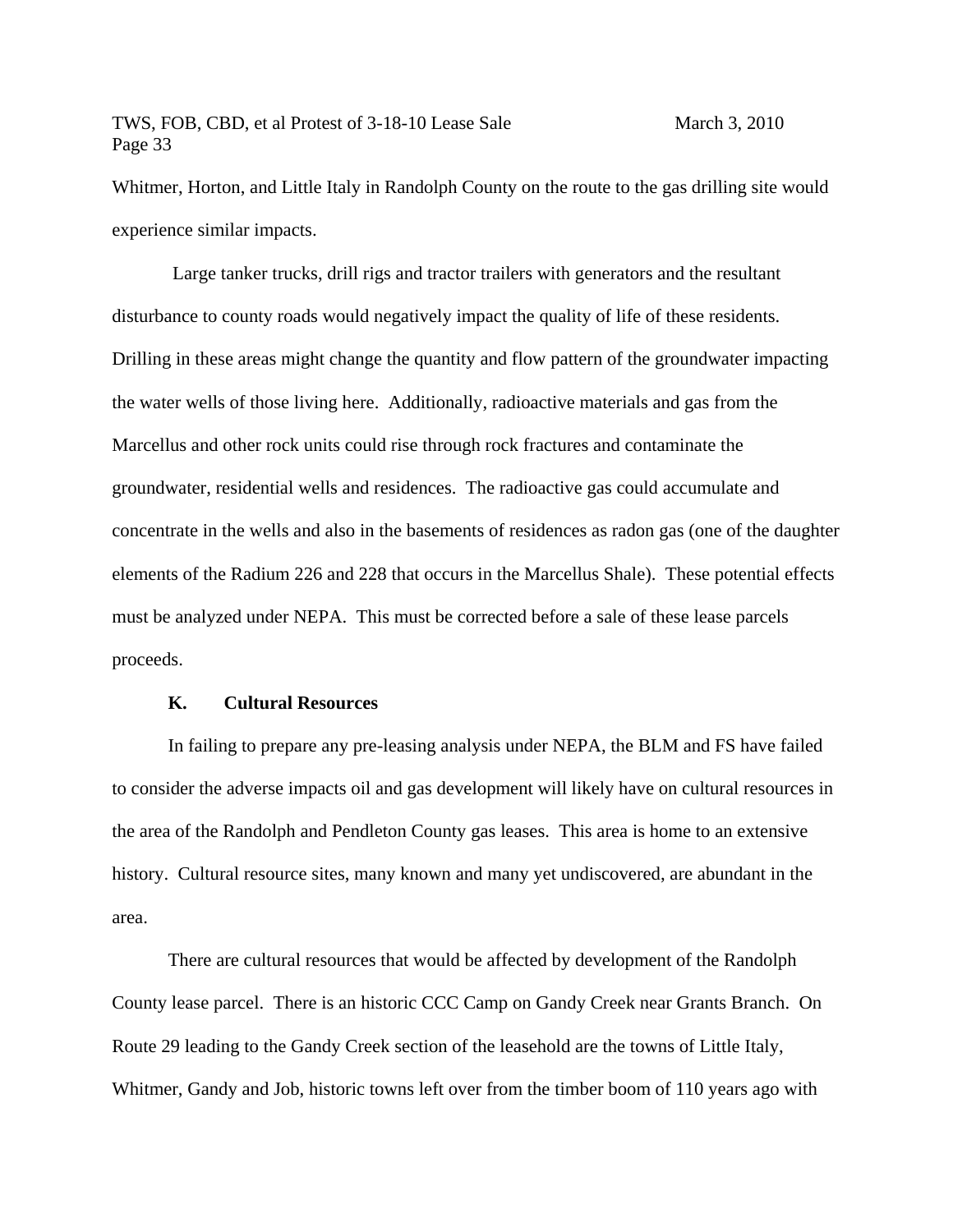charming homes representative of the era. Creating an industrial site here with attendant road building, site preparation, drilling and pipelines would degrade these historic resources.

 On the Pendleton County lease parcel there are approximately 28 acres of known National Register of Historic Places-eligible or unevaluated heritage sites including 20 sites from the pre-historic and historic period. The first European settlers in the region appeared around 1746. At that time, West Virginia (or western Virginia as it was known then) was the edge of the great wilderness. George Washington surveyed in this area in the 1750's as he looked for locations for frontier forts during the French and Indian Wars. The Pendleton County lease parcel is near the historic Staunton Parkersburg Highway and Camp Allegheny Civil War Battlefield and the historic recreation area at Locust Springs is just yards away from the Pendleton County lease sale parcel over the state line in Virginia.

 The Staunton Parkersburg Turnpike dates from the 1840's. After decades of inaction on the part of the government in Richmond, Virginia finally acceded to demands from its western citizens and began to construct a turnpike into the interior. The road was initially authorized in 1826, and planned and laid out by the state engineer of Virginia, Claudius Crozet. It was not actually built until the 1840's, however, with completion of the main roadway in 1848. This road, traveling over the high mountains near the birthplace of rivers, was an engineering marvel, and opened up large sections of western Virginia to settlement and commerce.

One of the earliest campaigns of the Civil War was fought for control of this turnpike, and the access it provided to the B&O Railroad. The **Battle of Rich Mountain** gave the Union Army control of the turnpike, of the Tygarts Valley, and all of the territory of western Virginia to the north and west, including the railroad. Union General George McClellan's victory brought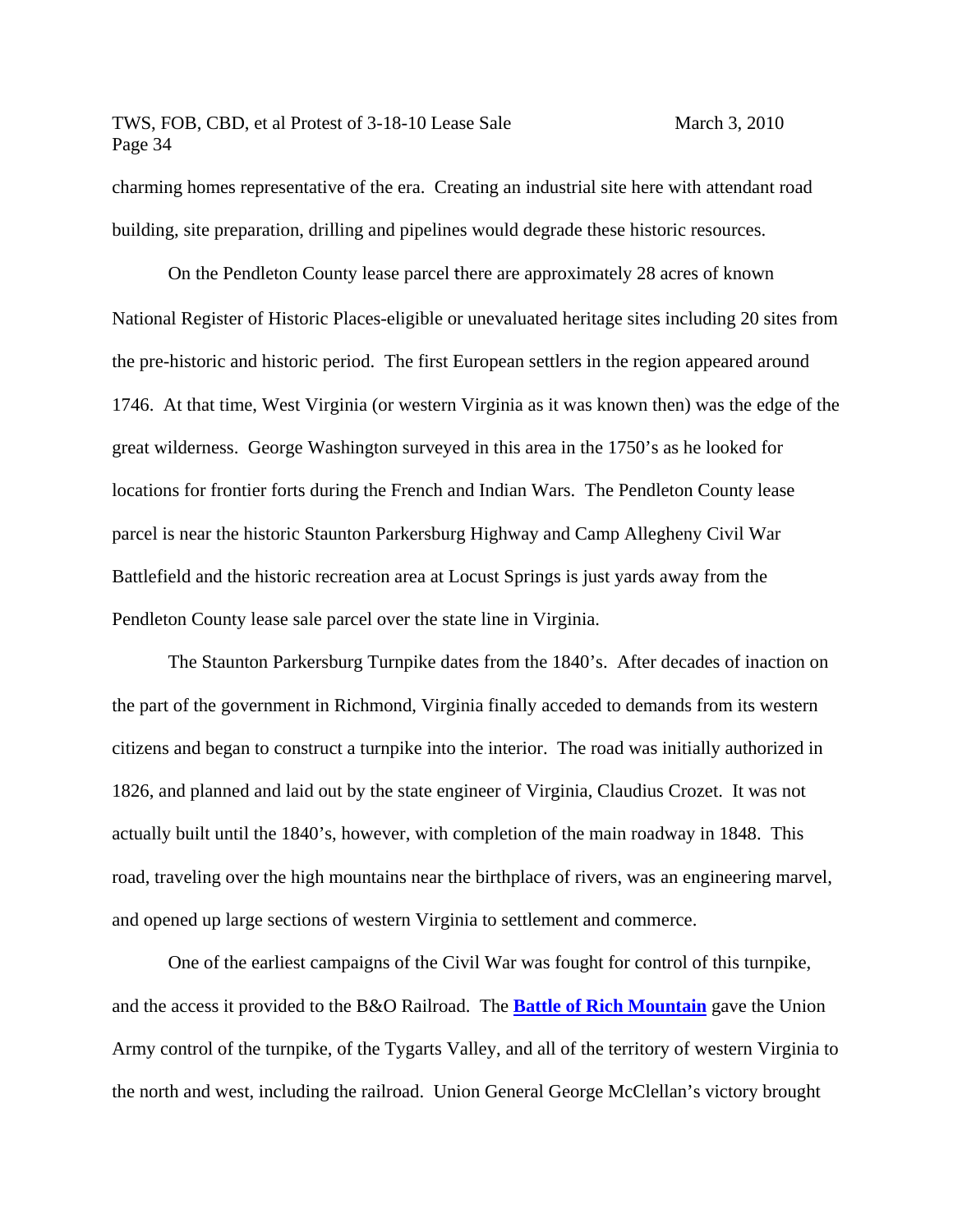him promotion to command the Army of the Potomac. The Union Army then fortified at Cheat Summit, and the Confederates established fortifications at Bartow and Allegheny. There they faced each other over the turnpike through the fall 1861 and over the winter. General Robert E. Lee's attempt to attack Cheat Summit Fort, and Union Army attempts to attack Camp Bartow and Camp Allegheny, all failed to dislodge the enemy.

Camp Allegheny is located on the Monongahela NF off U.S. 250 at the Virginia-West Virginia border. A dirt road, part of the original route of the Staunton-Parkersburg Pike, takes the visitor back to the site of fortifications and the camp occupied by Col. Edward Johnson's Confederates during part of the winter of 1861. Union attacks here on December 13th failed to dislodge Johnson, but the Southerners soon withdrew near Staunton due to long supply lines and inclement weather. Experienced Civil War historians and travelers marvel at this wonderfully preserved site. The chimney stones have fallen in place from the Confederate huts and the scenery is breathtaking. Additionally, local families engaged in these historic activities and may have had homesites on the Pendleton County lease parcel.

 Furthermore, Native American use of the area is evidenced by their use of the Seneca Rocks area and the Seneca Trail nearby. There has been constant movement through this area by Native Americans during both prehistoric and historic times as they followed the famous Seneca Trail along the Potomac River, which allowed the Algonquin, Tuscarora, and Seneca tribes to trade and make war. A branch of the Seneca Trail follows up Seneca Creek and across the Allegheny crest to the site of Elkins. There is evidence of Native Americans in the Seneca Rocks area that dates from the archaic period several thousand years ago. Before the building of the current Visitor Center at Seneca Rocks, the site was excavated and archaeologists found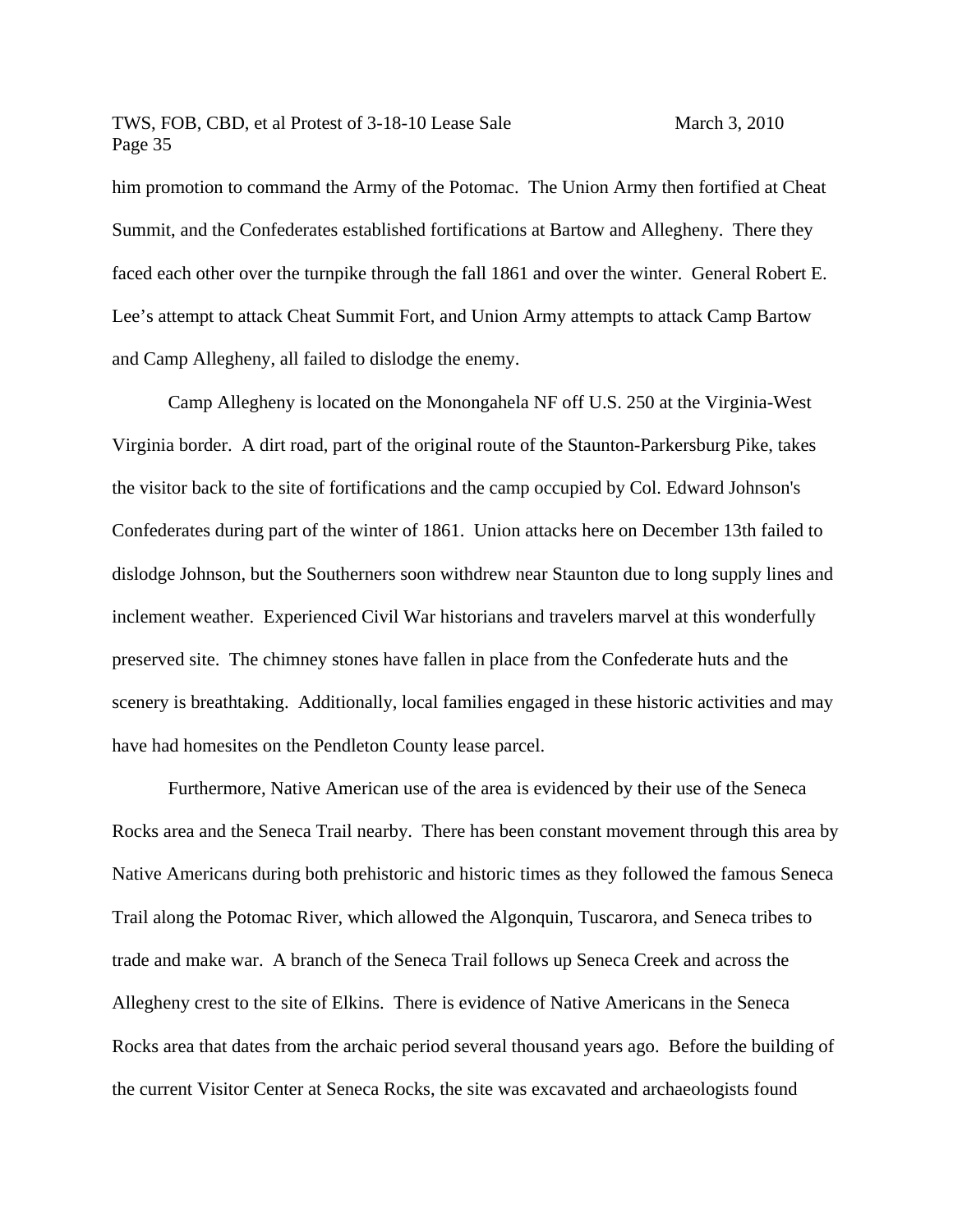evidence that two villages had occupied the site with the most recent dating from 600 years ago. Evidence of supporting posts revealed as many as a dozen dwellings with an estimated population of 150. These facts make it very likely that cultural remains from this era are present on the Pendleton and Randolph County lease parcels.

 Just yards away from the Pendleton County lease parcel is the Locust Spring Picnic Area in Virginia on the George Washington National Forest. It has a 1930's Era Adirondack Shelter, located at the Locust Spring Picnic area used for camping. There is a hand operated water pump, picnic tables, fire rings and a vault toilet in the area around the Shelter. These George Washington NF historic resources that have not been properly protected in the leasing process or stipulations by the Monongahela NF or the BLM.

These and other cultural resources in the area must be identified, protected and evaluated for inclusion on the National Register of Historic Places prior to lease development activities. The failure to prepare pre-leasing analysis under NEPA has left impacts to these resources unanalyzed and undisclosed. This must be corrected before sale of these leases proceeds.

#### **L. Climate Change**

 NEPA analysis of the proposed oil and gas lease sale parcels must include the climate change implications of the likely development. The Forest Service issued policy direction on this issue in 2008, 2009 and again in 2010. The Forest Service has created a Global Change Research Strategy for 2009-2019 to effectively deal with the issue. It is one of the Forest Service Chief's Emphasis Areas. Both the Chief and Agriculture Secretary Vilsack share a commitment to responding effectively to climate change. Given agency emphasis on this issue, it is nonsensical to fail to consider it at the leasing and development stages.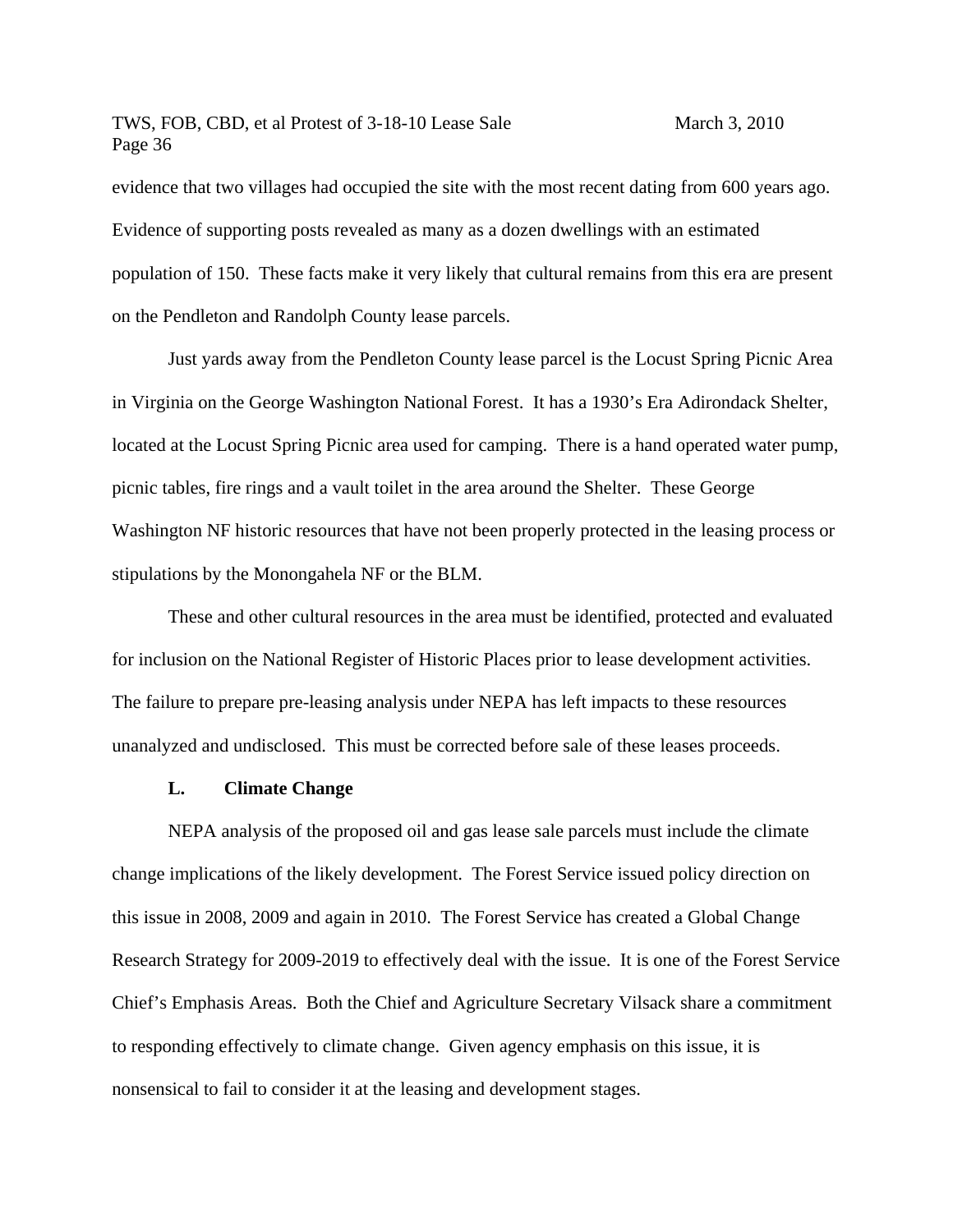Two types of climate issues must be considered in project analysis. First, the effect of a proposed project on climate change (GHG emissions and carbon cycling): "Examples include: short-term GHG emissions and alteration to the carbon cycle caused by hazardous fuels reduction projects, GHG emissions from oil and gas field development, and avoiding large GHG emissions pulses and effects to the carbon cycle by thinning overstocked stands to increase forest resilience and decrease the potential for large scale wildfire." See January 13, 2009 Forest Service memo on climate change.

 Secondly, the effect of climate change on a proposed project: "Examples include: effects of expected shifts in rainfall and temperature patterns on the seed stock selection for reforestation after timber harvest and effects of decreased snow fall on a ski area expansion proposal at a marginal geographic location, such as a southern aspect or low elevation."

 Neither of these requirements has been met either now in any kind of site-specific analysis or in the previous oil and gas suitability decision upon which the agency relies. This must be corrected.

#### **II. The FS and BLM Will Violate The ESA If They Offer These Lease Parcels For Sale.**

The FS and BLM would also violate the ESA were they to offer these lease parcels for sale. The proper conclusion if listed species exist in the area is that leasing "may affect" those listed species, which triggers the requirement that the BLM and / or FS engage in consultation with the U.S. Fish and Wildlife Service (FWS). The BLM and FS, as far as protesting parties have been able to determine, has not consulted on this lease sale. This violates the ESA.

As discussed above, species that may be affected by the proposed oil and gas drilling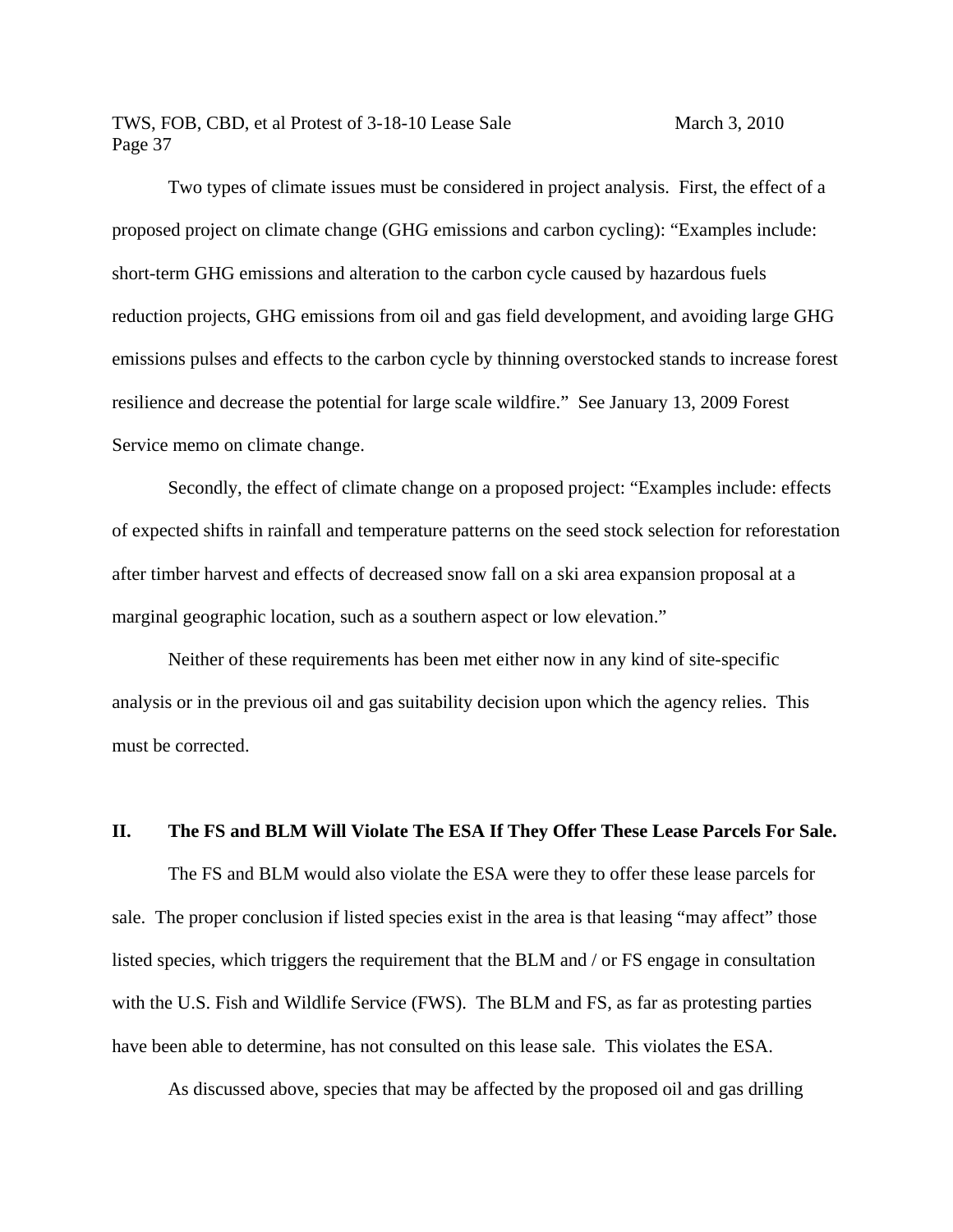include the Indiana bat and the Virginia big-eared bat. In particular, in light of the new information and devastating threat of white nose syndrome to hibernating bats, the BLM and FS are bound by law and the tenets of careful, science-based management, to consult with the FWS on this specific project. Given that white nose syndrome is now confirmed in five hibernacula in Pendleton County, some of which are designated critical habitat for two federally listed bats, extreme caution with any activity affecting bat habitat is warranted. This is especially true for an action, such as oil and gas drilling, that will affect both the surface environment, where bats forage, swarm, mate, and roost, and the sub-surface, karst environment, where bats hibernate and some, such as the Virginia big-eared, also roost and birth young.

In addition, the production and consumption of fossil fuel-based energy sources has known impacts on global climate. The impacts of global climate change include threats to species both close to the site of development and those far removed, all of whom in varying ways are harmed by increasing temperatures and/or other rapid shifts in climatic patterns that make their present habitat less suitable. Climate change has been cited as one potential cause of bat declines in North America, and scientists have speculated it may be a factor in white nose syndrome. Climate change is also threatening to shrink the already limited habitat of high elevation species, such as the West Virginia northern flying squirrel and the rare rock vole. Thus, the BLM and FS need to consult with FWS on the climate impacts associated with the proposed oil and gas drilling, energy production and consumption, as they may affect federallylisted species.

The ESA requires federal agencies to consult with the FWS regarding the impacts of proposed federal actions on threatened and endangered species. 16 U.S.C. § 1536(a)(2).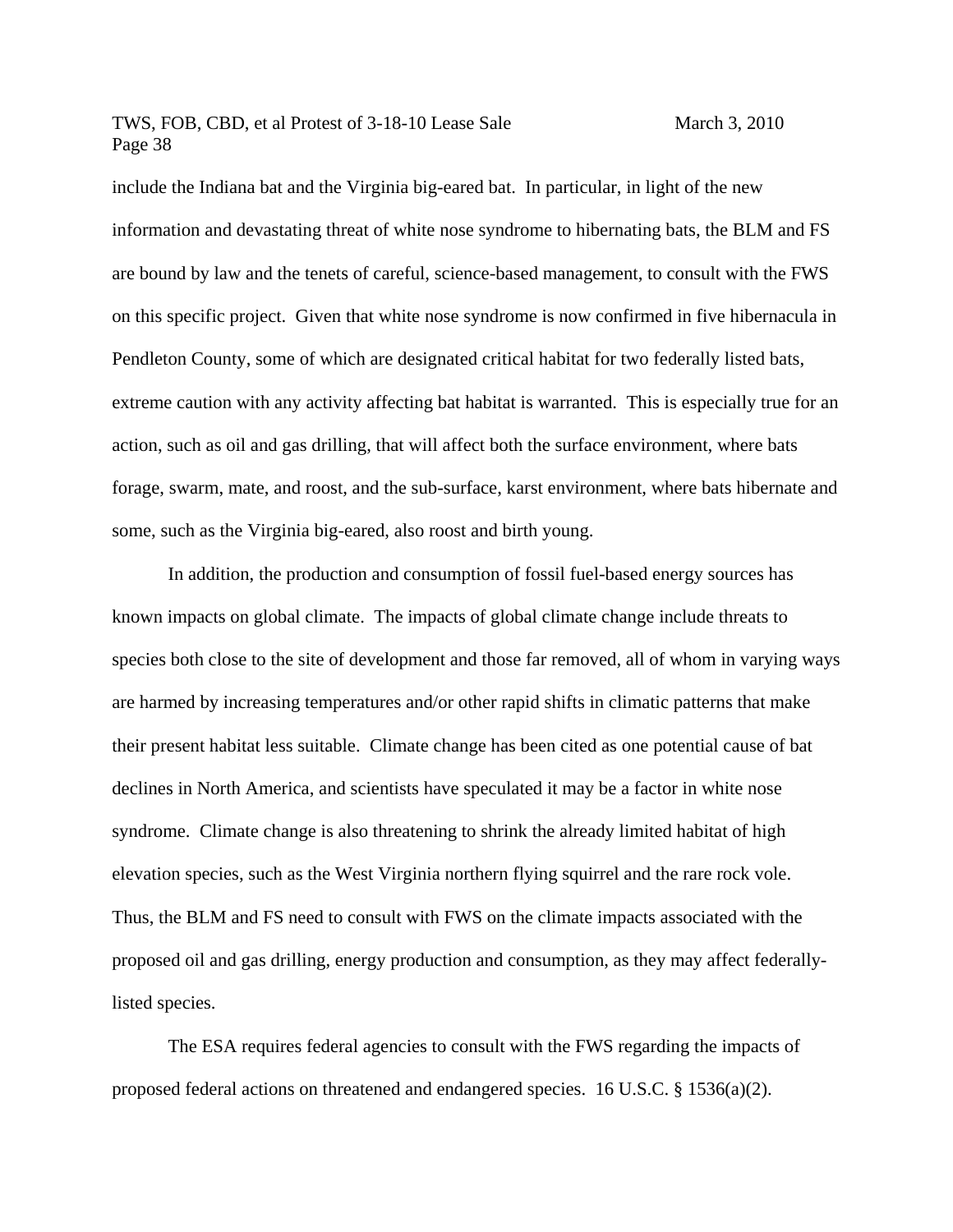Further, as the ESA's implementing regulations make absolutely clear, "[e]ach federal agency shall review its actions *at the earliest possible time*" to determine whether an action may affect protected species, and, if so, to engage in the appropriate level of conferral. 50 C.F.R. § 402.14(a) (emphasis added); see also Wilderness Soc'y v. Wisely, 524 F. Supp. 2d 1285, 1301 (D. Colo. 2007) ("the BLM's duty to confer with the FWS arises as of the time that it was possible for the two agencies to engage in meaningful conference regarding the decision to be made"). Thus, the BLM and FS must consult with the FWS over the impacts to Indiana bats and Virginia big-eared bats on the proposed oil and gas lease sale parcels. The BLM's and FS' failure to initiate consultation with FWS violates the ESA.

Further, because the oil and gas development will exacerbate global climate change, the BLM and FS must consult with FWS over the impacts that the proposed oil and gas development and consumption will have on other protected species that are threatened by global climate change.

# **III. The BLM and FS Will Violate NFMA If They Offer These Lease Parcels For Sale.**  *Forest Plan Standards*

The BLM and FS would also violate the National Forest Management Act (NFMA) were they to offer these leases for sale. Under the NFMA, "Resource plans and permits, contracts and other instruments for the use and occupancy of National Forest System lands shall be consistent with the land management plans." 16 U.S.C. § 1604(i). All oil and gas development activities and other site-specific projects must be consistent with the Forest Plan. Id. Courts uniformly enforce this consistency requirement. See Northwoods Wilderness Recovery, Inc. v. USFS, 323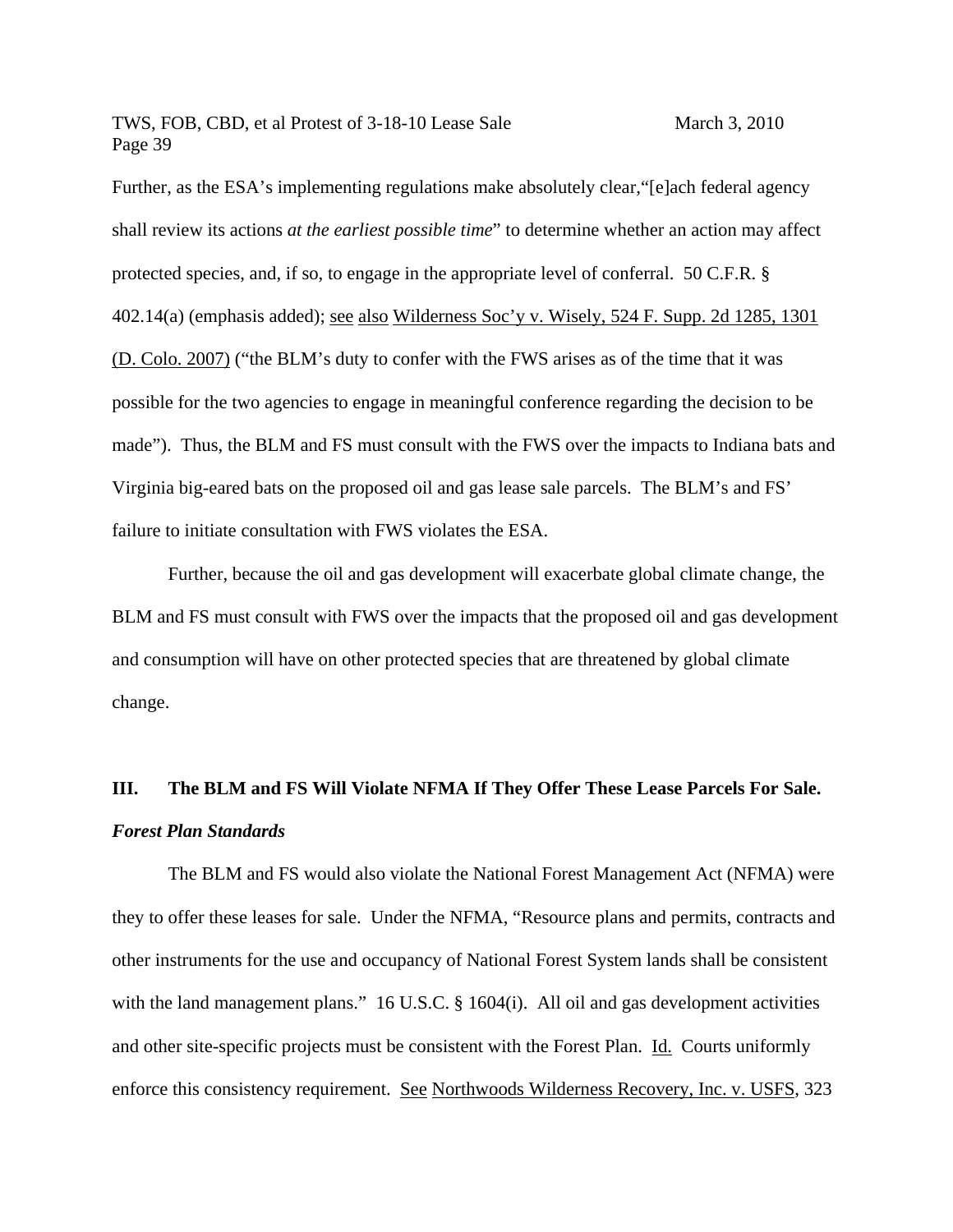F.3d 405, 407 (6th Cir. 2003) ("Implementation of the forest plan is achieved through individual site-specific projects, and all projects must be consistent with the forest plan."); <u>see also</u> Cherokee Forest Voices v. USFS, Case No. 05-6570, 2006 U.S. App. LEXIS 13214, \* 11-12 (6th Cir. May 25, 2006) (unpublished); Sierra Club v. Martin, 168 F.3d 1, 4-5 (11th Cir. 1999); Friends of Southeast's Future v. Morrison, 153 F.3d 1059, 1068 (9th Cir. 1998); National Audubon Society v. Hoffman, 132 F.3d 7, 19 (2nd Cir. 1997).

Lease stipulations implement Forest Plan standards. Failure to include them here means leasing activities would proceed that were not consistent with the Forest Plan. Missing lease stipulations that should have been addressed in the current lease sale include stipulations implementing Forest Plan standards for the endangered Virginia big-eared bat, threatened and endangered plant species, the effects on coldwater fisheries, and the effects on wetlands, among others.

Lease stipulations for the protection of bats should include Forest Plan standards prohibiting surface and sub-surface disturbance within close proximity of bat habitat. For example, for Virginia big-eared bats, Standard TE 19: "Seismic exploration is prohibited within 200 feet of hibernacula, maternity colonies, or bachelor colonies unless it can be demonstrated that it would not have an adverse impact on bat populations or habitat." Also, Standard TE 21, "New road or trail construction is prohibited within 200 feet of hibernacula, maternity colonies, or bachelor colonies." Monongahela LRMP 2006 at II-23.

 For Indiana bats, stipulations for lease should include standards intended to protect maternity habitat, primary range, key areas, and hibernacula. For example, Standard TE 38, "Special use permits and federal mineral exploration and development may be allowed within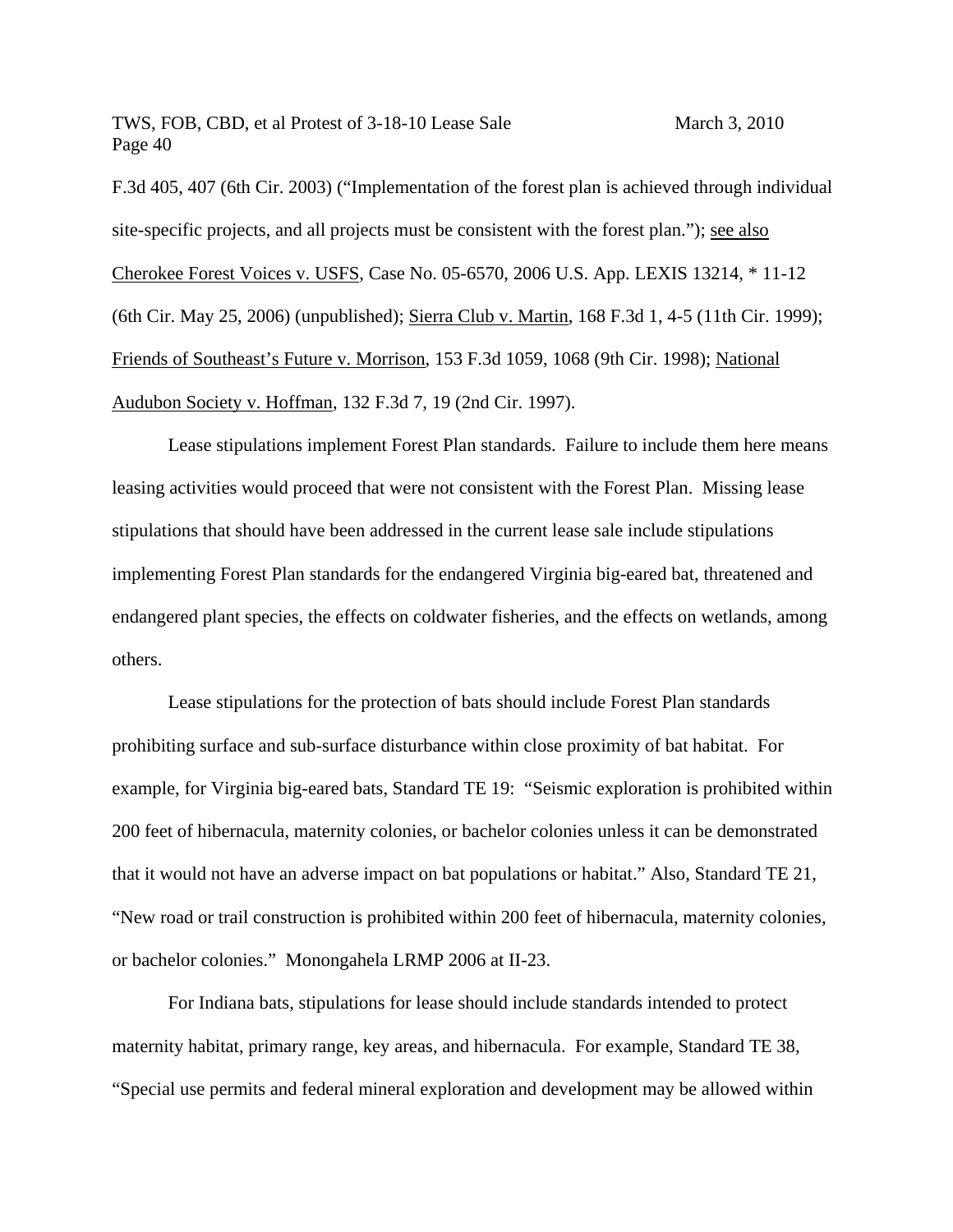the primary range if they are compatible with Indiana bat management." Emphasis added. And Standard TE39, "Explosives may be allowed within the primary range if it can be demonstrated that this activity will not have an adverse effect on bat populations or habitat." Emphasis added. Id. at II-25.

The Forest Plan should have been examined closely and lease stipulations written to cover all applicable Forest Plan standards before the lease sale notice was posted. The parcels proposed for leasing should be withdrawn until this occurs.

#### *Forest Plan Analysis and Need for Supplemental EIS to the Forest Plan*

 The Monongahela NF (MNF) Forest Plan and EIS analyzed likely mineral development activities (including oil and gas development) over the plan period on the Forest. The Biological Opinion for the MNF plan, said, "Over the next 10 years, the [Forest Plan] FPR anticipates that 740 acres of land within the MNF proclamation boundary may be affected by federal and private mineral development activities." (p. 57, FWS BO 2006 FPR for MNF). The Forest Plan itself assumed and analyzed the impacts from 130 acres for gas wells, 138 acres for roads to access oil and gas developments and 473 acres for pipelines over the 10-15 year life of the plan. Analysis of direct, indirect and cumulative effects under NEPA for the Forest Plan assumed these 741 acres as the maximum development acreage.

The lease parcel for Pendleton County totals 1,916.783 acres. The Randolph County parcel is 2,479.771 acres in size. This is almost six times the anticipated amount of mineral operations analyzed in the Forest Plan. Other mineral development has already taken place on the Berry Energy well and pipeline in and around the Fernow Experimental Forest on the MNF. Other parcels have been proposed for leasing and likely will be in the future. Split estate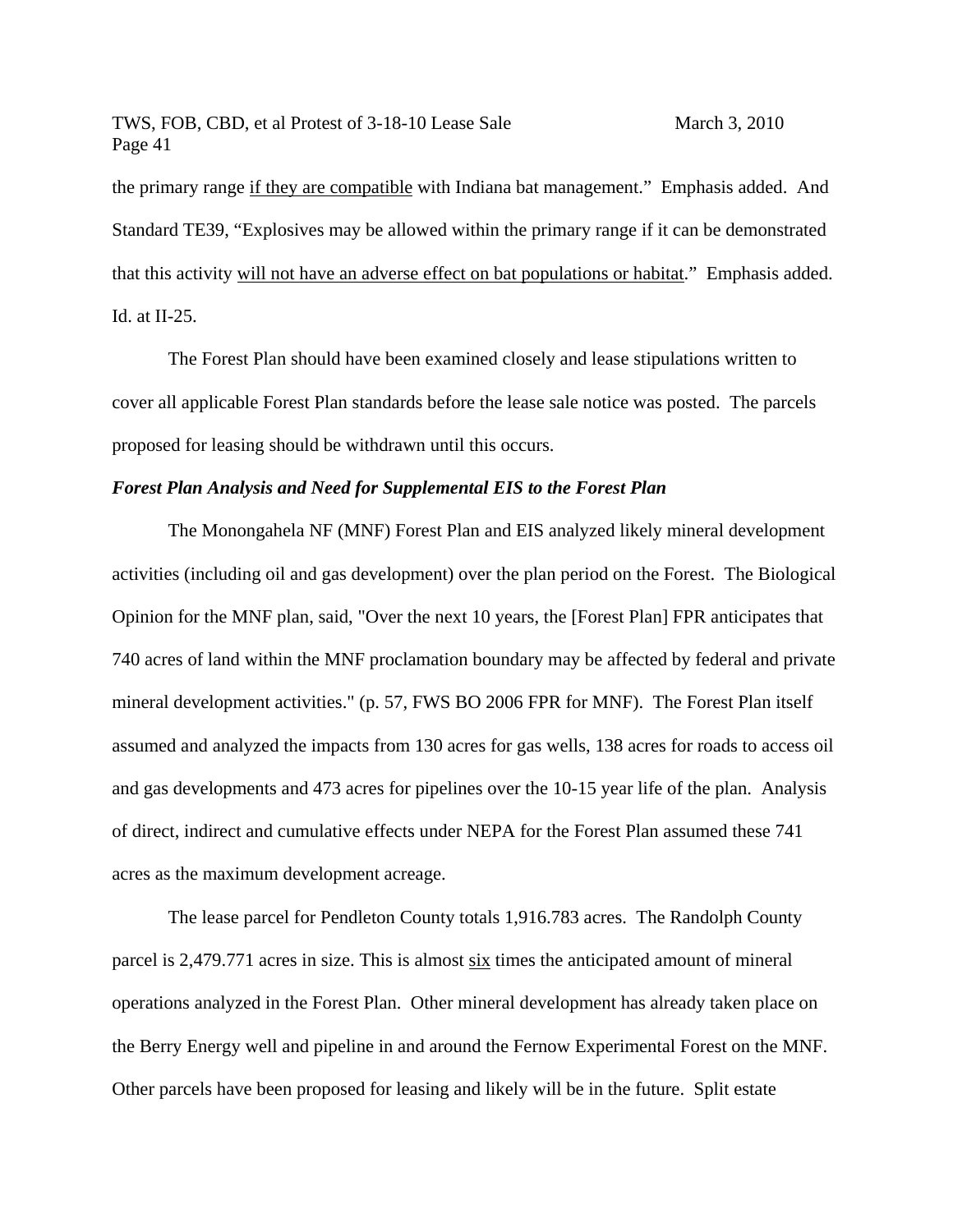development activities will only increase this total. Before leasing of these parcels takes place the Forest Service must prepare a supplemental EIS for the Forest Plan to examine the environmental impacts of significantly increased mineral development.

The NEPA regulations require agencies to supplement draft and final EISs if the "agency makes substantial changes in the proposed action that are relevant to environmental concerns," or when "[t]there are significant new circumstances or information relevant to environmental concerns and being on the proposed action or its impacts." 40 C.F.R. § 1502.9(c)(i-ii).

By proposing mineral development almost six times more than the Forest Plan total in just this one lease auction, the MNF has essentially changed the action (the Forest Plan) analyzed in the FEIS without documentation of any kind, much less environmental analysis. Because mineral development can have significant adverse impacts to Forest resources (and have already in the Fernow Experimental Forest), this increase in acreage is substantial, significant and highly relevant to environmental concerns. Therefore, an SEIS is required. See Northwoods Wilderness Recovery, Inc. v. USFS, 323 F.3d 405 (6th Cir. 2003) (logging more acres than projected in the Forest Plan and analyzed in the plan EIS violated NEPA and NFMA); Hodges v. Abraham, 300 F.3d 432, 446-447 (4th Cir. 2002) ("If 'the environmental impacts resulting from the design change are significant or uncertain, as compared with the original design's impacts,' then the DOE must complete additional NEPA documentation.") (quoting Price Rd. Neighborhood Ass'n v. United States DOT, 113 F.3d 1505, 1508-1509 (9th Cir. 1997); Dubois v. USDA, 102 F.3d 1273, 1292-93 (1st Cir. 1996) (Forest Service decision to increase water withdrawal beyond amount analyzed in draft EIS required supplemental draft, as did changes to proposed ski trails and access roads, among other alterations), cert denied sub nom., Loon Mt.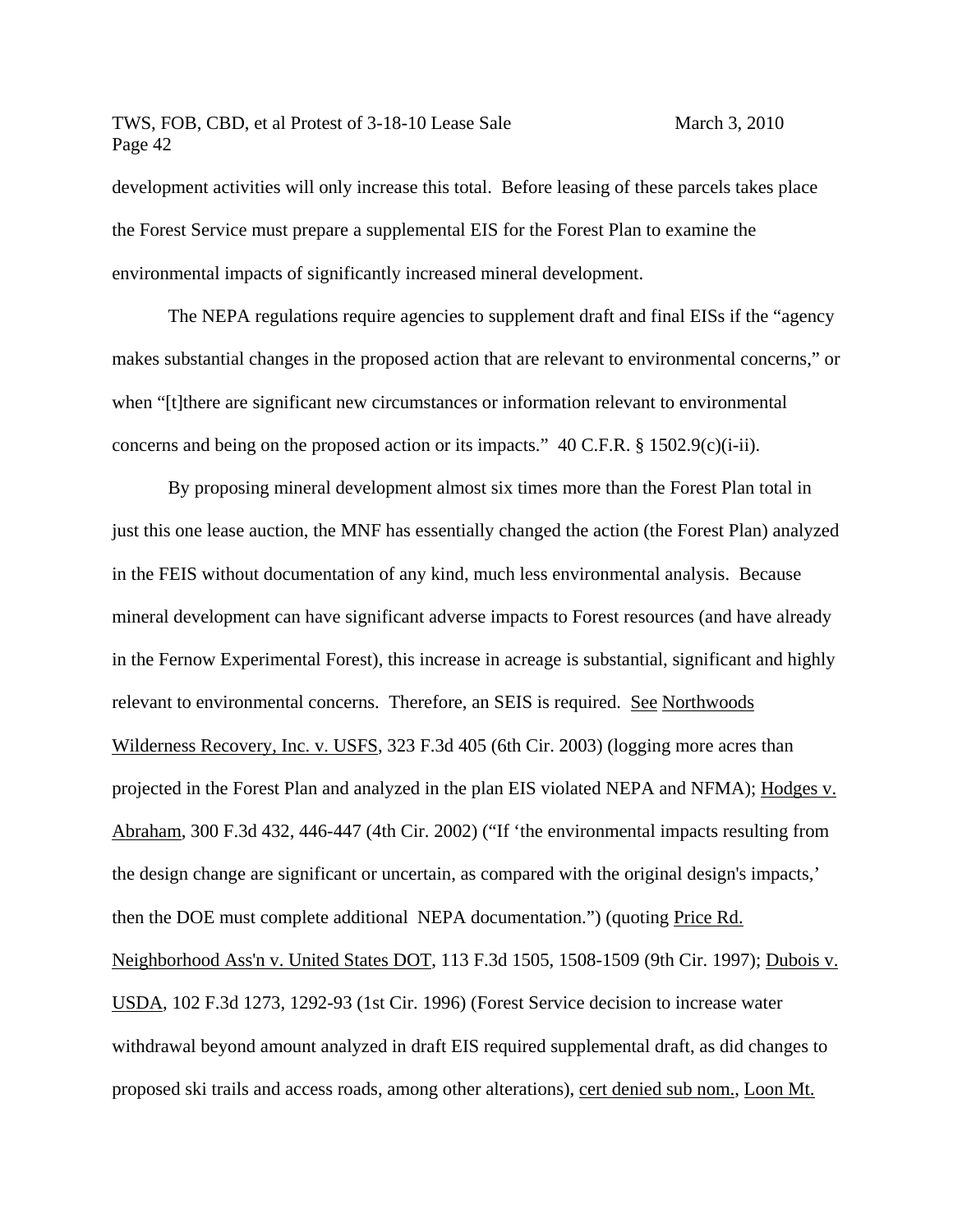Rec. Corp. v. Dubois, 521 U.S. 1119 (U.S. 1997); Piedmont Envtl. Council v. United States DOT, 159 F. Supp. 2d 260, 280 (W.D. Va. 2001) (SEIS required for change in highway terminus which enlarged its footprint).

This situation is closely analogous to Northwoods Wilderness Recovery, Inc. v. USFS, 323 F.3d 405 (6th Cir. 2003). In Northwoods, the Ottawa National Forest already had exceeded certain logging levels projected in the Plan and analyzed in the Plan's EIS, and the project at issue would exceed them still further. Id. at 408, 411. The Sixth Circuit ruled the project violated NEPA because the impacts of that additional logging never were analyzed, and, under NEPA, "meaningful analysis and public comment were required prior to the approval of the additional . . . logging." Id. at 412. In response, the Ottawa "drastically reduce[d]" that type of logging so that, by the end of the Plan's second decade, the total harvest would be within the Plan's projections. Northwoods Wilderness Recovery, Inc. v. USDA Forest Service, 192 Fed. Appx. 369, 373, 375-76, 2006 U.S. App. LEXIS 19459, \*\*8-10, 17-18 (6th Cir. 2006).

The MNF must now supplement the FEIS to disclose how many acres are likely to be impacted for mineral development, analyze the effects, and provide an opportunity for public comment. This lease auction and any others cannot go forward unless and until this is done.

## **IV. The BLM and FS Will Violate West Virginia State Antidegradation Water Standards (Tier 3) If They Offer These Lease Parcels For Sale.**

The Clean Water Act establishes guidelines for States to regulate discharges into State waters and mandates that they develop an anti-degradation policy to further protect waters. West Virginia's anti-degradation implementation rule assigns waters a classification based on many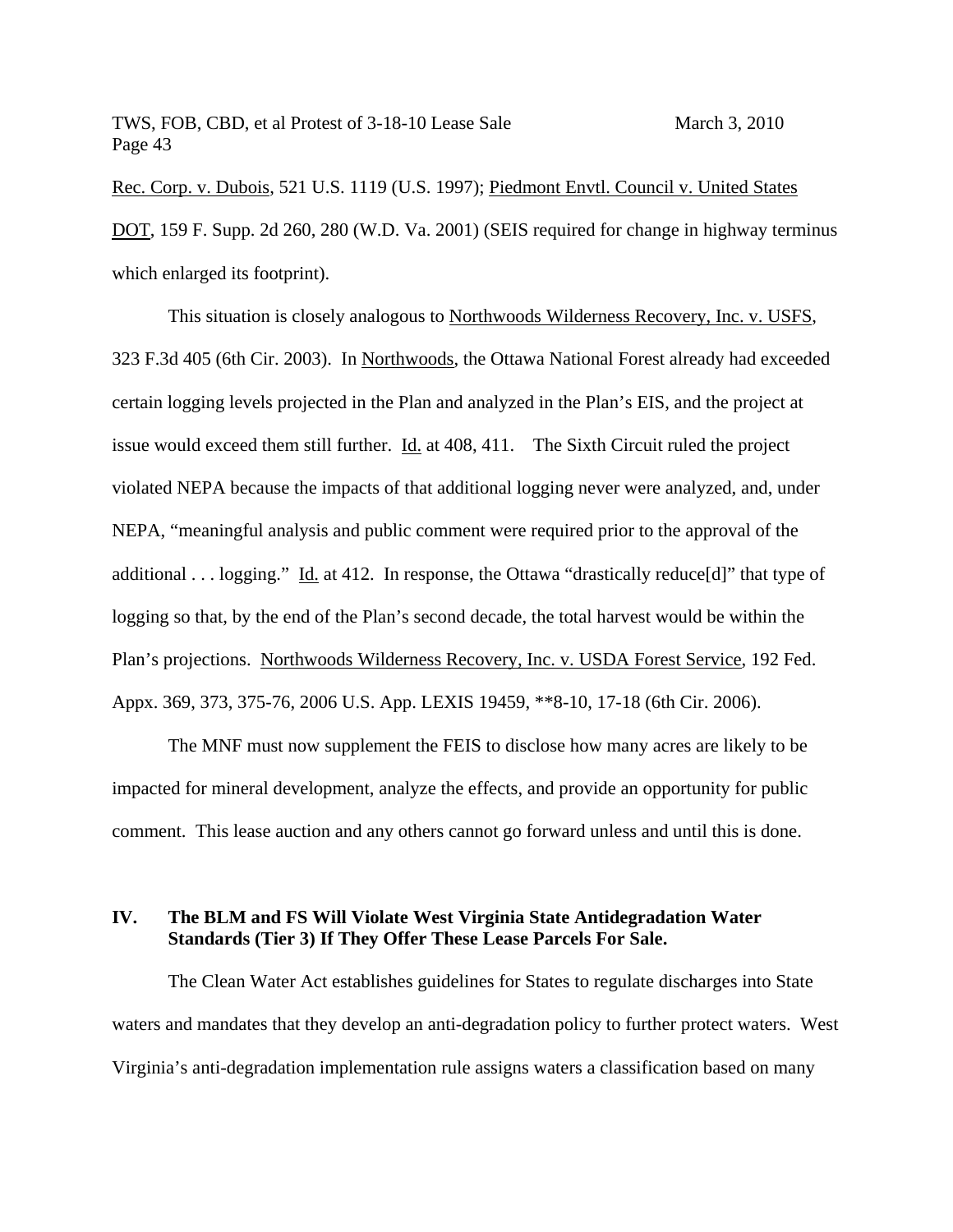factors. "Tier 3" protection affords the highest levels of protection to Outstanding National Resource Waters (ONRW) which are defined as Waters Located in Federal Wilderness Areas, Waters Located in State Parks, National Parks and National Forests, Specifically Designated Federal Waters and High Quality and Naturally Reproducing Trout Waters. Tier 3 waters cannot be degraded, but can be improved. Additionally, discharges upstream of a Tier 3 segment are prohibited from degrading the water quality of Tier 3 water.

West Virginia §47-2-2 Subsection 4.1.c. states that waters to be included in a Tier 3 determination are defined in part as "waters in national parks and forests which are high quality waters or naturally reproducing trout streams". Whereas both Gandy Creek, located in the Randolph County parcel and Big Run and Laurel Fork, located in the Pendleton County parcel and most smaller tributaries of these streams have been determined to have naturally reproducing populations of native brook trout, all sections of these streams that transect areas of the Monongahela NF are to be classified as Tier 3 streams for the purposes of determining the standards of water quality that must be maintained. Additionally, the intervening sections of these streams, which flow through privately held tracts, are determined to be Tier 2 streams based on the same standards, with the only limiting factor being the ownership of the surrounding land.

The statute further states in §60-5-6 Subsection 6.1 that Tier 3 waters "are to be maintained, protected and improved where necessary. Any proposed new or expanded regulated activity that would degrade (result in a lowering of water quality) a water body that has been designated an Outstanding Natural Resource Water (ONRW), other than temporary lowering of water quality, is prohibited." All activities related to any and all new uses within and in fact near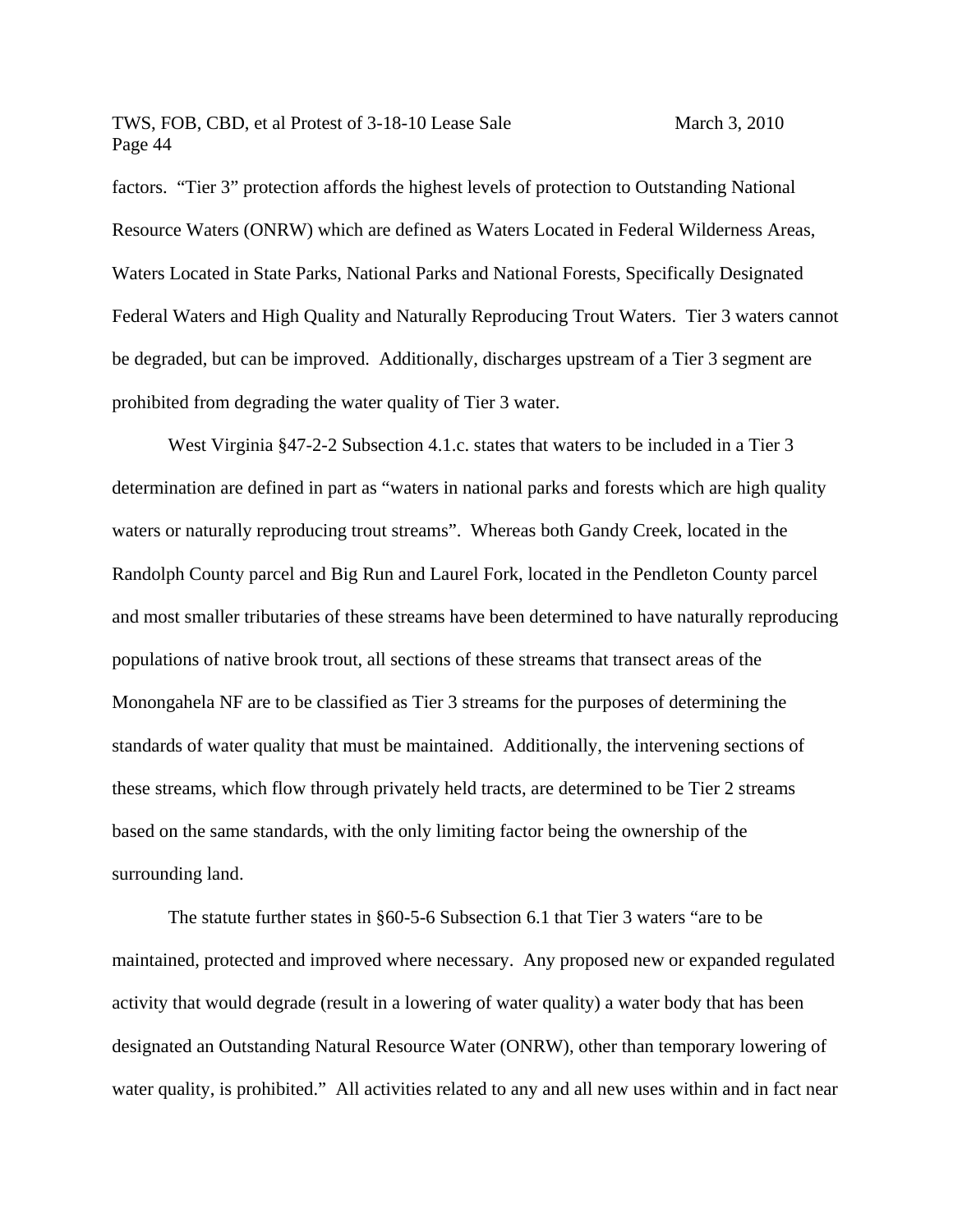the riparian boundaries and prescribed buffer zone that would result in any impact including but not limited to, non-precipitation related sedimentation and discharge would adversely affect this stream.

Accordingly, regarding the protection of Tier 2 level streams the same Rule in subsection 5.6.b. states that "In allowing any degradation, the agency shall assure water quality adequate to protect existing uses fully." Since these streams are known to be naturally reproducing trout streams, they must be maintained as such. Any impact could potentially affect their current standing as trout fishing streams and therefore affect economic benefits to the outlying communities. Additionally, subsection 5.6.c states that "Degradation for Tier 2 shall be deemed significant if the activity results in a reduction in the water segment's available assimilative capacity (the difference between the baseline water quality and the water quality criteria) of ten percent or more at the appropriate critical flow condition(s) for parameters of concern. Baseline water quality must be established before any such determination of affect can take place and these very critical points should be considered in depth before any leasing action is taken."

We believe any lease development activities in these areas would result in degradation of water quality given the proximity of water resources and the karst topography.

## **V. The BLM and FS Will Violate the Clean Water Act (CWA) and State of West Virginia Category B2 Trout Stream Protection Requirements If They Offer These Leases For Sale.**

In accordance with the federal Clean Water Act, the State of West Virginia designates uses for every stream, river, and lake. The designated use of particular concern here is Category B-2, "trout waters". Category B provides for the propagation and maintenance of fish and other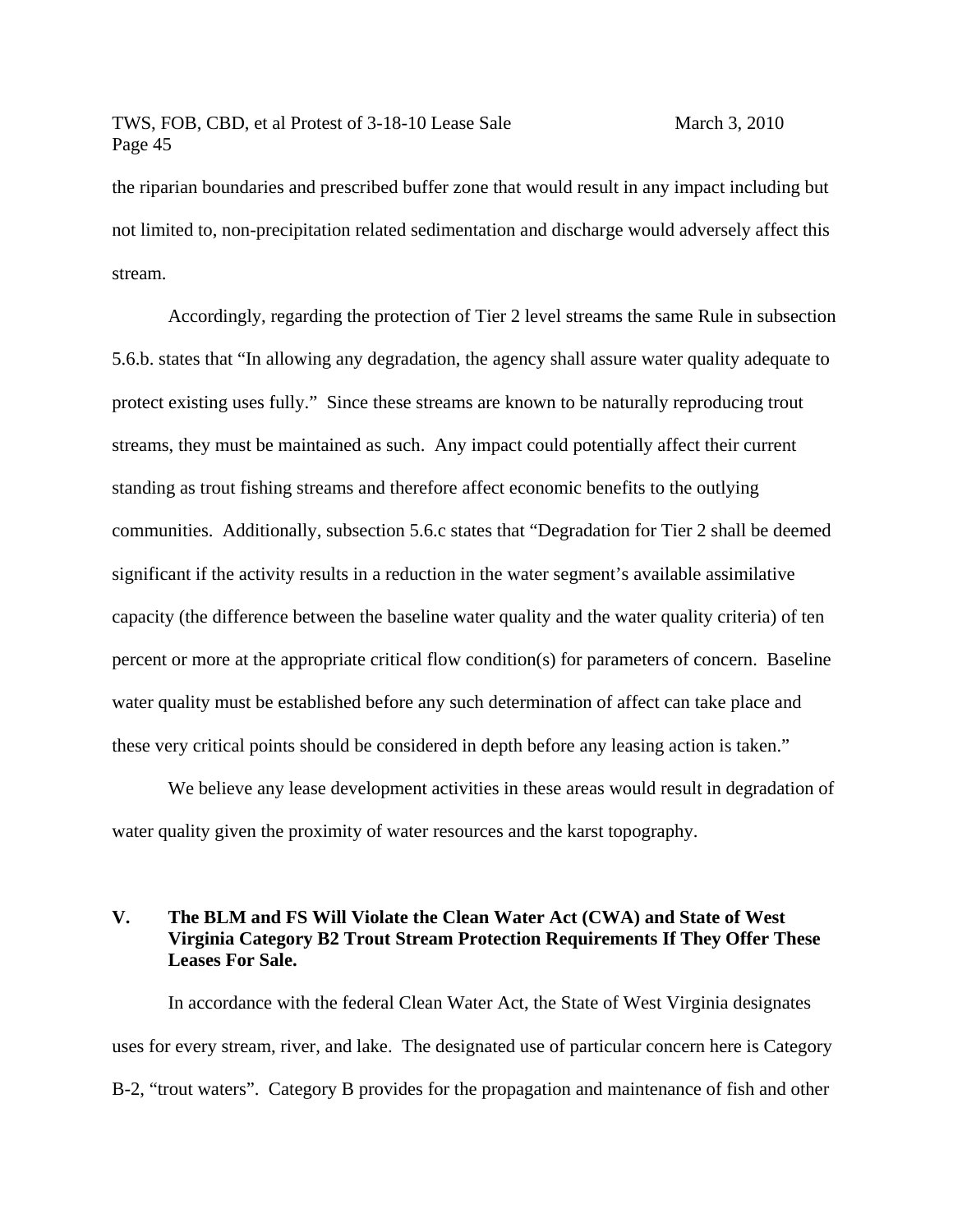aquatic life. Category B-2 or "trout waters" are defined by Title 47 Legislative Rule West Virginia Department of Environmental Protection, Water Resources Series 2 Requirements Governing Water Quality Standards in section 2.19 as waters which sustain year-round trout populations. Excluded are those waters which receive annual stockings of trout but which do not support year-round trout populations.

Both Gandy Creek, located in the Randolph County parcel and Laurel Fork, located in the Pendleton County parcel, with their naturally reproducing native brook trout populations, are classified as B-2 Trout Streams. B-2 Trout Streams are held to a higher standard for Water Quality than other fisheries because of the sensitivity to change in turbidity, temperature and other environmental factors that can so easily affect brook trout. Among those things for which the acceptable standard is more stringent are: aluminum, dissolved aluminum, ammonia, dissolved hexavalent chromium, dissolved oxygen, iron, nitrate, silver, temperature, total residual chlorine and turbidity.

We believe any lease development activities in these areas would result in degradation of these trout fisheries given the proximity of Gandy Creek and Laurel Fork, other threats to the water quality described above and the karst topography.

#### **VI. The BLM and FS Will Violate the NHPA If They Offer These Leases For Sale.**

Section 106 of the National Historic Preservation Act (NHPA) requires federal agencies to take into account the effects of their undertakings on historic properties and afford the Advisory Council on Historic Preservation (ACHP) a reasonable opportunity to comment on such undertakings. 36 CFR § 800.1. To satisfy the Section 106 compliance requirement, the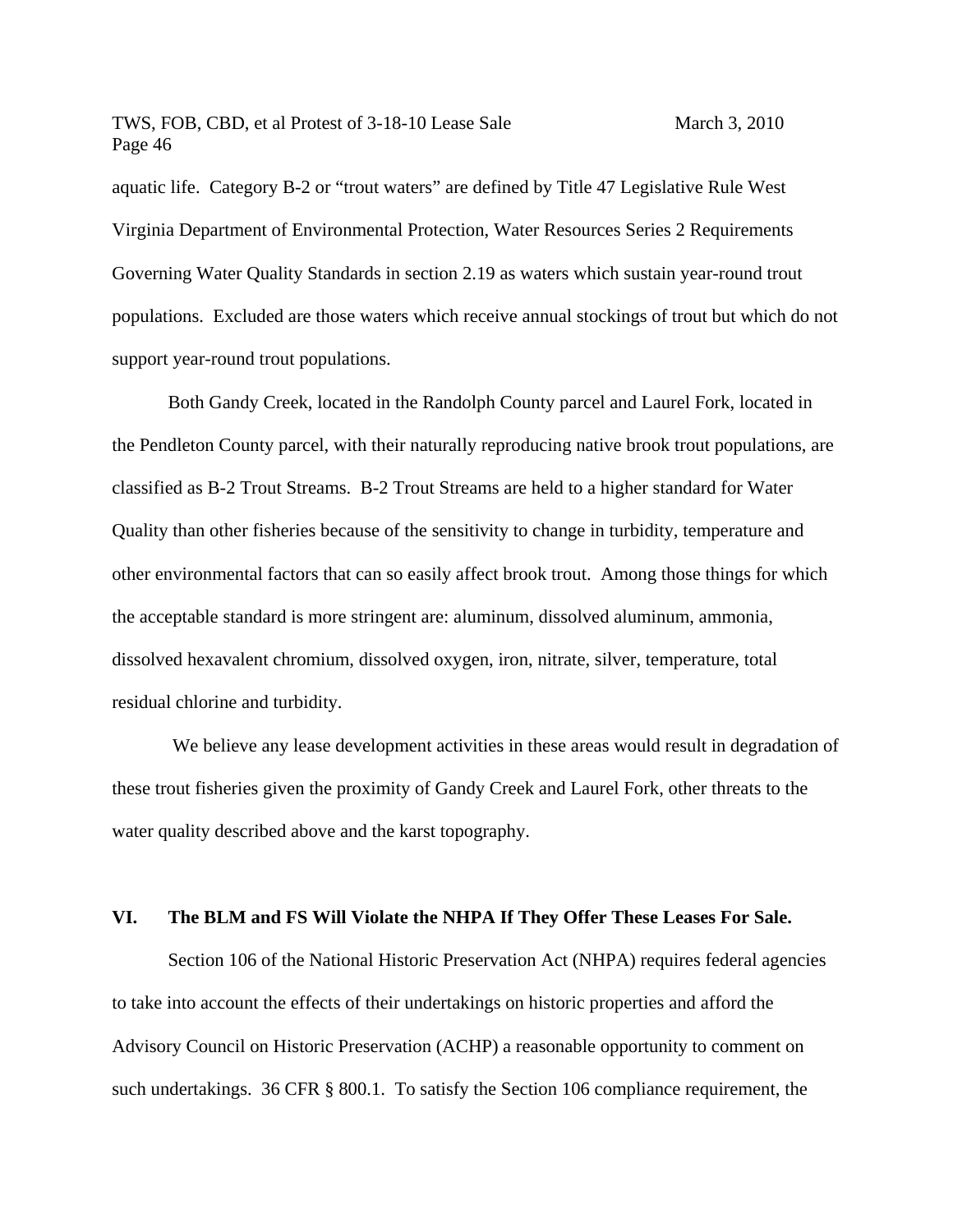Responsible Agency Official must also consult with the State Historic Preservation Officer(s) (SHPO), and appropriate Tribes and/or Tribal Historic Preservation Officer(s) (THPO).

In waiting to fulfill Section 106 responsibilities until after lease parcels have been auctioned, the Forest Service and BLM abrogate their responsibilities under the NHPA. The ACHP, SHPO and THPO(s) are left to consult not on whether oil and gas development activities take place, but on how to potentially mitigate these effects on National Register listed or eligible properties. Federal agencies should engage in consultation under Section 106 before lease auctions.

# **VII. The BLM Will Violate Its Own February 13th, 2009 Memorandum from the Acting Director to State Directors If It Offers This Lease For Sale.**

The BLM would also violate its own recent internal direction were it to offer these leases for sale. On February 13, 2009 the acting Director of the Bureau of Land Management issued a Memorandum to all State Directors (see attached) requiring certain steps be followed to "allow for a full review of parcels prior to an oil and gas lease sale." These steps include preparation of an initial briefing paper to the Washington Office of the BLM 50-55 days prior to the lease sale (approximately one week prior to the date the notice of lease sale is posted).

Information to be provided in this initial briefing paper includes discussion of roadless characteristics, whether any of the parcels are in citizen proposed wilderness and whether any of the parcels involve any Endangered Species or BLM-sensitive species issues. Clearly, these lease parcels meets these conditions.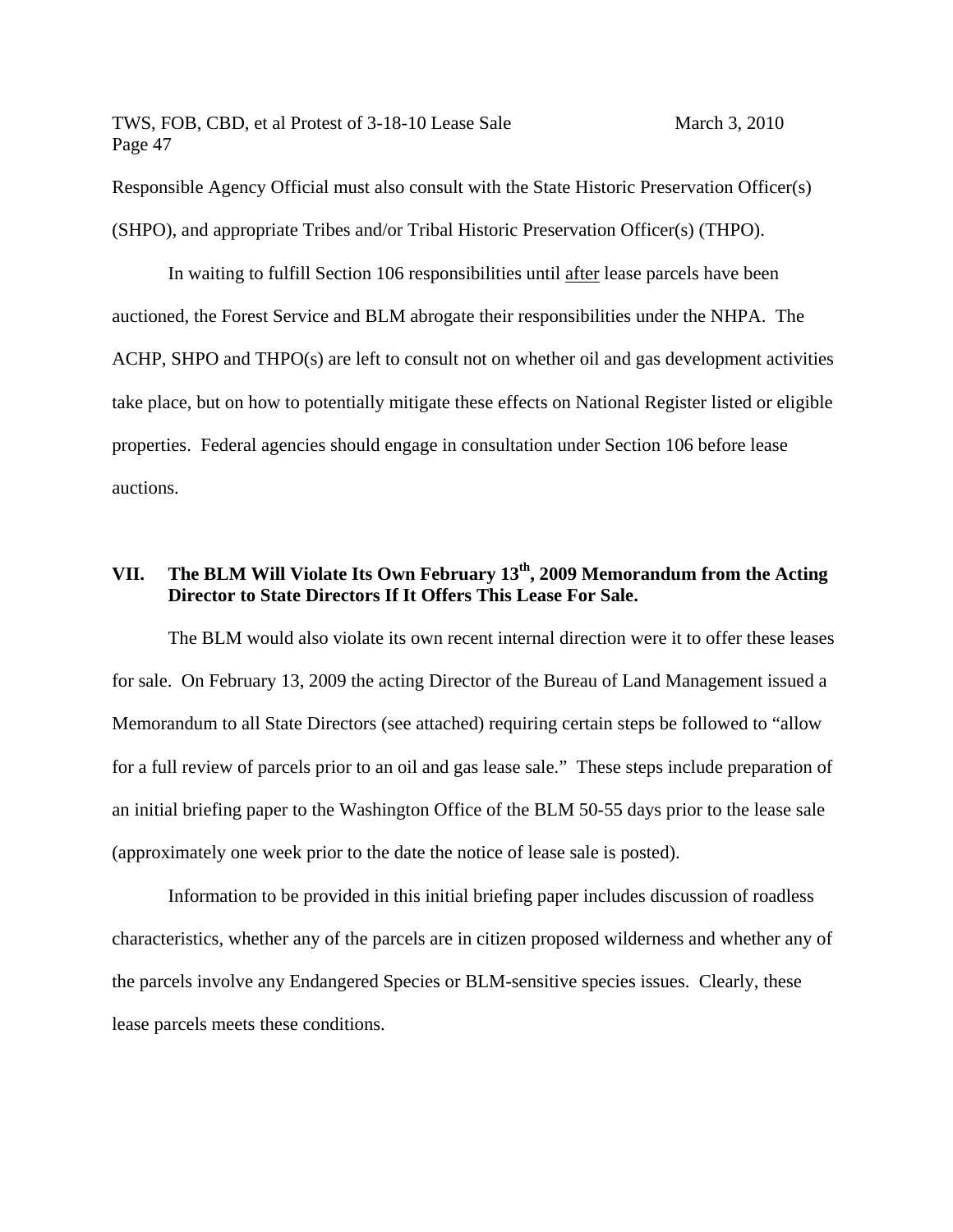This direction was issued well before this lease sale advertisement period started. We believe the BLM must withdraw these parcels from consideration at this time and prepare the required briefing paper(s) for consideration for future leasing.

#### **REQUEST FOR RELIEF**

 TWS, FOB, CBD, FOBPC, WVWC, WVHC, FOAF, SOPH, and the LMPA request that BLM withdraw the protested parcels from the March 2010 Competitive Oil and Gas Lease Sale until such time as the BLM and FS have complied with NEPA, NFMA, ESA, CWA, WV Code of State Rules Title 47 Series 2 Requirements Governing Water Quality Standards, WV Code of State Rules Title 60 Series 5 Antidegradation Implementation Procedures, NHPA and the requirements of the recent BLM memorandum dated February  $13<sup>th</sup>$ , 2009. In addition, the BLM should not accept any more parcels for lease auction until 1) the FS has updated their oil and gas suitability decision under NEPA and the NFMA and 2) the BLM has issued direction for their comprehensive parcel review process that will take a site-specific approach to individual lease sales (per Department of Interior and BLM policy announcements on January 6, 2010).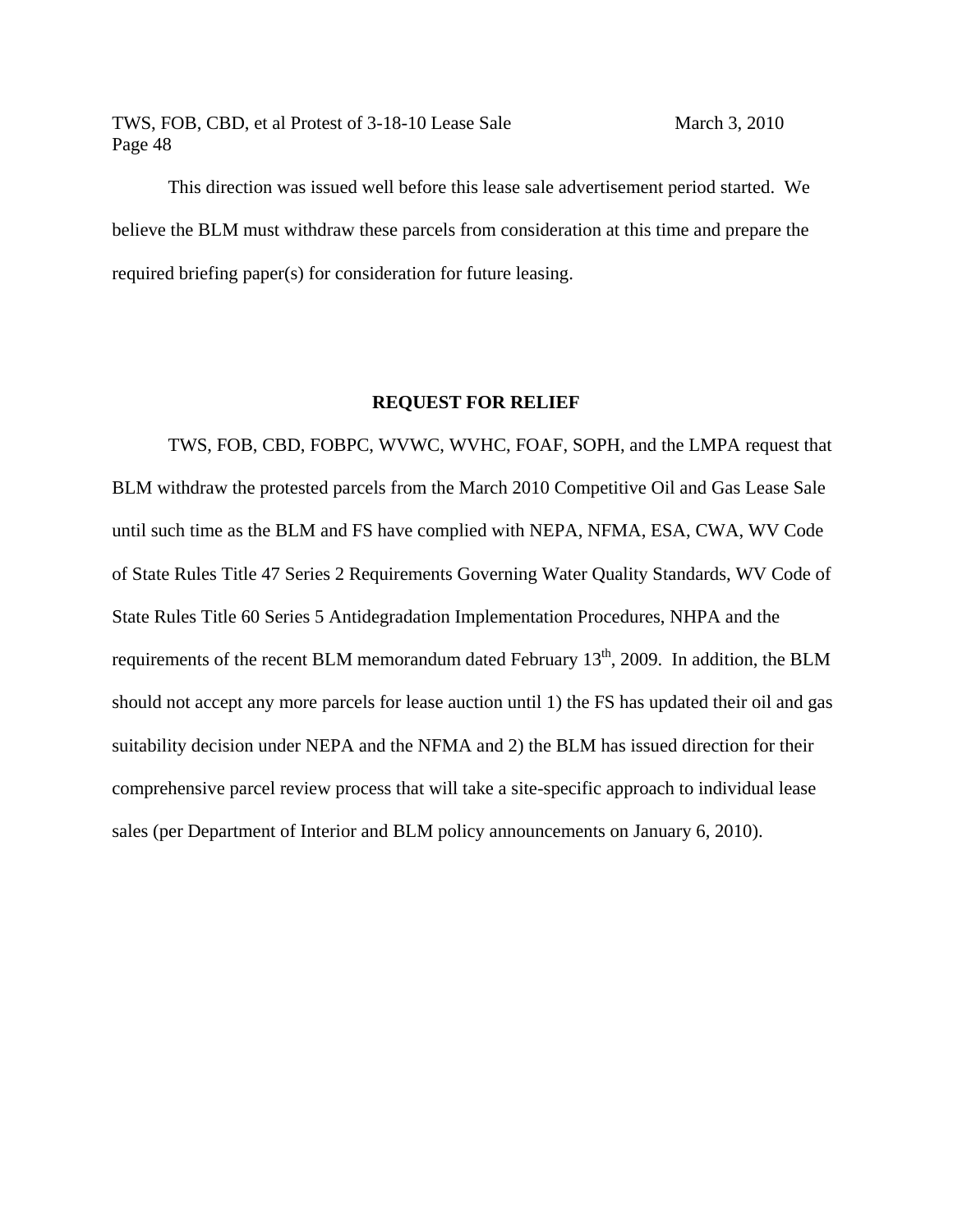TWS, FOB, CBD, et al Protest of 3-18-10 Lease Sale Page 49

March 3, 2010

This protest is brought by The Wilderness Society, the Friends of Blackwater, the Center for Biological Diversity, the Friends of Beautiful Pendleton County, the West Virginia Wilderness Coalition, the West Virginia Highlands Conservancy, the Friends of the Allegheny Front, the Stewards of the Potomac Highlands, and the Laurel Mountain Preservation Association.

Mary C. Krueger Forest Policy Analyst The Wilderness Society 950 Pearl Hill Road Fitchburg, MA 01420 (978) 342 2-2159 mary\_krueger@tws.org

Juliot & Rodd

Judith Holyoke Schoyer Rodd Director - Friends of Blackwater 501 Elizabeth St., Room 3 Charleston, WV 25311 (304) 345 5-7663 roddj@h hotmail.com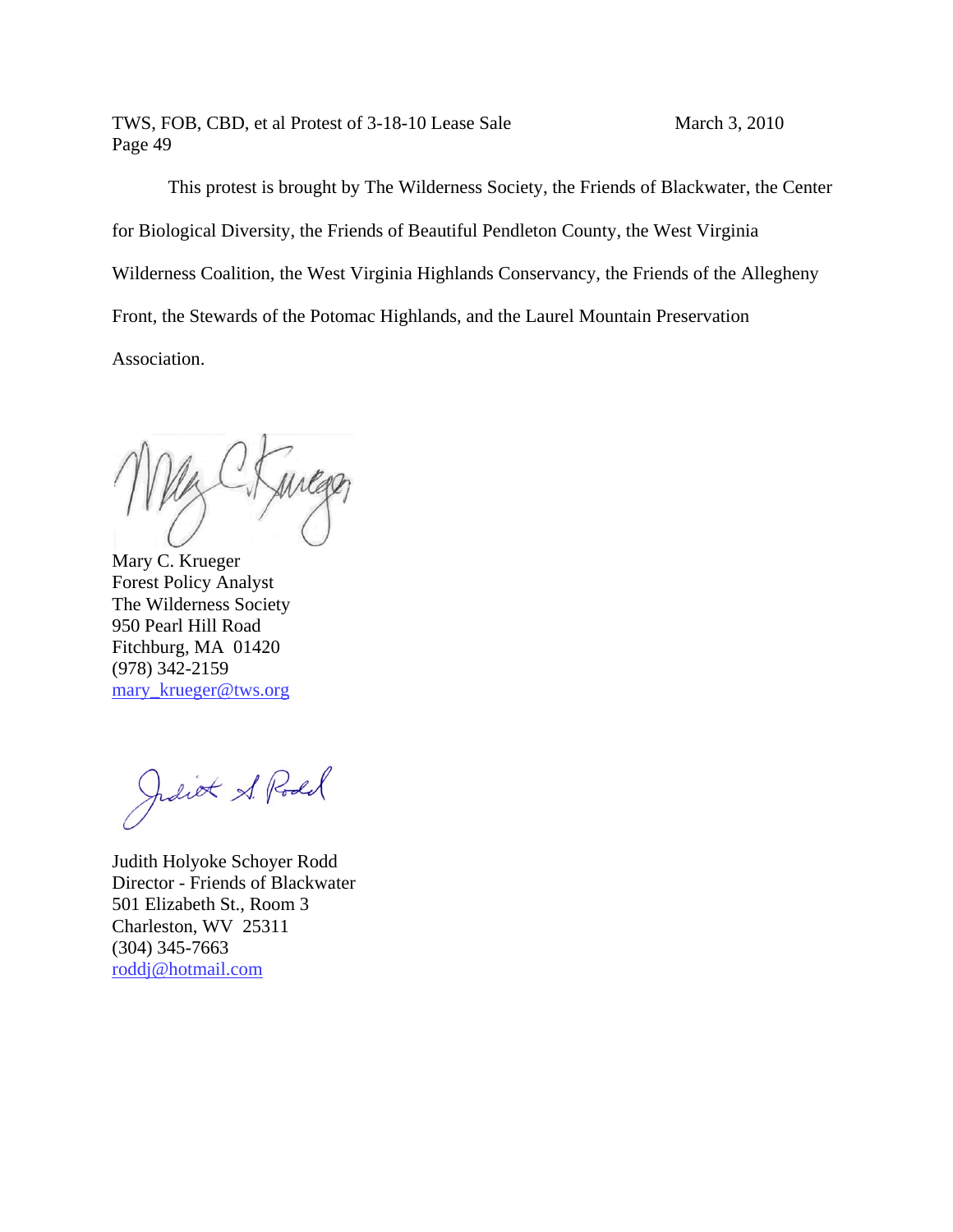Mollie Matten

Mollie Matteson Conservation Advocate Center for Biological Diversity Northeast Field Office P.O. Box 188 Richmond, VT 05477 (802) 434-2388 mmatteson@biologicaldiversity.org

fany ? Thomas

Larry V. Thomas President Friends of Beautiful Pendleton County, Inc. P.O. Box 218 Franklin, WV 26807 304-567-2602 larryvthomas@aol.com

Wilhard Contraction

Mike Costello Coordinator West Virginia Wilderness Coalition P.O. Box 568 Morgantown, WV 26507 (304) 437-1082 michael.costello@wvwild.org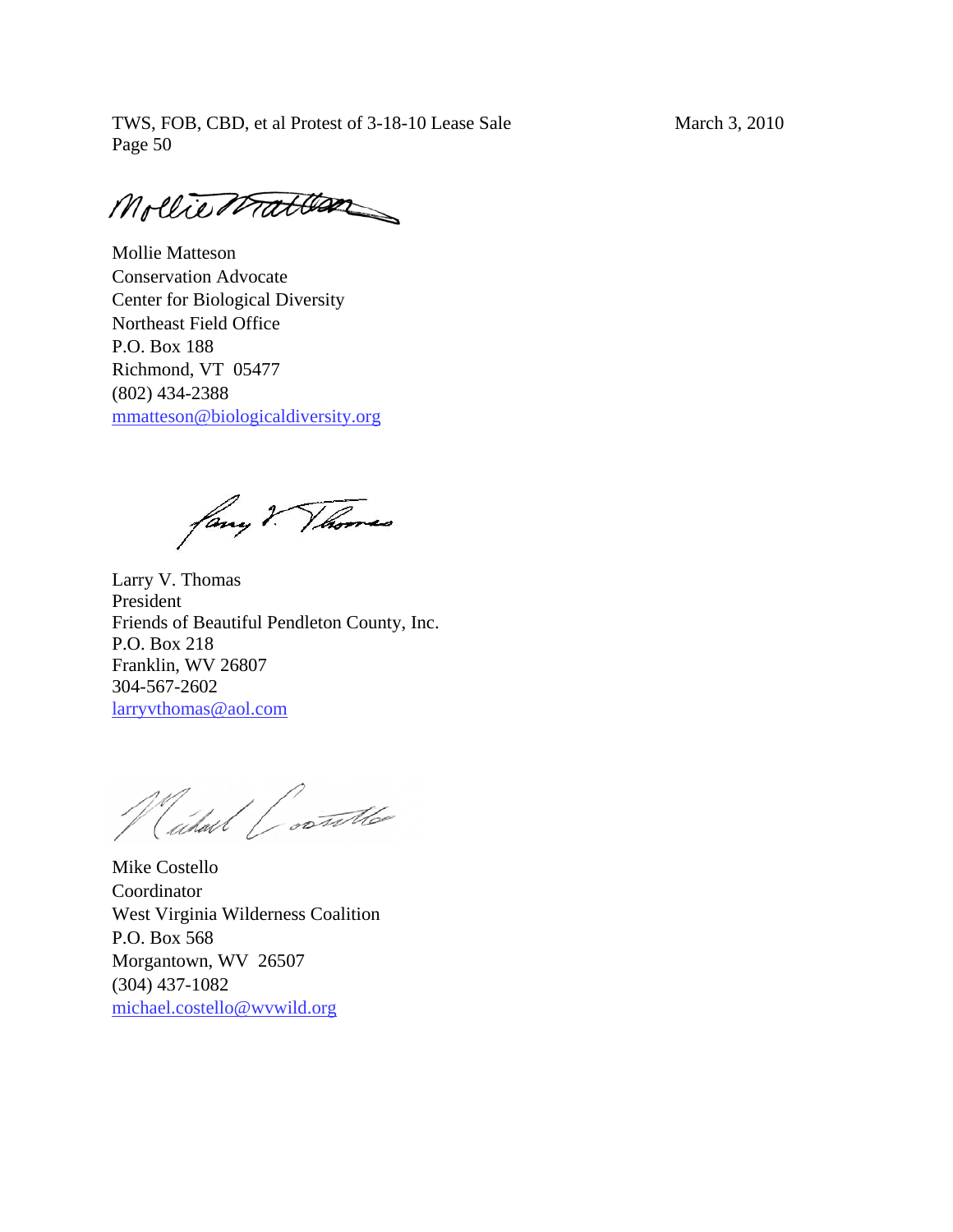Hugh Roger

Hugh Rogers President West Virginia Highlands Conservancy PO Box 306 Charleston, WV 25321 (304) 636-2662 hugh.rogers@gmail.com

Down Ork

Donna Cook President Friends of the Allegheny Front HC 80, Box 69 Maysville, WV 26833 (703) 620-2681 foaf2@yahoo.com

Paul Ble

Paul Burke President Stewards of the Potomac Highlands Post Office Box 455 Wardensville, WV 26851 (304) 876-2227 President@PotomacStewards.com